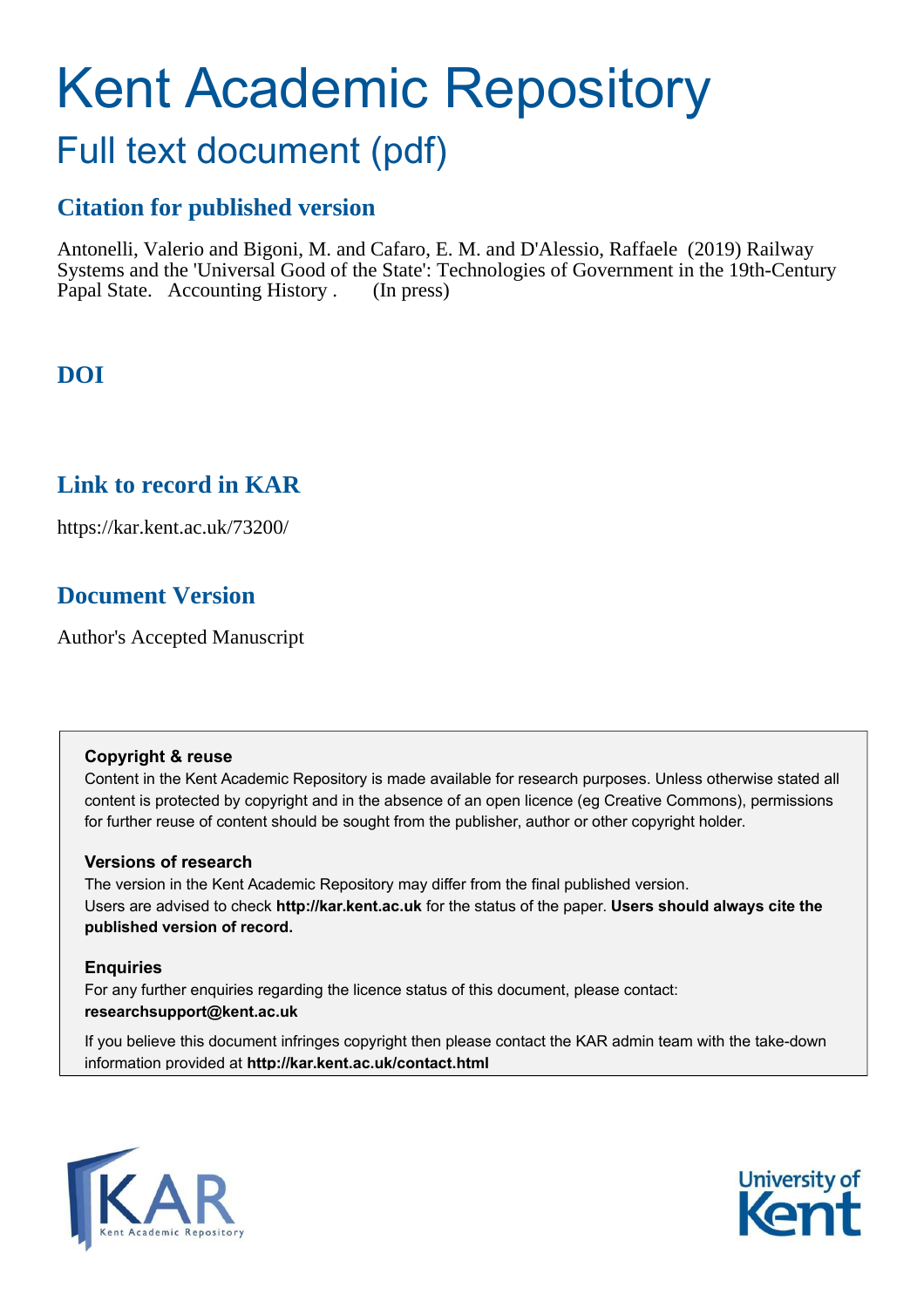### **Railway Systems and the 'Universal Good of the State': Technologies of Government in the 19th-Century Papal State**

#### **Abstract**

Informed by Foucault's concept of governmentality, the paper focuses on nineteenthcentury General Commissariat for the Railroad Industry in the Papal State. Unlike in liberal States, where government intervention in the affairs of railway companies was limited, the pressing need to reinforce the Pope's pastoral power, strengthen the bond between the believers and the Holy See and ensure equity and the efficiency of the new infrastructure meant that the Commissariat acted as a governmental centre of calculation. Accounting technologies in the form of budgets, cost accounting systems and penetrating audits enabled the government to intervene in the operations of private railway companies. The study analyses the role of accounting and auditing practices in the pursuit of non-liberal goals in an industry which is traditionally perceived as critical to the development of a liberal economy, one in which accounting was traditionally used to maintain investors' confidence in the capitalist system.

#### **Keywords**

Governmentality, calculative devices, railroad industry, 19<sup>th</sup> century, Papal State, centre of calculation.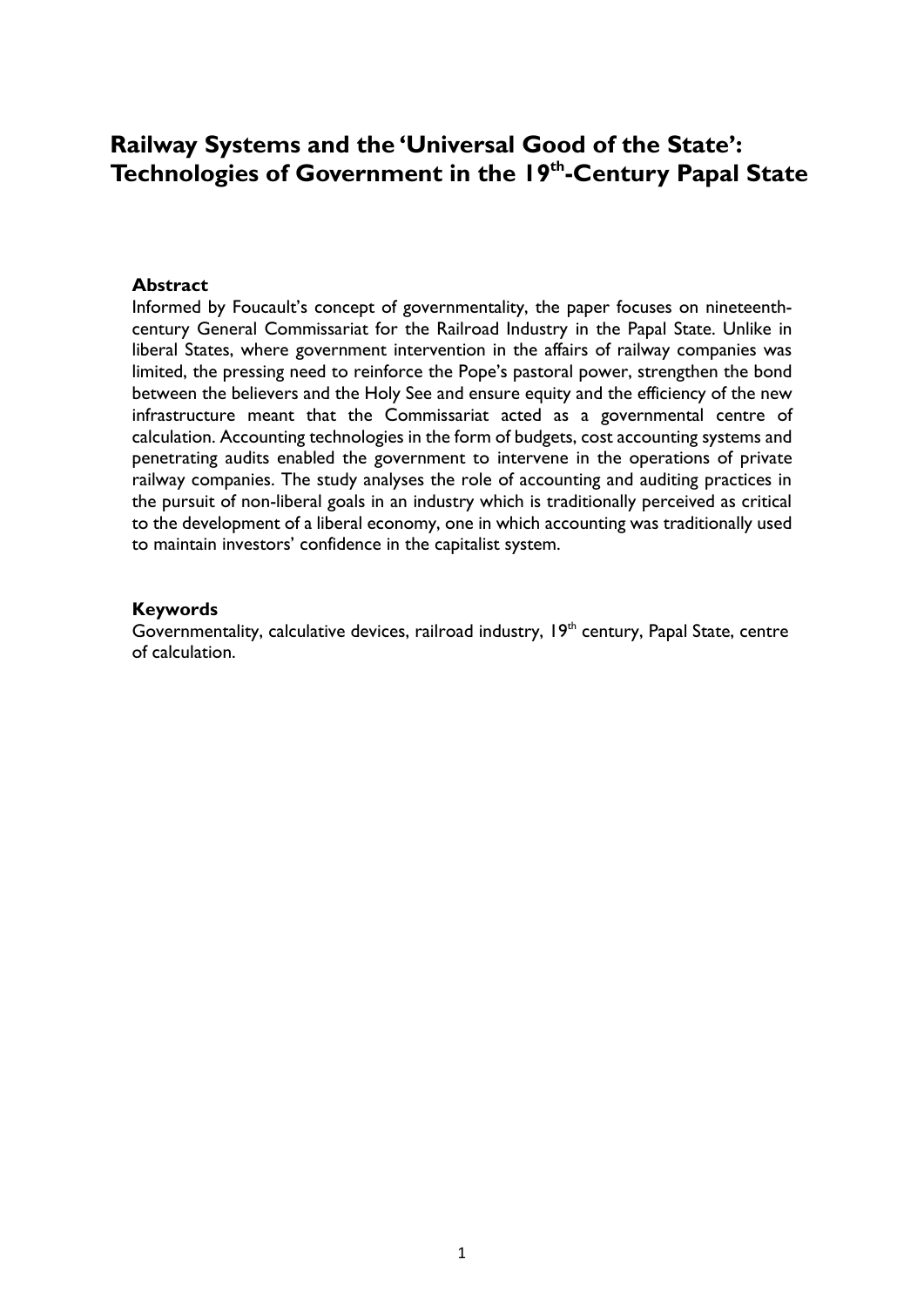#### **Introduction**

According to Foucault (1991; 2007; 2008), the nineteenth century marks a pivotal turning point in the development of the modern governmentalised State, one in which technologies of government started to be mobilised to govern populations consistent with the liberal priorities of promoting the development of free markets and the accumulation of capital. To Foucault (2007: 70), promoting these priorities means "not interfering, allowing free movement, letting things follow their course; laisser faire, passer et aller – basically and fundamentally means acting so that reality develops, goes its way, and follows its own course according to the laws, principles, and mechanisms of reality itself". As a result, State intervention in the economic domain must be kept to a minimum and limited to nurturing and protecting free markets.

The construction and operations of railways provided unprecedented impetus to the development of capitalist forms of the economy, most especially in Britain and in the United States (Flesher and Previts, 2009; Duran, 2013). Not only were railways "America's greatest technological achievement of the nineteenth century" (Heier, 2009: 327) and "characterised the first industrial revolution in the US" (Flesher et al., 2003b: 63), they were also "the key engine of growth in the British economy" (McCartney and Arnold, 2002: 403; see also Arnold and McCartney, 2002, p. 195). Following Britain and the US, many other countries sought to take advantage of the contributions of railways in the pursuit of economic development, so much so that "during the mid-nineteenth century, rates of economic growth, the rise of capital markets and the development of new working relationships between the state and the private sector in a number of European countries were all strongly influenced by the patterns of promotion and construction in the railway industry" (McCartney and Arnold, 2002: 402). As a result,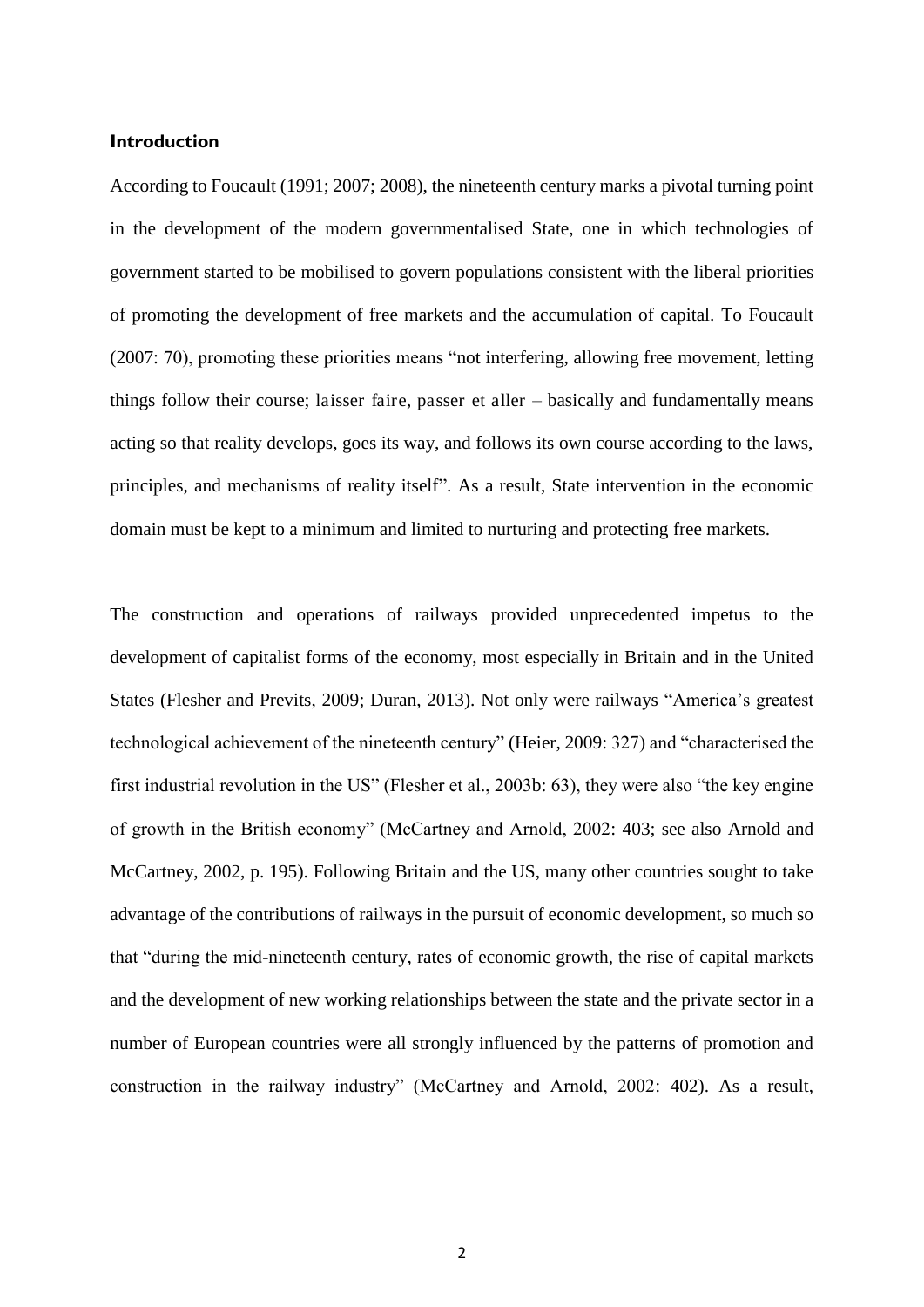consistent with the liberal beliefs of the time, States sought to facilitate "economic development through the encouragement of capitalist investment" (Baker and Quéré, 2014: 300).

The critical role played by railways in the economic development and in the rise of capital markets in liberal States meant that studies in the history of accounting investigating the railway industry have almost exclusively focused on liberal contexts, most especially Britain and the US (Arnold and McCartney, 2002; Bryer, 1991; Edwards, 1986; Flesher and Previts, 2009; Glynn, 1994; McCartney and Arnold, 2002; Odlyzko, 2011; Jupe and Funnell, 2017). These studies have mostly focused on State intervention in the railway industry aiming at developing markets and a State's economy and at regulating consistently the operations of the private companies entrusted with the duty to run the railway network (Kanazawa and Noll, 1994; Kostal, 1994; Houghton, 2002; Renehan, 2007). Governmental bodies were also set up to this end and were important for the State to regulate this strategic industry (Gilligan et al., 1989; Poole and Rosenthal, 1993, 1994). Nevertheless, in liberal States regulation would seldom be heavy (Arnold and McCartney, 2002) and the enforcement of accounting practices mainly aimed at "strengthening the hands of the shareholders vis-à-vis their boards" (McCartney and Arnold, 2002: 402) and hence at maintaining investors' confidence in the capitalist system (Baker and Quéré, 2014: 303).

The role of accounting and auditing practices as an implement of wider, far reaching programmes of government (Rose and Miller, 1992) to direct the railroad industry in non-liberal contexts has mostly escaped the attention of accounting historians. The paper starts to address this oversight by investigating the under-researched setting of Italy (Antonelli et al., 2017). In the mid-nineteenth century, Italy was still split into many regional States and the unification of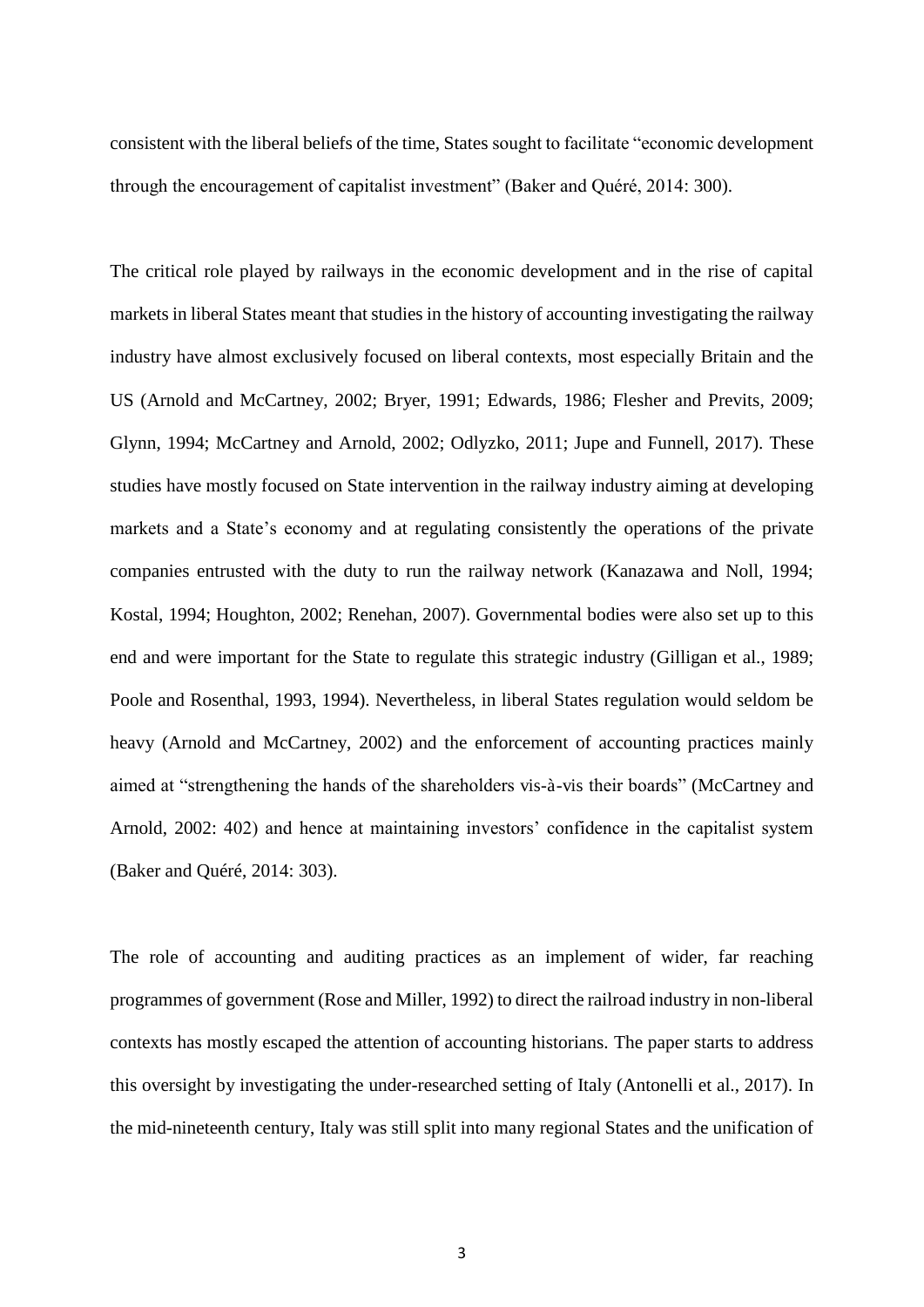the State would not happen until 1861. As a result, since the 1840s Italian railway systems had been built and ran on a regional basis, among a variety of institutional settings and regulatory forms. Consistent with the call by Baños et al. (2005) to study accounting under different political and economic contexts, this study focuses on the non-liberal context of the nineteenthcentury Papal State. The Papal State was an absolute monarchy and its ruler from 1846 to the annexation of the country to Italy in 1870 – Pope Pius IX– is depicted by historiography as a fierce and explicit opponent of liberalism, modernity and capitalism (Gilmary Shea, 1877; Coppa, 1979; Burns, 1990, 1994; De Mattei, 2004). In the nineteenth century the Papal State's very existence was threatened by the nationalist ideology emerging in Italy, which led to the Wars of Italian Independence (1848, 1859 and 1866). Amidst this turmoil, the construction and development of a new railway network was seen as essential to the reinforcement of the Papal State (Collier, 2003; De Mattei, 2004; Coppa, 2014), not simply as a means to stimulate business. To this end, the use of accounting and auditing practices soon became critical.

The study investigates the role played by the accounting technologies of government adopted in the Papal State to govern its railway industry. The paper focuses on the operations of the General Commissariat for the Railroad Industry (GCRI), later renamed as the Secretariat for the Railroad Industry (SRI), the first governmental body within the railway industry to appear in the Italian scenario in the nineteenth century (Schram, 1997; Scaggiante, 2014). The GCRI was established in 1856 and ceased its activities (as SRI) in 1870 with the annexation of Rome to the Kingdom of Italy. The paper covers the period in which the GCRI/SRI operated to enact the Papal State's programmes of government. This "centre of calculation" (Latour, 1987; Miller, 1990) had its own staff and experts who collected and stored data relating to the railroad companies' investments, activities, traffic, fares, costs and profits. Aggregating, comparing,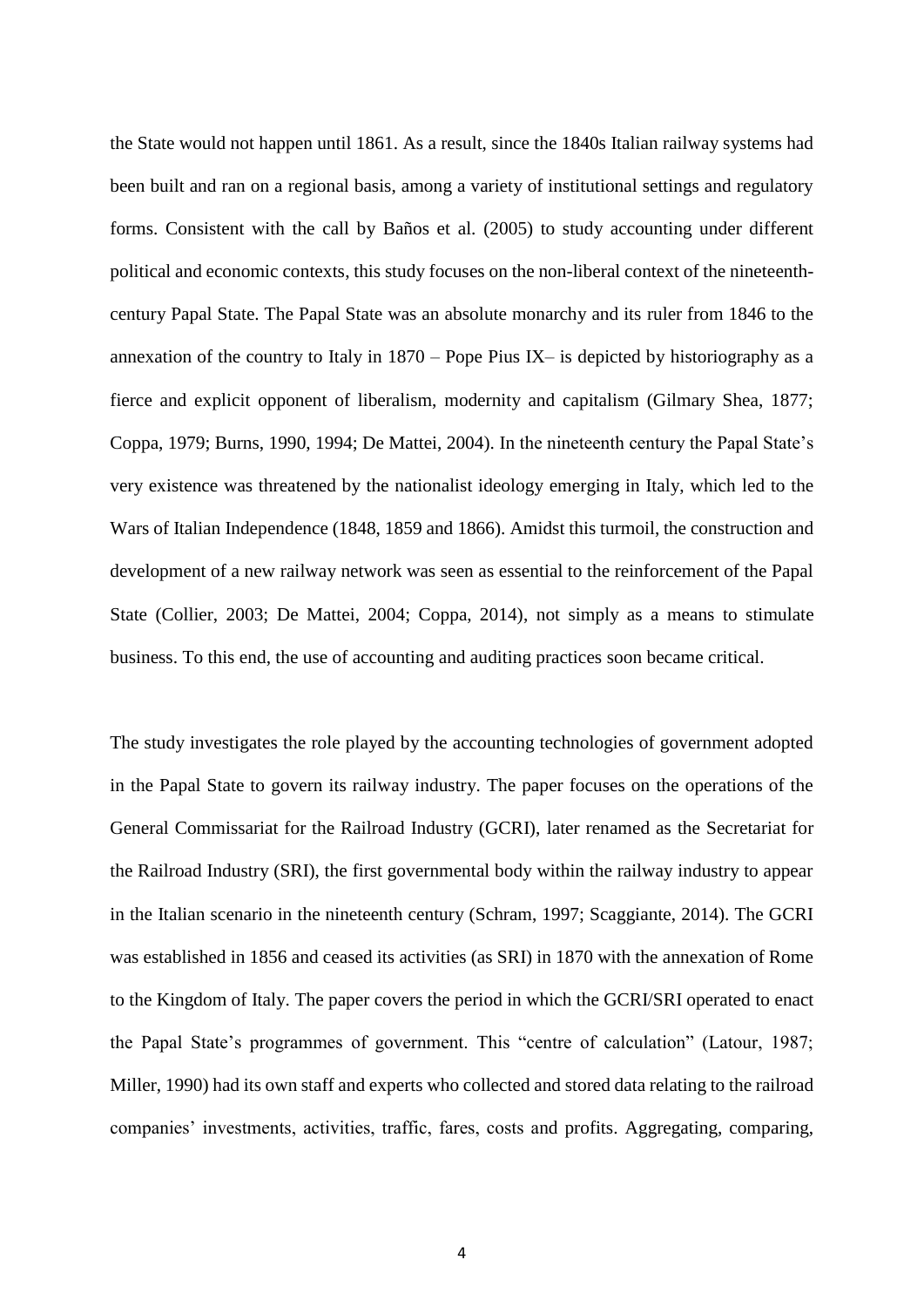processing and combining such a large amount of data through accounting tools enabled the Commissariat to render the railway system visible to the Papal government, and hence to make it the object of control at a distance (Miller and Rose, 1990; Robson, 1992). The study therefore adds to the accounting history literature focusing on the railway industry by analysing the role of accounting and auditing practices in the pursuit of non-liberal goals, adopting a Foucauldian perspective (Chiapello and Baker, 2011; McKinlay and Pezet, 2010). Unlike existing studies suggest, the paper documents how in the Papal State's railway system accounting and auditing practices were not a tool to promote commercial exchanges and the accumulation of capital, but an essential means to reinforce the bond between local communities of believers and Rome and ultimately an implement of the Roman Curia's pastoral power (Foucault, 2007; Bigoni and Funnell, 2015). The work also extends the reach of Foucault-based accounting history studies by focussing on a context, that of railway systems, which is yet to attract a significant level of interest from studies inspired by Foucault's concept of governmentality (Miller, 1990; Miller and Rose, 1990; Baños et al., 2005; Sargiacomo, 2008; Lai et al., 2012; Servalli, 2013; Funnell et al., 2016).

To achieve its aims, the study first reviews prior historical literature in the context of State intervention and accounting regulation in the railroad industry in the nineteenth century. The theoretical framework of the paper – based on Foucault's governmentality as interpreted by Miller and Rose – is offered in section three. In the fourth section the sources on which the paper is based are presented, whilst the fifth depicts the historical background of the Papal State until its annexation to the Kingdom of Italy. The sections that follow discuss the political rationality and programmes of government in the Papal State's railroad industry and the related role of accounting practices. The last section offers some brief conclusions.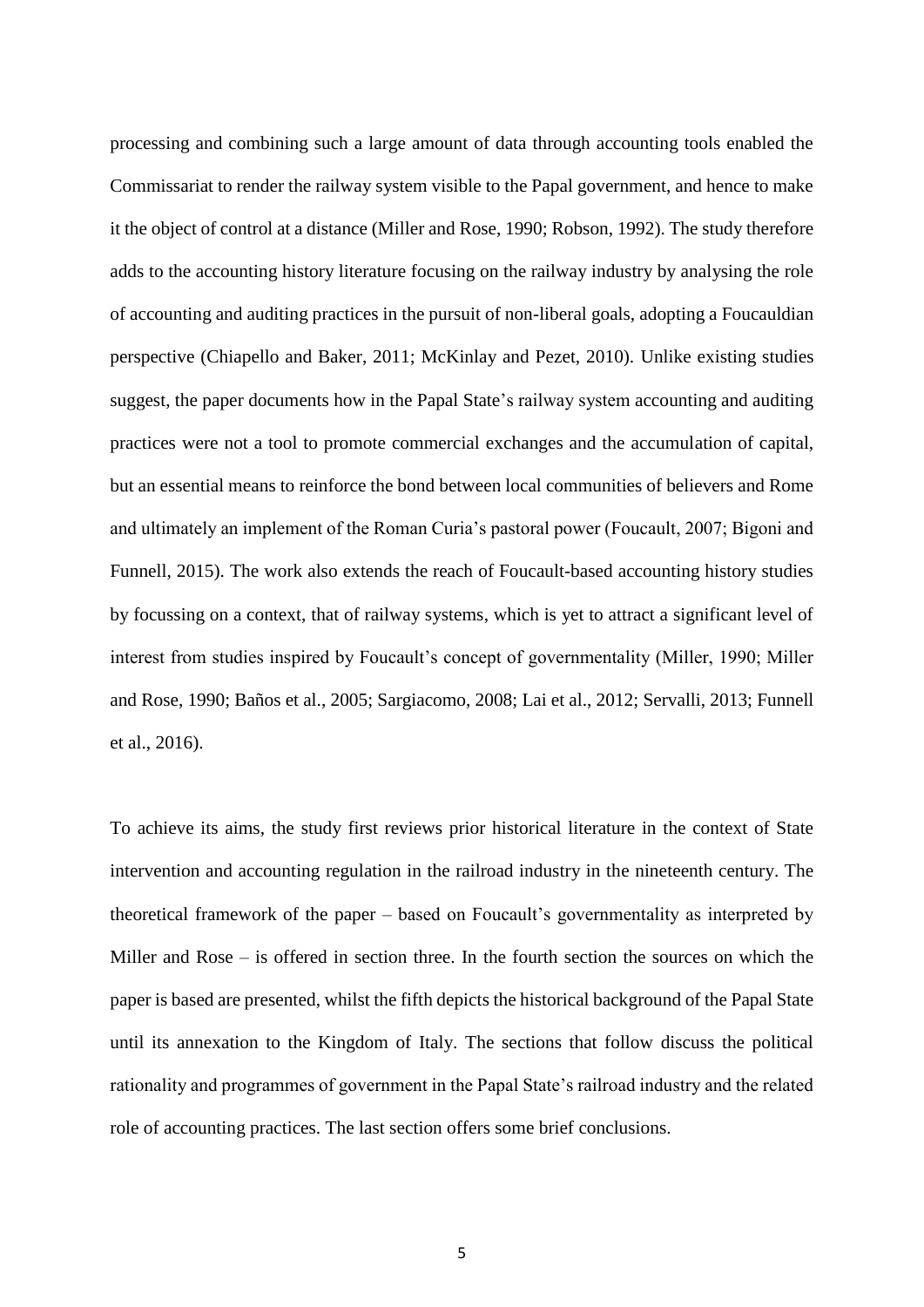#### **Accounting and the Railway Industry**

In the nineteenth century, both in Europe (Dobbin, 1994) and in the US (Kolko, 2015), the State sought to intervene in the emerging railway industry. Railways would dramatically decrease the time and cost of freight, hence represented an essential aid to the development of commercial exchanges and to the promotion of investors' confidence in free markets (Miranti, 1990; Stevenson-Clarke and Bowden, 2018; Duran, 2013; Chandar and Miranti, 2005). As a result, liberal governments in Europe and in the US sought to facilitate the development of the railroad industry by encouraging private initiative (Jupe and Funnell, 2017; Parker, 1990), hence providing impetus to the creation of new markets, consistent with the priorities of liberal society (Foucault, 2008).

Throughout the nineteenth century, and particularly in Britain and in the US, the State did not seek to heavily regulate the nascent railway industry, which was deemed critical to the development of a capitalist economy (Arnold and McCartney, 2002). Therefore, starting from the second half of the nineteenth century, the State mainly sought to ensure that railway companies disclosed quality information to shareholders and lenders of finance by issuing a set of rules which railway companies were expected to follow in the preparation of their financial statements. Standardisation was deemed useful to allow investors to compare the performance of different companies and to solve interline accounting issues when goods and passengers were transferred from one company to the next (Miranti, 1989, 1990; Flesher and Previts, 2009). Common rules were also enacted to ensure long-term profitability of railway companies in favour of shareholders (Hooper, 1916). Accounting regulations were also seen as important in preventing frauds (Flesher et al., 2003a; Giroux, 2014) or incorrect profit calculations (Brief,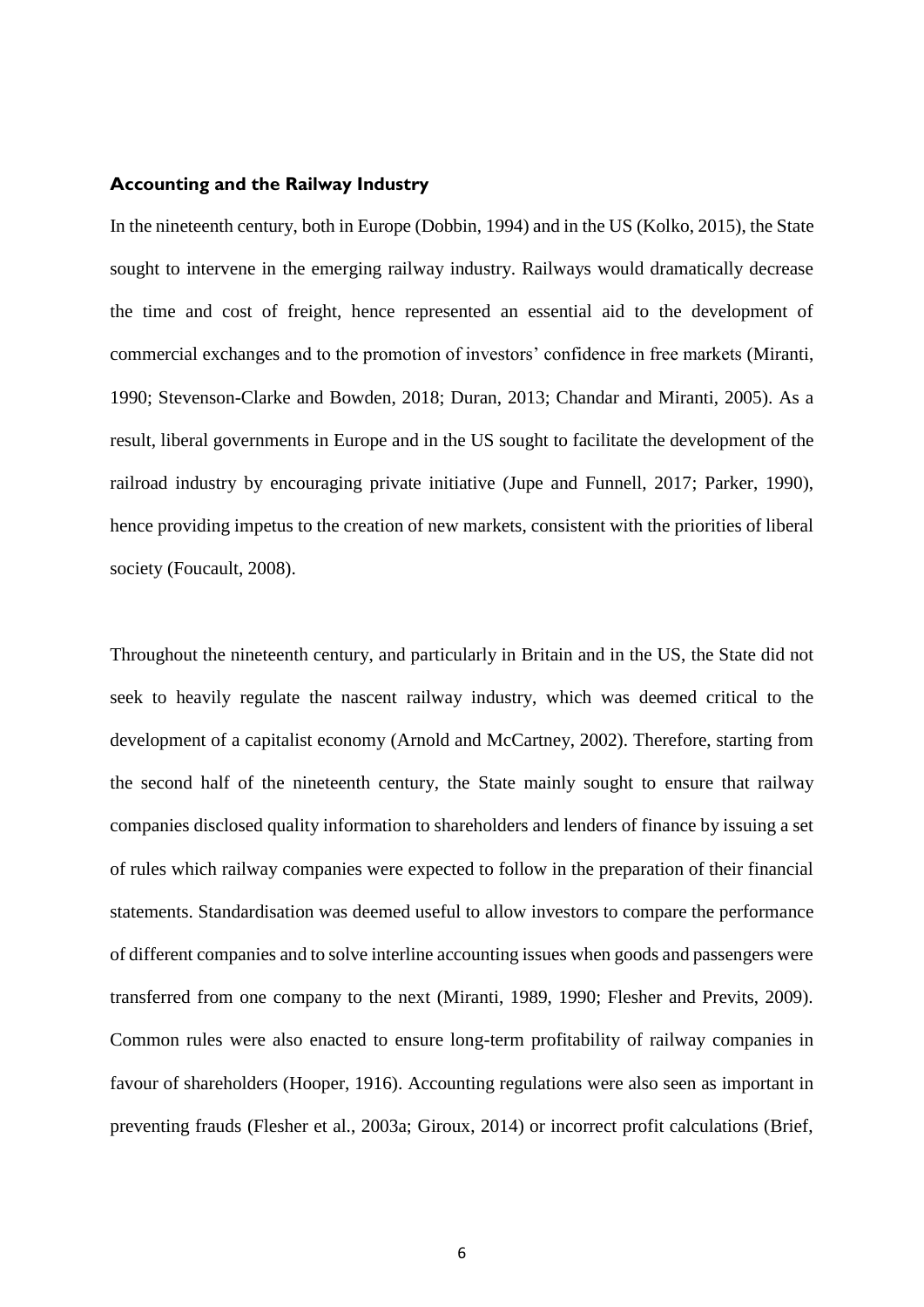1965; Lee, 1975; Samson and Previts, 2009). These regulations were also to support the State in ensuring that any subsidies paid to the railway companies to sustain their development were properly calculated and well grounded (Stanley, 1993; Sivakumar and Waymire, 2003; Thompson, 2013; Pollins, 1956; Covalenski et al., 1995).

The State could also intervene in the railroad industry through an ad hoc governmental body. The best-known case is the Interstate Commerce Commission (ICC, Lindahl, 1935; Gilligan et al., 1989; Poole and Rosenthal, 1993, 1994), established in the US in 1887. The ICC was responsible for standardising accounting practices and intervening in the determination of the fares (Miranti, 1989; Stone, 1991; Hooper, 1916). Nevertheless, in its early years the ICC could only enjoy limited powers and it was not until 1906 that it could enforce the use of a common accounting system and set limits to fares<sup>1</sup>, which further testifies to the reluctance of the government to heavily intervene in the affairs of railway companies. Consistently, regulation of the way in which railway companies kept their accounts was not aiming at exercising an allpervading control on their activities or limiting their operations, but at promoting transparency and ensure that capital markets would have been provided with reliable information. As noted by Miranti (1990: 183) "[g]reater financial disclosure, it was believed, could make managements more accountable" and "measurement practices also were central in evaluating rate equity".

The rise and development of railway companies, the first large corporations in the Western world (Flesher et al., 2003b; McCartney and Arnold, 2002), created unprecedented agency problems (Previts and Samson, 2000), most especially in such a capital-intensive industry as railways. The need to raise resources for financing the expansion of the rail network meant that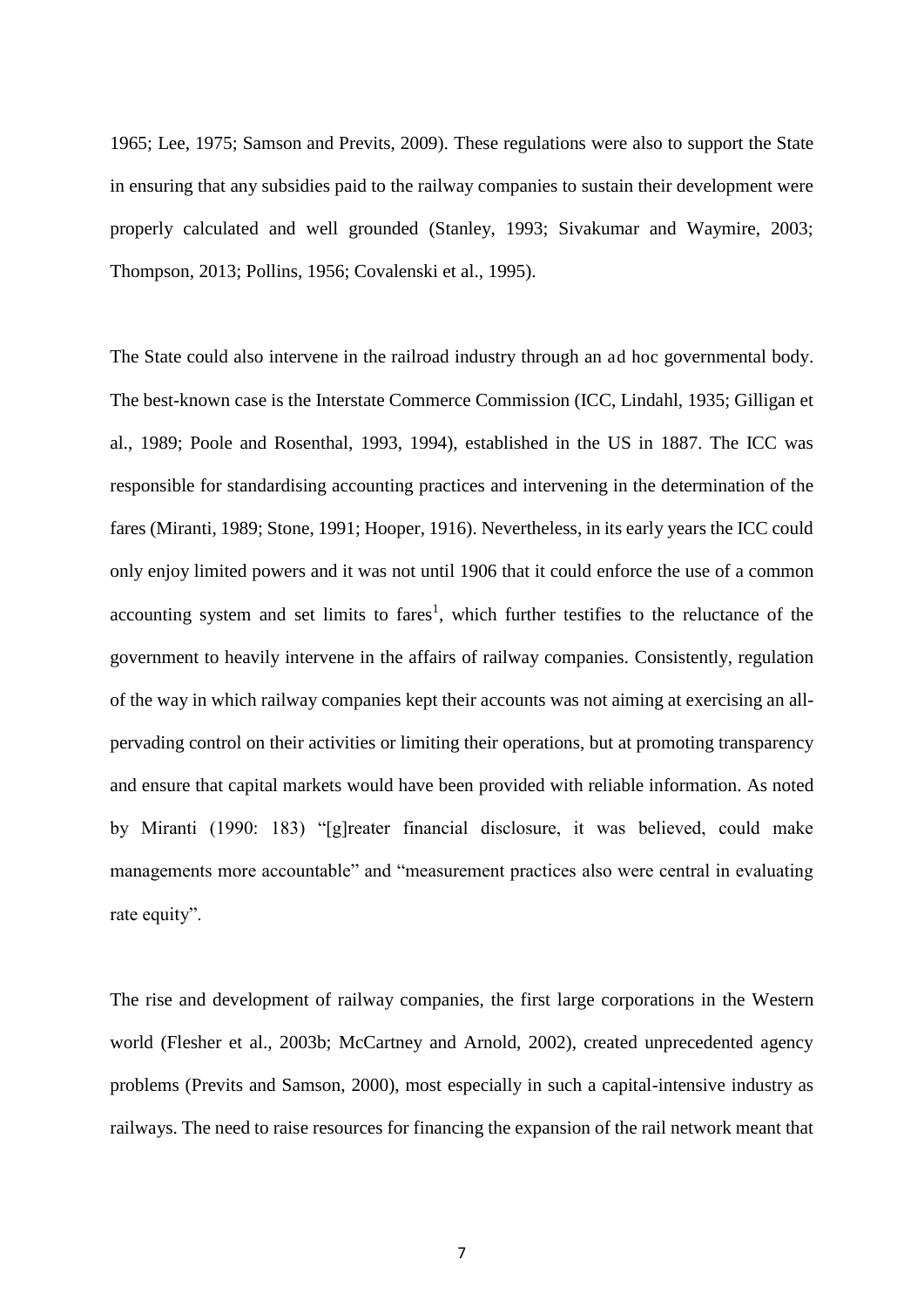accounting practices, in particular the preparation of detailed financial statements, became essential to maintain the confidence of shareholders and lenders in the business. As a result, the main function of accounting was to "communicate with external investors regarding the performance of the railroad and how to monitor the managers who were deemed to be the stewards of the company's assets" (Flesher and Previts, 2009, p. 392). The preparation of financial statements, which would soon become the main goal of railway companies' accounting systems (Chatfield, 1974), represented the main means through which companies engaged with a variety of stakeholders, most especially distant investors in America or Europe. In turn, investors would use information provided through financial statements to assess the earnings power of these businesses and to evaluate their solvency and liquidity (Flesher and Previts, 2009). Stakeholders often included the State which, especially in the US, sought to promote the development of railways through direct investment and hence was interested in evaluating the profitability of such enterprise, which was often lucrative (Thompson, 2013). Some companies included in their annual reports information on their contributions to the economic development of the regions in which they operated (Flesher et al., 2003b). This provided legitimation to the business by showing its wider impact beyond the generation of profits for their shareholders, and was also a means to justify or promote State financial support. Such was the importance of accounting practices to sustain investments in the industry that in the second half of the 1840s British railway companies even responded to a crisis in shareholders confidence through increased voluntary financial disclosure (Edwards, 1985). The pursuit of greater transparency also fuelled the development of early modern accounting practices (Previts and Samson, 2000; Heier, 2009, 2010).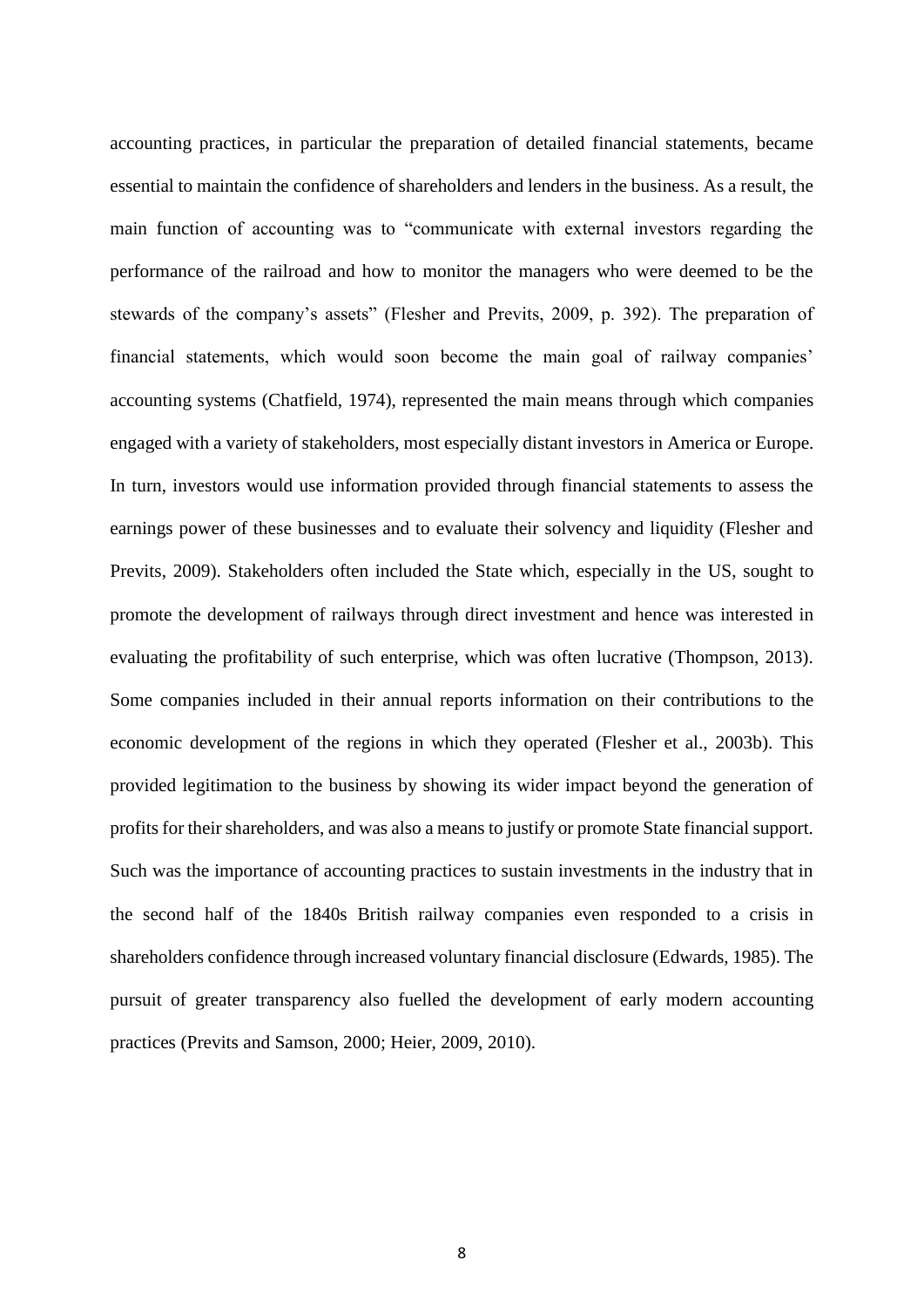If accounting practices were mostly a means to win the trust of investors, the first form of audits were also essential to this purpose. In the nineteenth century, liberal States did not engage in auditing financial information provided by railway companies. This function was performed in some companies by an internal committee, whose function was promoting efficiency in the use of resources and the reliability of financial statements. An early example of this practice was the Baltimore and Ohio Railroad audit committee in the US, which "served not only as a safeguard of assets, but made both operational and organizational change recommendations that improved the management and financial performance of the railroad" (Flesher et al., 2003a: 385). As a result, studies of the railway industry have mostly investigated the role of accounting as a means to promote the development of a liberal economy through the growth of a critical industry such as railways. Far from being limited to this, the intervention by the Papal State in its railway industry was inspired by far-reaching, non-liberal programmes of government.

#### **The 'Rational Way of Governing'**

The work of Michel Foucault, most especially his interrelated concepts of disciplinary power and governmentality (Sargiacomo, 2008), has been a major influence in research into the history of accounting (Napier, 2006). Foucault-based studies have investigated the way in which power is exercised in apparently neutral, unseen ways in different sites, including States (Sargiacomo, 2008, 2009; Lai et al., 2012; Yayla, 2011; Funnell et al., 2016; Nikidehaghani and Hui, 2017), churches (Bigoni and Funnell, 2015), charitable institutions (Servalli, 2013), factories (Carmona et al., 1997, 2002; Fúnez, 2005), military academies (Hoskin and Macve, 1986, 1988), mental asylums (Funnell et al., 2017, 2018), clinics (Preston, 1992), schools (Walker, 2010) and universities (Bigoni et al., 2018; Papi et al., 2018).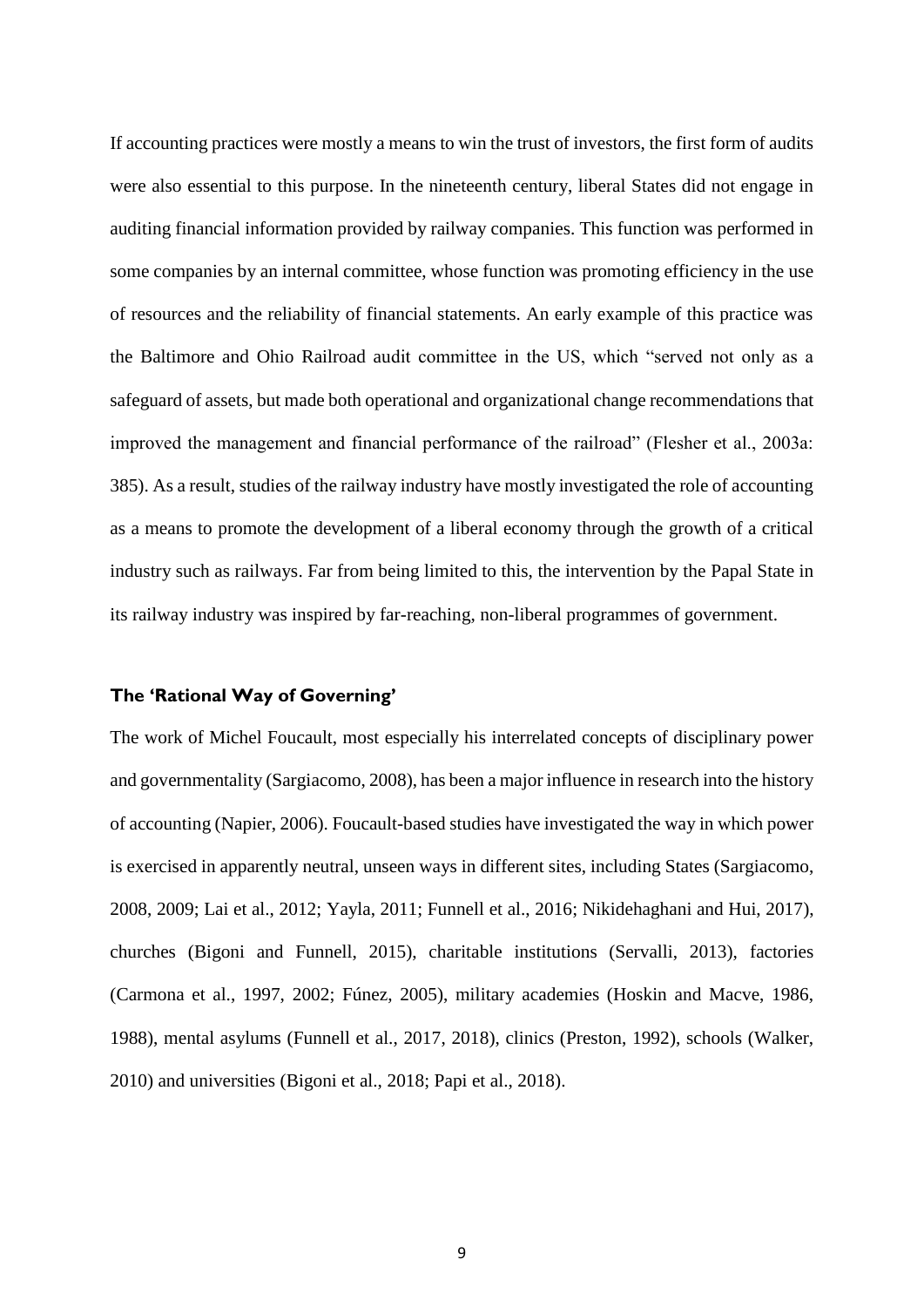Foucault's (1982, 1991, 2007) notion of rational government, or 'governmentality', consists of a complex of institutions, procedures, technologies and tactics in the service of a form of power that is exercised on a population, is based on knowledge and requires apparatuses of security (Foucault, 1991: 102). Governmental power does not have a direct hold over people and things but is only concerned with "the phenomena of politics, that is to say, interests, which precisely constitute politics and its stakes; it deals with interests, or that respect in which a given individual, thing, wealth and so on interests other individuals or the collective body of individuals" (Foucault, 2008: 45). In other words, governmentality is a complex form of activity which aims at shaping, guiding and affecting the conduct of individuals, social groups, economic actors or populations (Gordon, 1991: 2).

In the study of practices inspired by Foucault's concept of governmentality, a distinction between 'political rationalities', 'programmes of government' and 'technologies of government' is needed (Miller and Rose, 1990; Rose and Miller, 1992). Political rationalities are a complex system of beliefs and values about the society and the economy (Miller, 1990: 318), a scheme for organizing interests, representing reality, and acting on it. Consequently, political rationalities organise ideals and principles, conceptualise the objects of government such as the society, the economy, the citizenship, and represent and describe objectives, values, actions and actors (Rose and Miller, 1992: 178-179). Political rationalities also refer to the institutions involved in the political and rational way of governing (Rose and Miller, 1992: 178). Therefore, a necessary premise to the implementation of programmes of government is the distribution of tasks and power across the administrative apparatus of the State (Dean, 2010), which often requires the involvement of other public and private institutions through which governmental power seeps deep throughout society.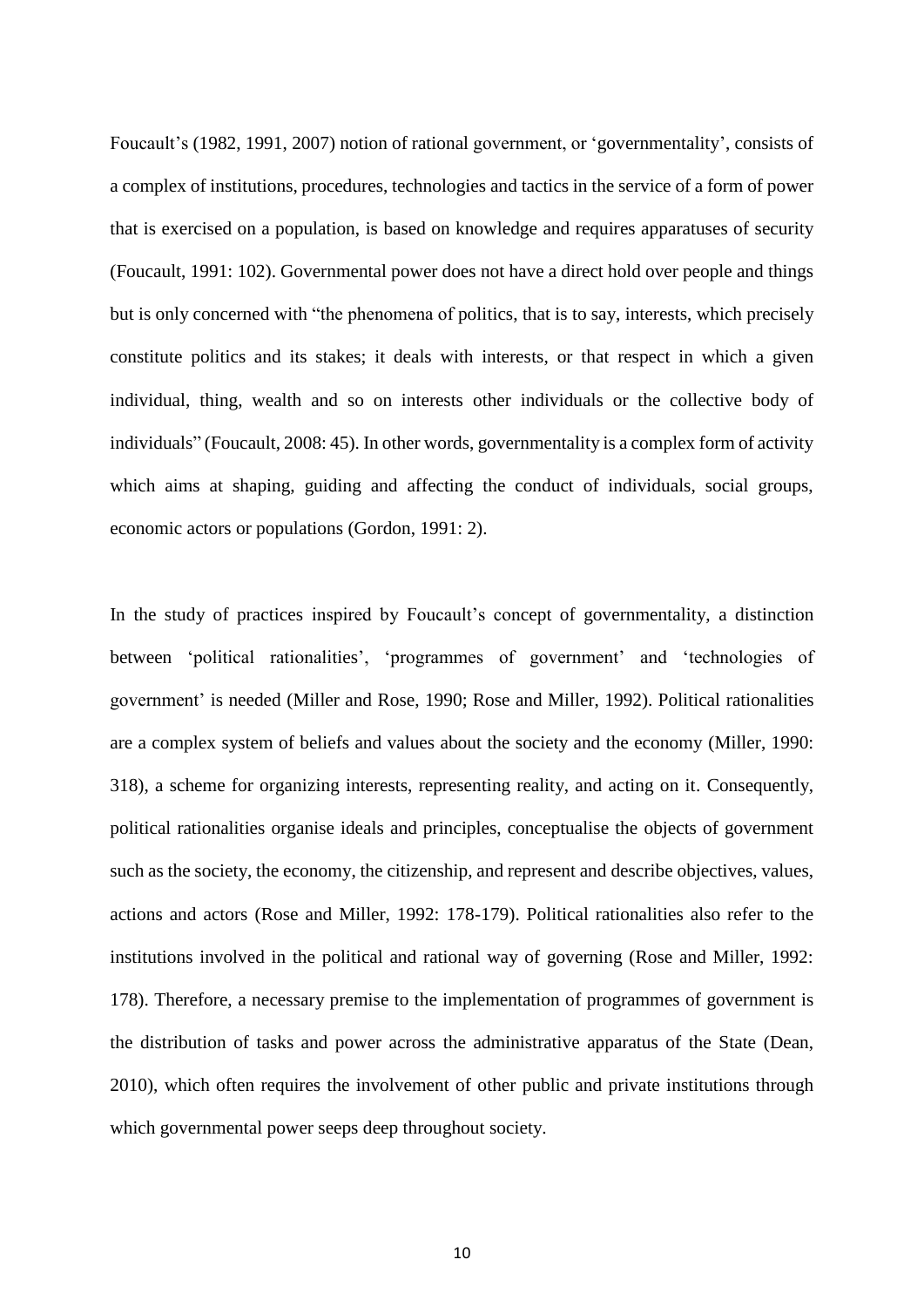When government is understood as "a problematizing activity" (Rose and Miller, 1992: 181), the broad ideas informing the exercise of power represented by political rationality need to be given substance through programmes of government (Radcliffe, 1998). Programmes of government are "sets of calculated, reasoned prescriptions in terms of which institutions are meant to be reorganized, space arranged, behaviours regulated" (Foucault, 1991: 102). Programmes of government are needed to ensure the implementation of the overarching political rationality, they envisage alternatives within the context in which intervention is desired and are based on rational calculations aiming to analyse, choose and implement these alternatives (Rose and Miller, 1992: 181-182). Programmes of government imply a detailed knowledge of what is to be governed (Miller, 1990: 317), that is "knowledge of all the processes related to population in its larger sense, that is to say, what we now call the economy" (Foucault, 1991: 100). The principal form of knowledge in the eighteenth and nineteenth centuries was therefore political economy, a way of knowing the population and its broad phenomena with the aim of "intervening in the delicate balance of social and economic processes no more, and no less, than is required to adjust, optimize and sustain them" (Foucault, 1991: 93; Miller and Rose, 1990, 1995). In this perspective, the art of government –including the way in which economic activities must be regulated –is connected to the "institutions of state and society in a manner consistent with, but not directly derived from, the protocols of political economy" (Dean, 2010: 135; Rose et al., 2006).

Technologies of government include different mechanisms enabling those who exercise power to act on the object of government in order to render programmes of government operable in a given context (Rose and Miller, 1992: 183). Governmental technologies include techniques of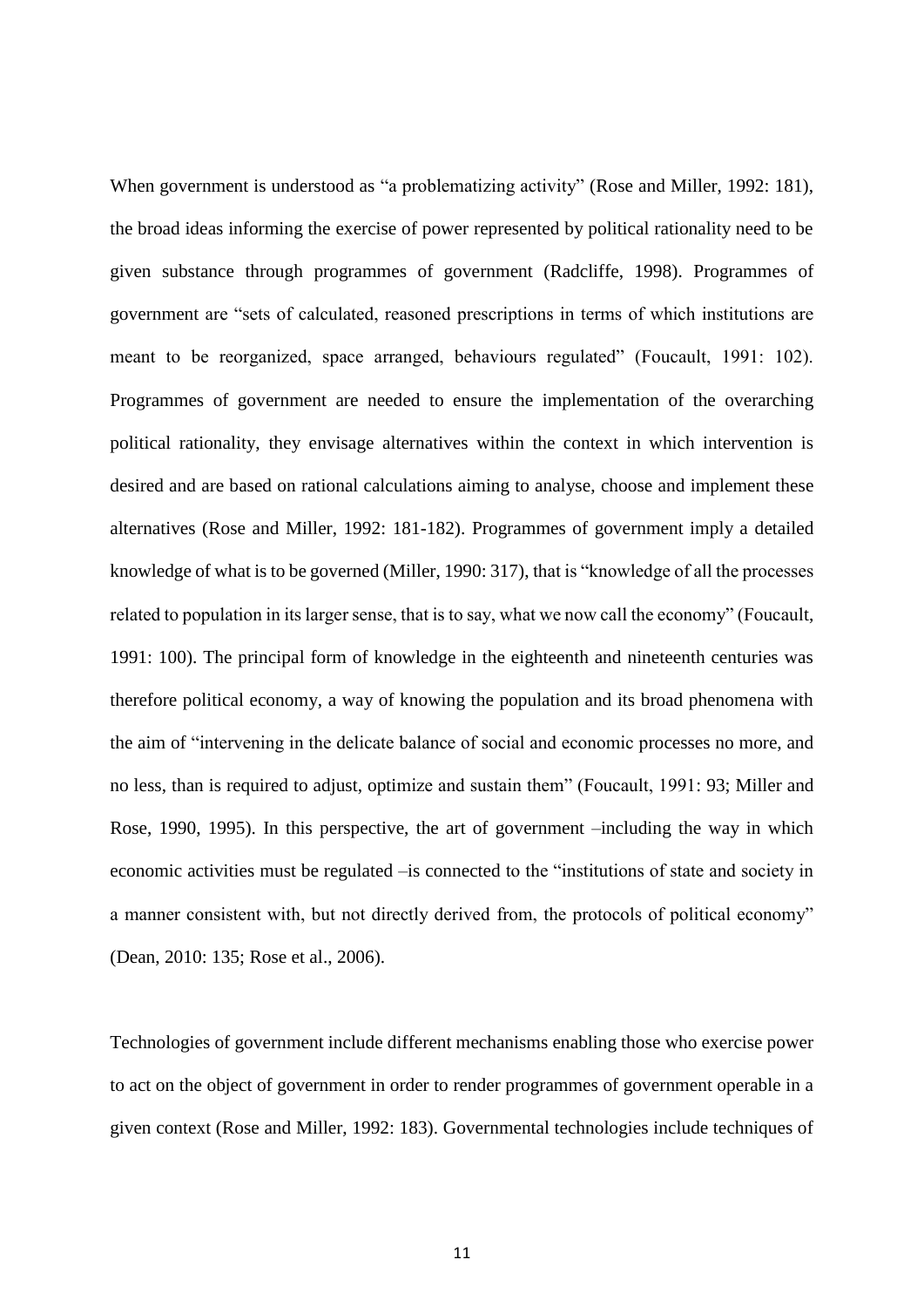notation, computation and calculation along with procedures of examination and assessment or surveys and presentational forms such as tables. Calculative devices are essential to governmentality thanks to their ability to render behaviours visible and to disseminate a new vocabulary based on numbers and "economic objects" (Armstrong, 1994: 42; Miller, 2001; Colquhoun and Parker, 2012). Calculative devices promote "action at a distance" (Latour, 1987: 215). They can measure the number and characteristics of individuals, but also their acts, movements, production and consumption, expenses and receipts or the even features of a territory (Elden, 2007). To this purpose, centres of calculation (Latour, 1987: 219) are critical. Governing at a distance means acting from centres of calculation on the desires and activities of others who are spatially and organizationally distinct (Rose et al., 2006: 89). Centres of calculation engage in collecting data to form a never-ending knowledge of the object of government (Miller and Rose, 1990). 'Accounting inscriptions' (Robson, 1992) are an essential aid in this process as they enable processing, comparing and storing data in a simple and effective way, therefore easing the exercise of control at a distance.

The far-reaching aims of governmentality imply that one of the key tasks of government is intervention in the economy of a State (Foucault, 1991). Consequently, governments have been claiming a right to regulate economic activities since the end of the eighteenth century (Rose, 1991, 1993). Political authorities have consistently sought to act 'at a distance' upon enterprises and consumers "in order to secure economic objectives, and the loose tie-ups between political ambitions, expert knowledge and the economic aspiration of individual firms" (Miller and Rose, 1990: 16). This, most especially in liberal states, requires the regulation of the market (Foucault, 2008: 32). Governmentality is based on an understanding of the market as a mechanism of exchange and requires the mastering of the "complex interplay between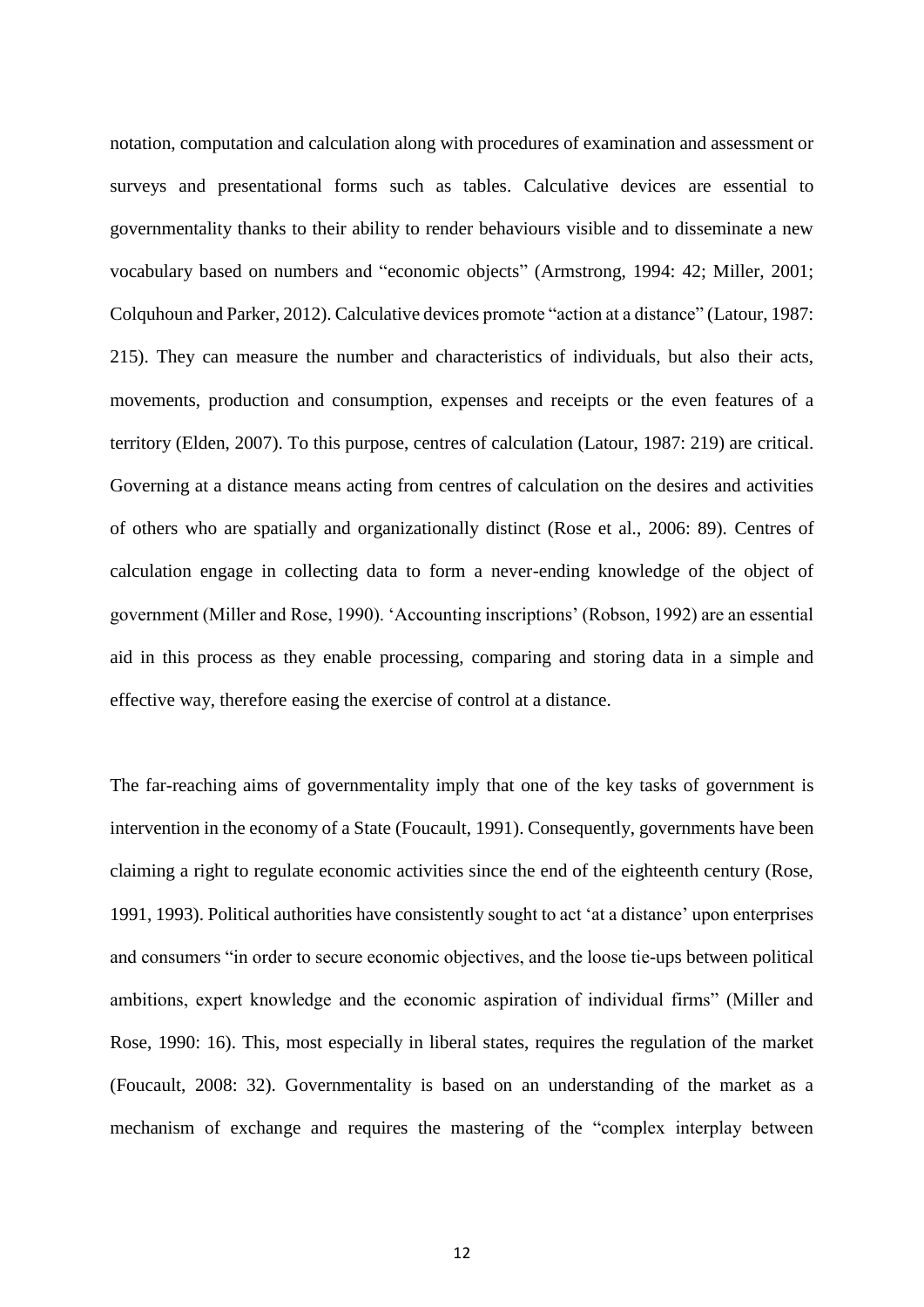individual and collective interests, between social utility and economic profit, between the equilibrium of the market and the regime of public authorities" (Foucault, 2008: 44). Accounting plays various roles as a technology of government in the service of governing economic life (Miller and Rose, 1990), especially by its ability to translate programmes of economic government into attempts to intervene in the activity of companies (Miller, 1990). The accumulation of accounting information through centres of calculation enables the government to represent and visualise the 'things' of the "enterprises and of the markets by means of its calculative routines" (Miller, 1990: 333). Not only does the transmission and accumulation of such inscriptions enhance the understanding of enterprises and markets, it also enables the government to exercise power over economic events and processes distant from itself (Rose, 1991: 676).

Accounting numbers are critical to the regulation of the 'behaviour' of companies as they have a distinctive capacity for intervening in the actions of directors, managers and shareholders. Through their ability to produce certain forms of visibility and transparency, accounting numbers enable the government to observe and modify the behaviour of companies from a distance, hence rendering them governable (Miller, 2008; Mennicken and Miller, 2012). The mobilisation of accounting techniques "for specific state projects" (Miller, 1990: 334) in liberal States has often taken the form of promoting competition and the smooth operations of the market in the interest of the accumulation of capital and privilege by dominant elites (Catchpowle et al., 2004). Nevertheless, accounting has the potential to support the government in "innumerable deliberate attempts to invent, promote, install and operate mechanisms of rule that will shape the investment decisions of managers" (Miller and Rose, 1990: 10). As a result, accounting enables the government to enact programmes which are not necessarily limited to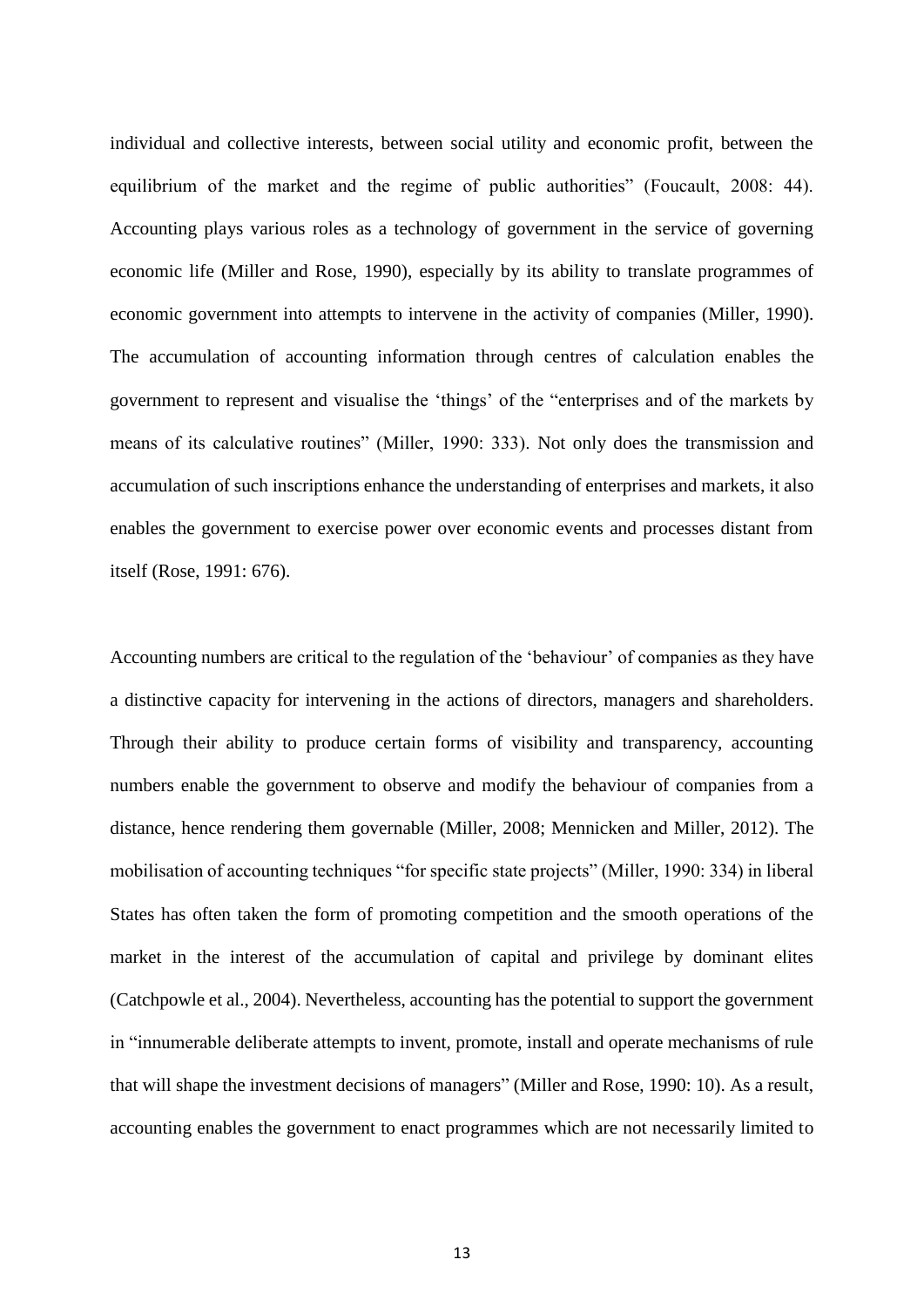the liberal imperative of safeguarding the primacy of the market. This was the case of the Papal State in the mid-nineteenth century, when accounting technologies were an essential aid in ensuring control of a fundamental infrastructure, the railway system, which was deemed critical to the reinforcement of the State.

#### **Sources**

This paper has made extensive use of primary and secondary sources. Primary sources related to the Commissariat were consulted in the State Archive of Rome where the records of the GCRI are preserved. The National Library of Florence has been another important source of materials as it contains all of the documents of the Papal State officially published by the Regia Camera Apostolica (the Accountancy Office of the Papal State). The main political, social and religious events occurring in the Papal State in the period that the paper examines have been documented by means of secondary sources in the form of books and articles on the history of the Papal State. The political debate on the construction of a railroad network informing the decisions made by Pope Pius IX has been documented through mid-nineteenth century pamphlets about Papal State railways. Insights on the history of railroad companies were provided by Papal concessions and essays on the matter.

The identification of political rationalities, programmes of government and the development of the structure and activities of the GCRI, then SRI, was carried out through both primary and secondary sources. Primary sources include the Pope's laws regulating the railroad industry, the Secretary of State's edicts on the GCRI and on the SRI, the regulations issued by the Ministry of Public Works, the agreements between the State and the railroad companies, along with the minutes, reports and letters of the GCRI/SRI<sup>2</sup>. Secondary sources consist of books and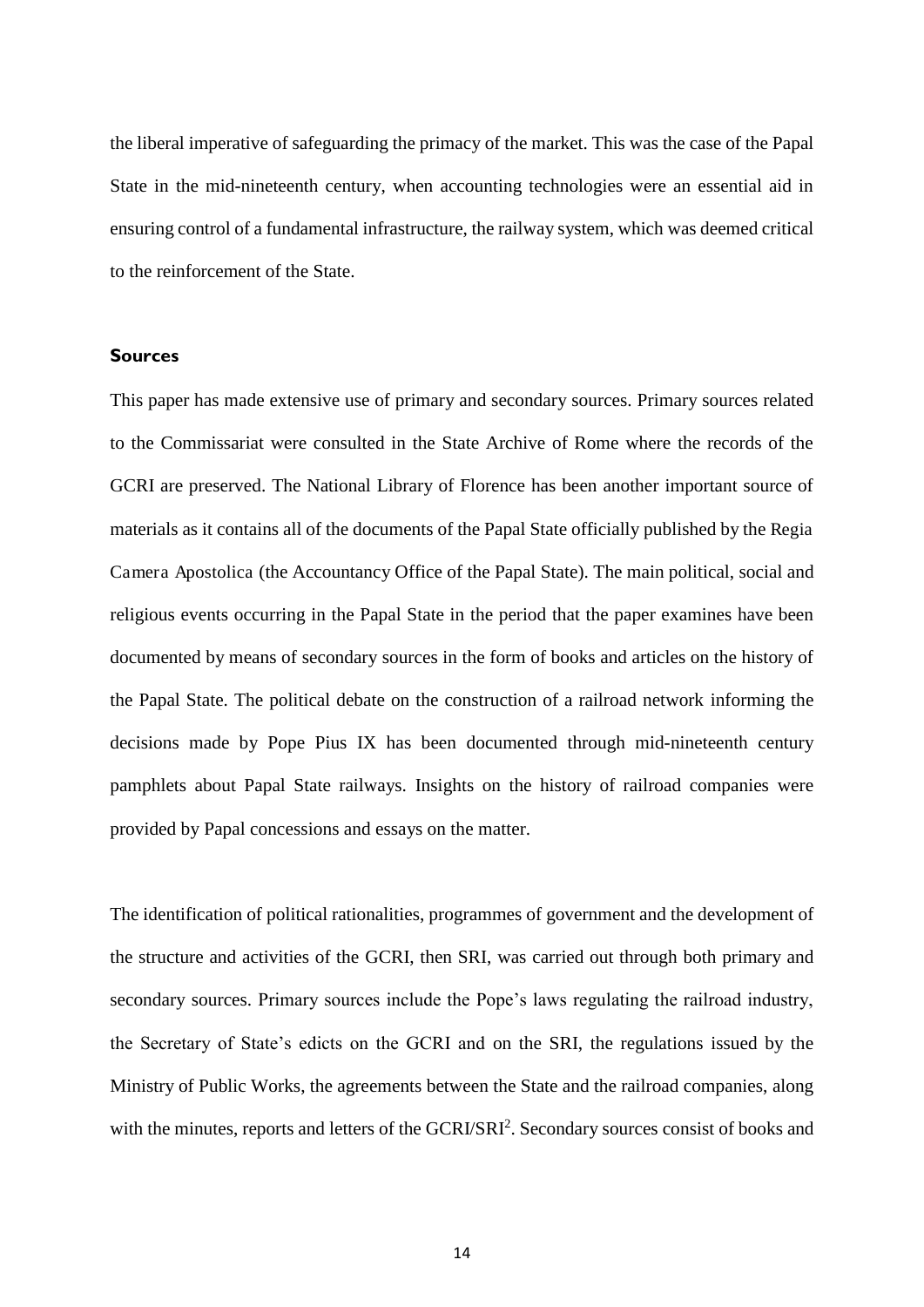essays on the Papal railroad system. The use of calculative devices by the GCRI/SRI emerged from the concessions, statutes and accounting records (budgets, cost spreadsheets, financial statements) of the railroad companies. The letters coming from the Ministry of Finance and the Ministry of Commerce, the audit reports on the financial statements provided to the GCRI/SRI, together with forms, cost estimates, statistics and written comments have provided valuable insights on the pressing control exercised by the State on the railroad companies.

#### **The Papal State and its Railways in the Mid-Nineteenth Century**

Following the Treaty of Vienna in 1815, the territory of the Papal State covered the regions of Lazio, Umbria, Marche and Emilia-Romagna (Figure 1), while Italy had been fragmented into several republics, dukedoms and local realms (Galli, 1840; Liverani, 1861).

#### **Insert Figure 1 here**

Pius  $IX<sup>3</sup>$  was the last Pope-King of the Papal State and his papacy was the longest in history, lasting from 1846 to 1878 (Martina, 1990; De Mattei, 2004). During his reign, the debate about the railroad industry and its implications for mobility and economic development of the Papal State became topical. Following the rising popularity of the first railways built in the early 1840s in other Italian states, Pius IX started to appreciate how such innovation could have favourable economic and social repercussions (Anonymous, 1847; Blasi, 1847; Bocci, 1847; Anonymous, 1850; Ciardi, 1850). In particular, Pius IX thought that a railway system was essential to bring pilgrims to Rome, to connect the capital with the other Italian and even European States (Moroni, 1860) and to enable the Pope and his Curia to visit all the Catholic dioceses<sup>4</sup>. A first project to start the construction of the State's rail network in 1848 (BNCFSP,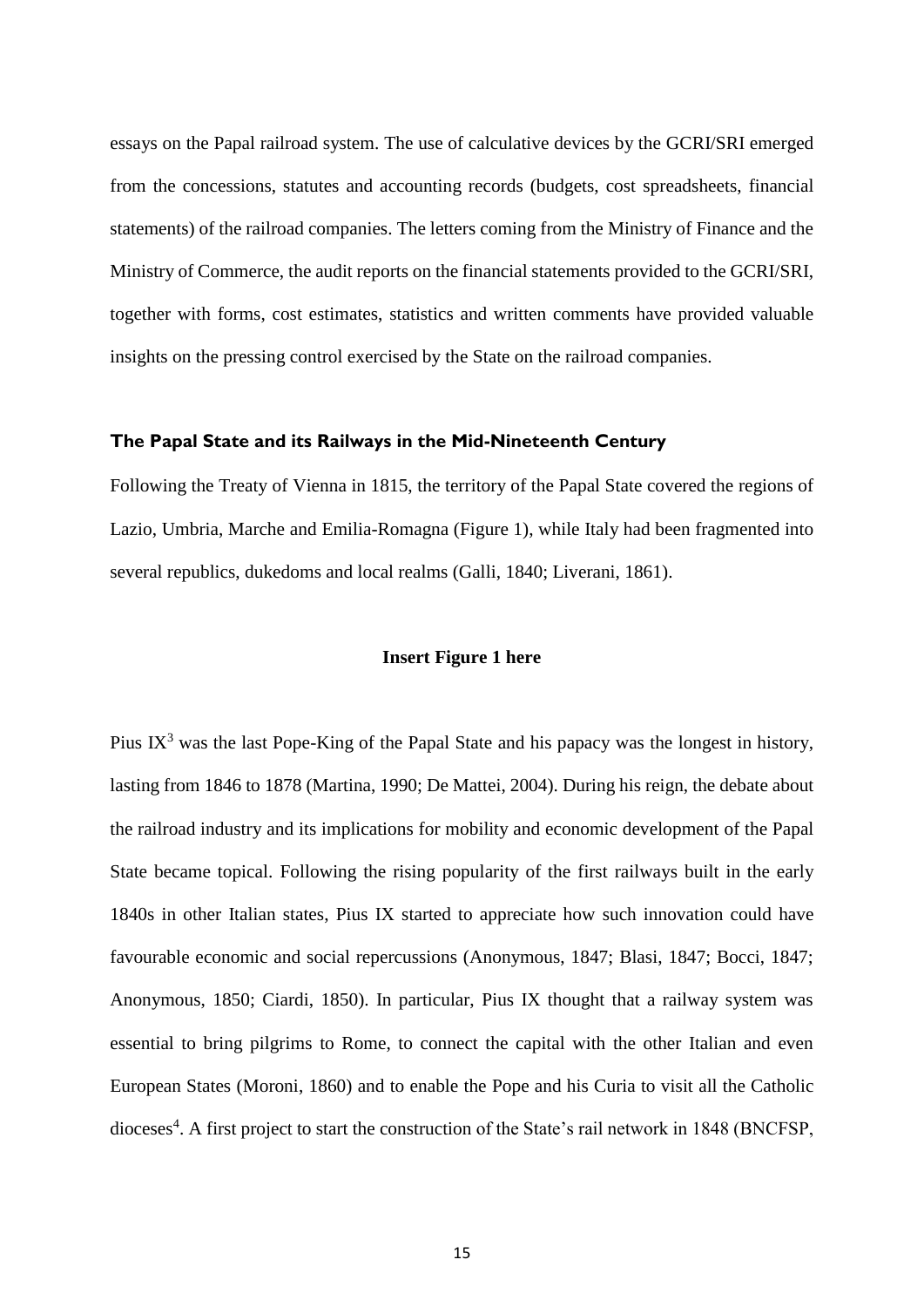1849) ended abruptly when the revolutionary movements and riots spreading throughout Italy reached Rome. Pius IX was forced to flee to Gaeta (Di Benedetto and Rendina, 2014; Martina, 1974), while liberals and republicans led by Garibaldi and Mazzini gathered in Rome (Spada, 1869) and proclaimed the rise of the Republic of Rome on  $9<sup>th</sup>$  February 1849 (Monsagrati, 2014). The intervention of the European Catholic powers meant that the revolution was quickly silenced, and the Pope was able to return to Rome in the second half of 1849 (Collier, 2003).

The project for the development of a railroad system was promptly restored. A few years after his return to Rome, the Pope entered into an agreement with the governments of the neighbouring Italian States to join their national railroad systems into interstate lines (BNCFSP, 1852). The overall design of the railroad system (Table 1) was devised by the Minister of Public Works along with the Secretary of State and consisted of three thoroughfares: Roma-Frascati-Ceprano (southbound, in the countryside); Roma-Civitavecchia (northbound, along the coast); Roma-Ancona-Bologna (westbound, through the Apennines) (Branchetti and Siniso, 2003; Panconesi, 2005). Private companies were so keen to be involved in the rising industry that many businesses were set up to make the most of the new investment opportunities (Felisini, 1988; Schram, 1997).

#### **Insert Table 1 here**

In 1859, with the outbreak of the Second War of Italian Independence, the Papal State was partially invaded by the troops of the Kingdom of Sardinia. The regions of Marche, Umbria and Emilia-Romagna were conquered and annexed to the nascent Kingdom of Italy. The territory of the Papal State was confined to the region of Lazio only (Gilmary Shea, 1877; Martina, 1986;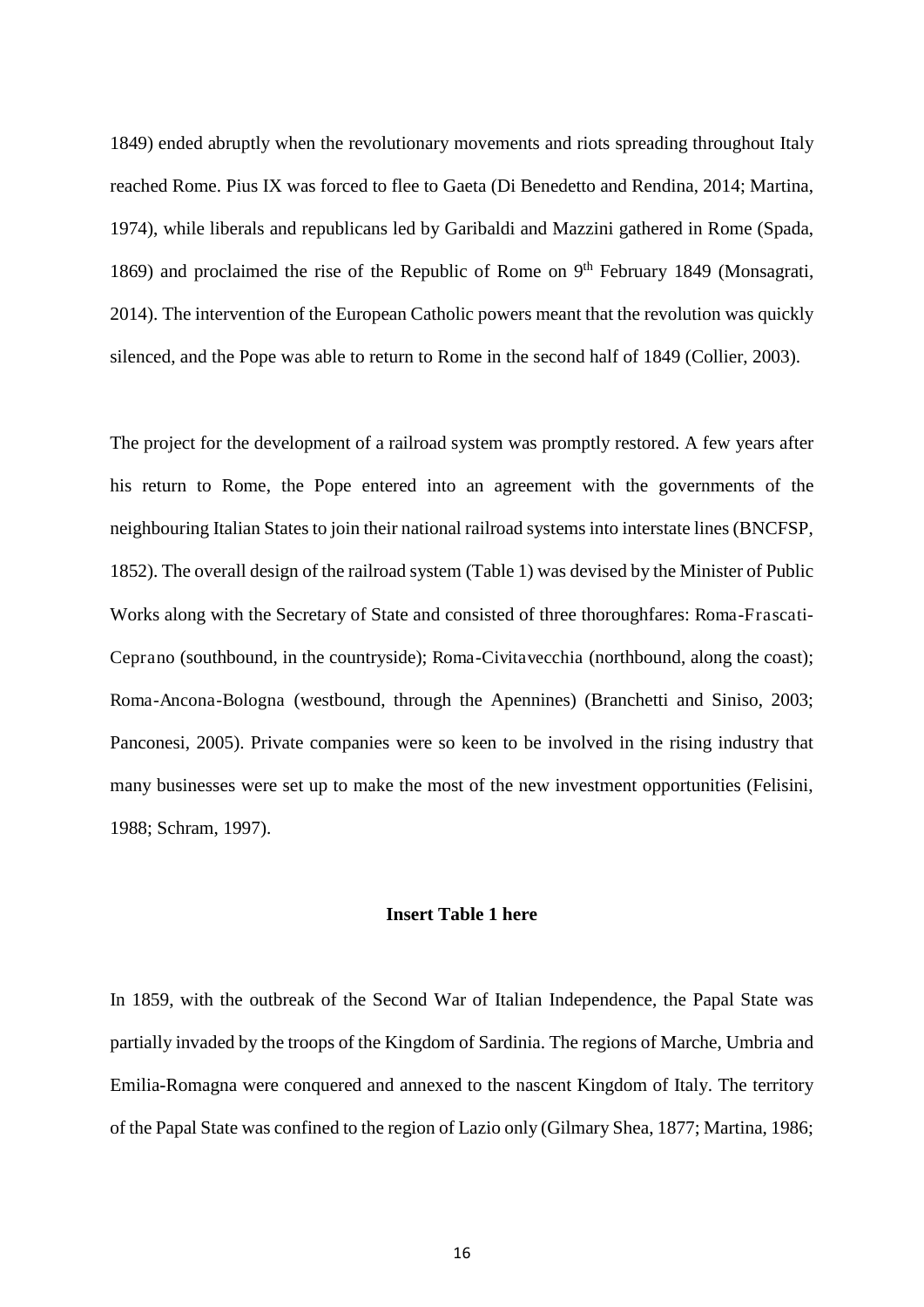Mack Smith, 1997). With the unification of Italy in 1861, most territories where the Pio-Centrale railroad company operated came under the control of the Kingdom of Italy. Thus, the Roma-Ancona-Bologna line, which connected the main cities of the Papal State, was split into two parts. The section along the region of Lazio ran within the Papal State, whilst the remaining part ran in the Kingdom of Italy and was therefore lost. With the outbreak of the Franco-Prussian War (1870-71), France recalled the troops who had been left in Rome to defend the city, thus leaving the Papal State to its own devices. The Italian Army could therefore capture Rome on 20<sup>th</sup> September 1870. On 9<sup>th</sup> October 1870, Victor Emmanuel II issued a decree ratifying the annexation of the conquered territories to the Kingdom of Italy (Mori, 1967).

#### **Governing the Railway System**

#### *Political Rationalities and Programmes of Government in the Railway System of the Papal State*

The management of the Papal State's railroad network was influenced by a complex system of beliefs and values about the economy, the role of railroad entrepreneurship, citizens' and State interests. The government of the Papal State aimed to spread the belief that railroads would have improved the life of every citizen, and hence to promote a wide use of the new means of transportation. The presence of a railway system would have benefitted the economy of a backward country such as the Papal State by encouraging the "multiplication of internal trade, that is traffic, negotiations, exchanges, markets, travels, transport of things and people from city to city" (BNCFSP, 1847: 7). The construction of railroads was therefore instrumental in bringing the State and its population to a "condition of prosperity" (BNCFSP, 1847: 6). Nevertheless, the overarching aim that the development of railways aimed to pursue was the broader and "universal good of the State" (Blasi, 1847: 11), which could not have been limited to its economic affairs. In an epoch of intense political turmoil, where the very existence of the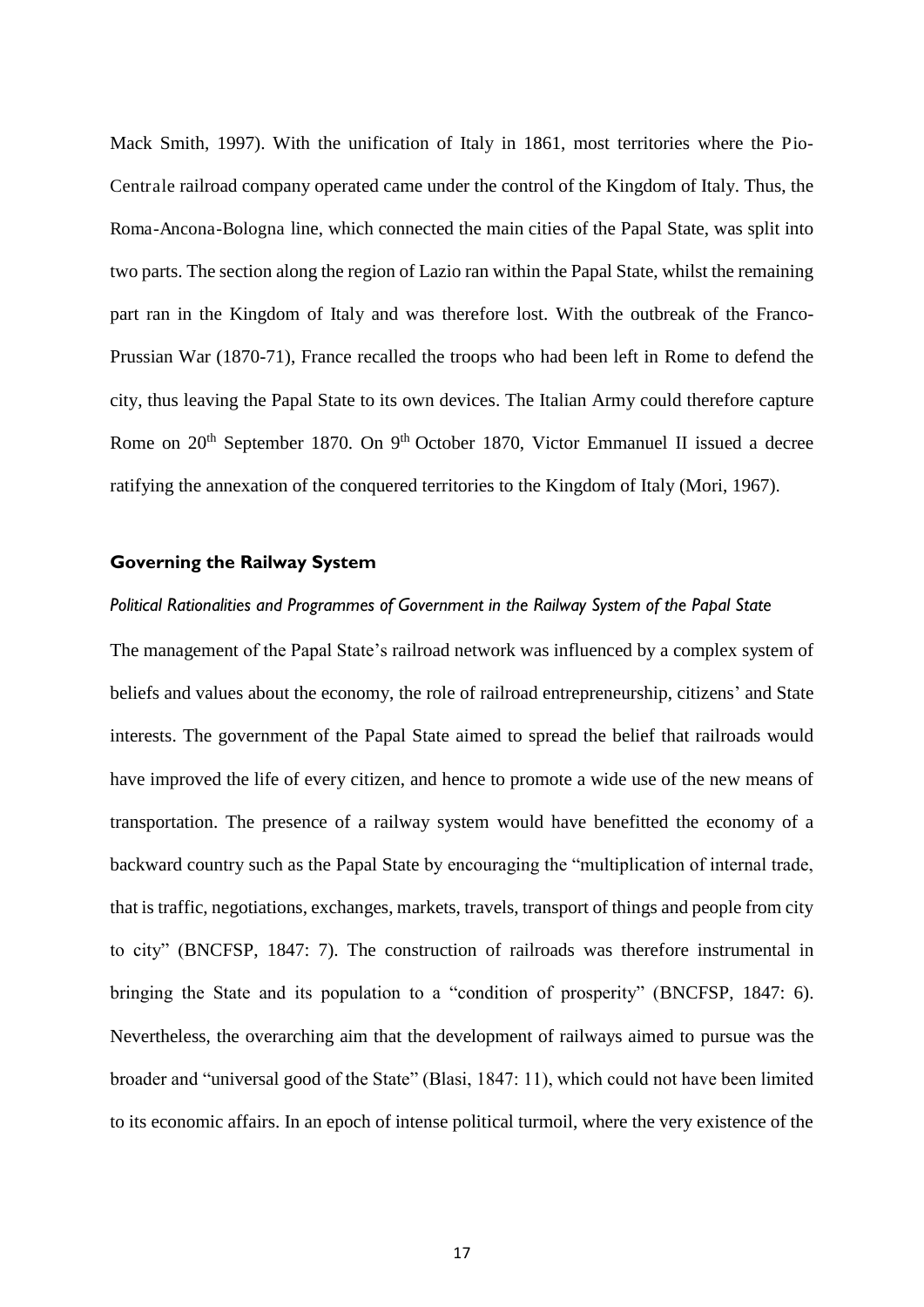Papal State was endangered, a railway system would have served the critical purpose of reaffirming the temporal and spiritual primacy of the Pope and his Curia, on which the State's national and international reputation was largely based.

Critical to the preservation of the standing of the State and of its leader, the new railway system would have contributed to reaffirming the role of Rome as the centre of the Catholic world. As a result, the main role of the railway system was to facilitate access to Rome (ASRCGFP, 1858: 1). Reaching the 'eternal city' should have been made possible by a means of transportation which was "prompt, easy and cheap" (Blasi, 1847: 14). Consequently, the need for a quick and safe communication system between Rome and the other cities was given prominence (BNCFSP, 1847: 10; Ciardi, 1850: 7). Although all the lines were critical to this end, the government was particularly insistent on the Roma – Civitavecchia line, which would connect the Papal State to the north of Italy, hence ensuring the transportation of large numbers of travellers to Rome (ASRCGFP, 1858: 11). The creation and subsequent enlargement of a rail network were deemed to be essential in enabling believers, but also political leaders and even troops to reach Rome from all European countries. It was also critical to make it possible for the Pope himself to visit the Italian and European cities both as a chief of State and as a religious leader (Blasi, 1847: 21; Galli, 1846). Especially in times of great crisis, the exercise of pastoral power which characterises the operations of the Catholic Church (Foucault, 2007) requires the ability of the leaders of the Catholic religious community, that is bishops, cardinals or even the Pope, to exert close control over the distant communities of believers and hence to ensure their committed allegiance. For the effective exercise of pastoral power, the physical presence of the religious leader - the 'pastor'- is essential as a symbolic means to demonstrate the influence and reach of the Church. It was also necessary to enable a penetrating control on each and all of the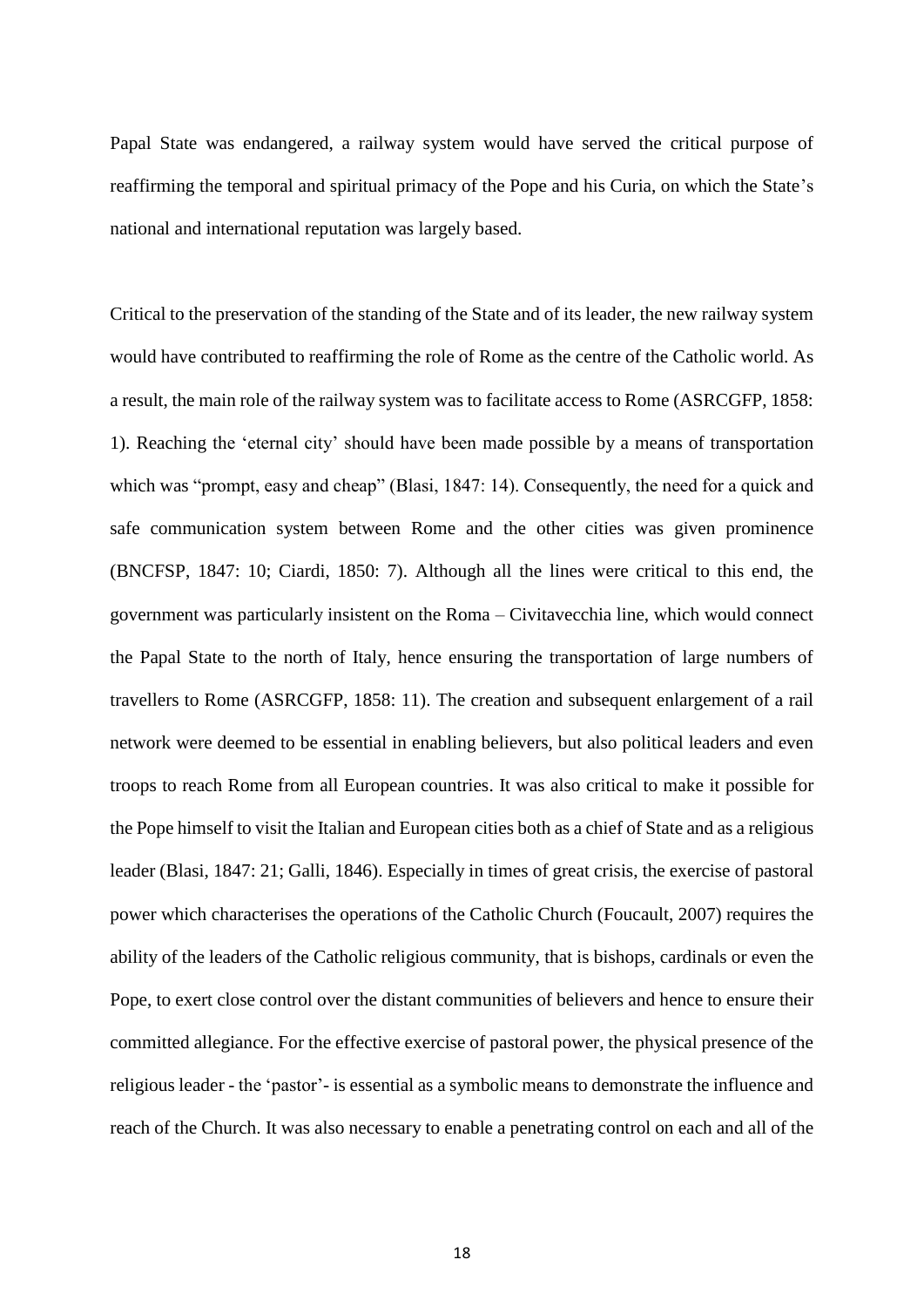members of the local clergy and the believers, one which could hardly be achieved from a distance (Bigoni and Funnell, 2015). As a result, railways were especially needed to ensure the mobility of cardinals and bishops for the discharge of their pastoral duties.

Strictly connected to the aforementioned aim was another programme of government. In order to reinforce the primacy of Rome over its State and the Catholic community, trains should have been accessible to all of the believers, not only to the well-off. Therefore, the promotion of equity and efficiency became goals of the upmost importance. The railroad was to be guarantee of equity among people as users (Recchi, 1846: 4), which was essential to maximise access to the capital of the State, therefore reinforcing the bond between a religious and political community and its leaders. Fares were to be as low as possible, most especially for less affluent believers living both inside and outside the Papal State (Blasi, 1847). To this end, the determination of fares was mainly placed in the hands of the Ministry of Finance (ASRCGFP, 1862b), which also held the power to decrease them in the name of the 'public interest' (ASRCGFP, 1862b). This in turn required that the companies entrusted with the duty to build and manage the railway system operated in an efficient manner, keeping their costs under close control, most especially those of materials, personnel and others directly attributable to journeys (Anonymous, 1847).

The achievement of the aims of the Papal State's programmes of government required it to engage with the companies running the railway on behalf of the government. The large, increasing debt afflicting the Papal State hindered any possibility of intervening directly in a capital-intensive industry such as railroads. Despite the traditional suspicion with which the Papal State regarded the promotion of private business (Burns, 1990, 1994), the debilitating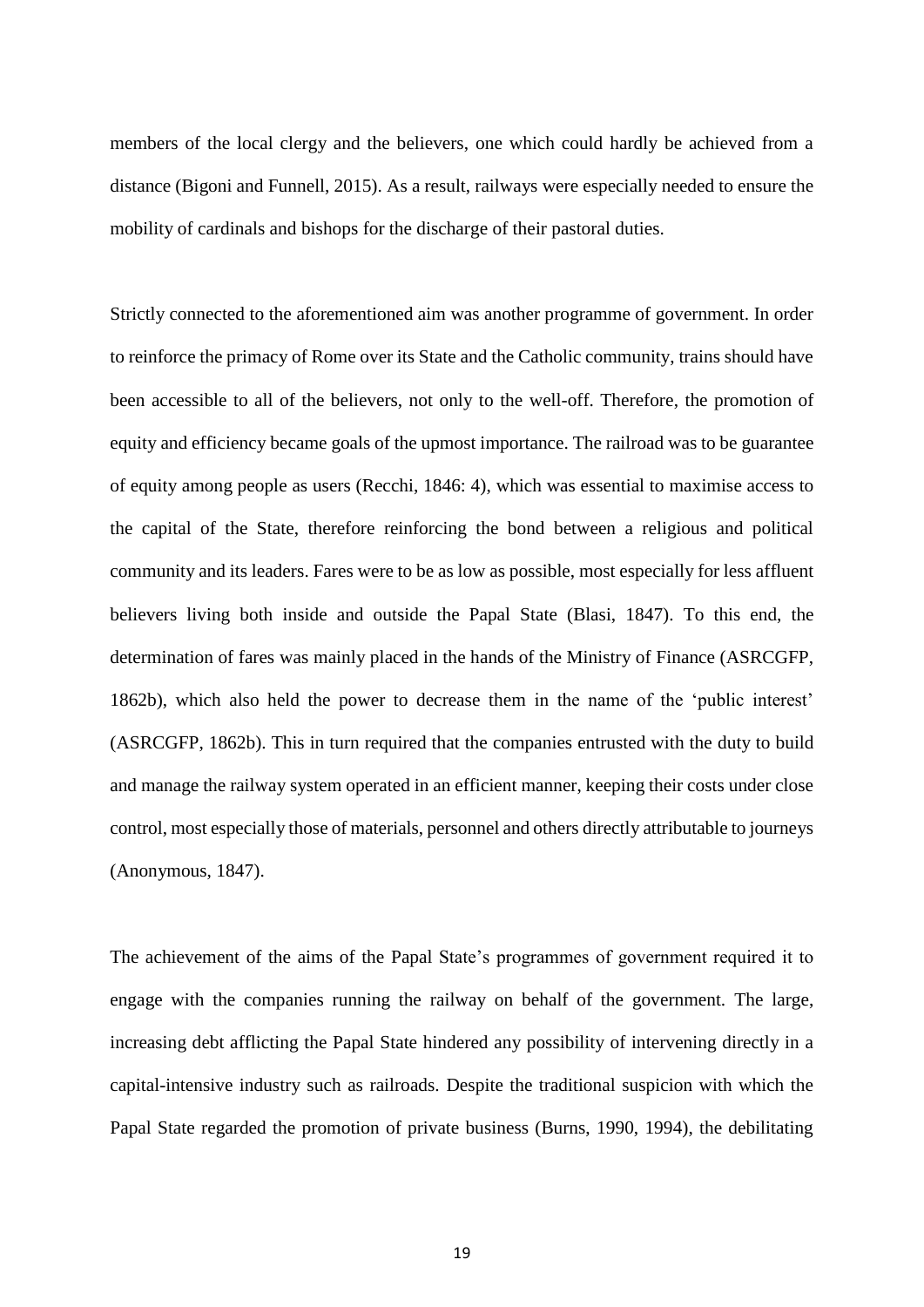investments needed for the construction of railways meant that the Papal State had to come to terms with private investors. This was particularly obvious when even the Papal State's chief accountant, Angelo Galli, proclaimed that there would not be any moral reasons to oppose a regular and satisfying rate of return on investments for private companies (Galli, 1846: 82), most especially those involved in an industry which the Secretary of State, Cardinal Antonelli, deemed to be "of the greatest importance" to the State (BNCFSP, 1860: 28). As a result, in order to attract private capital and expertise, securing ongoing investment in the construction and upkeep of the railway system, the Papal State agreed to ensure that the railroad companies could achieve at least an agreed amount of profit in exchange for the construction and operation of the new railway system. An example of this arrangement is provided by the Roma-Ancona-Bologna line. The Papal government would grant the company "a minimum net profit of ten million francs a year" (BNCFSP, 1857e: 93). The subsidy would be granted as from the opening of the Roma-Foligno, Foligno-Ancona and Ancona-Bologna lines to 1910. The amount of the subsidy was prorated to the length of the line that had been actually opened, at 20,000 francs per kilometre (BNCFSP, 1857e: 94). The agreement was meant to incentivise the company to invest in the development of the line since this would have translated into a higher subsidy. This operation was almost risk-free for a private company, when the government was responsible for covering any differences between the minimum profit agreed and the actual annual profit achieved by the company (BNCFSP, 1857e: 101). Should the profit earned be higher than the minimum amount agreed, the company was entitled to retain it in its entirety<sup>5</sup>.

#### *The Rise of a "Centre of Calculation"*

The presence of a guaranteed minimum profit was therefore a key mechanism to attract private investors. Nevertheless, the translation of the government's far-reaching political aims into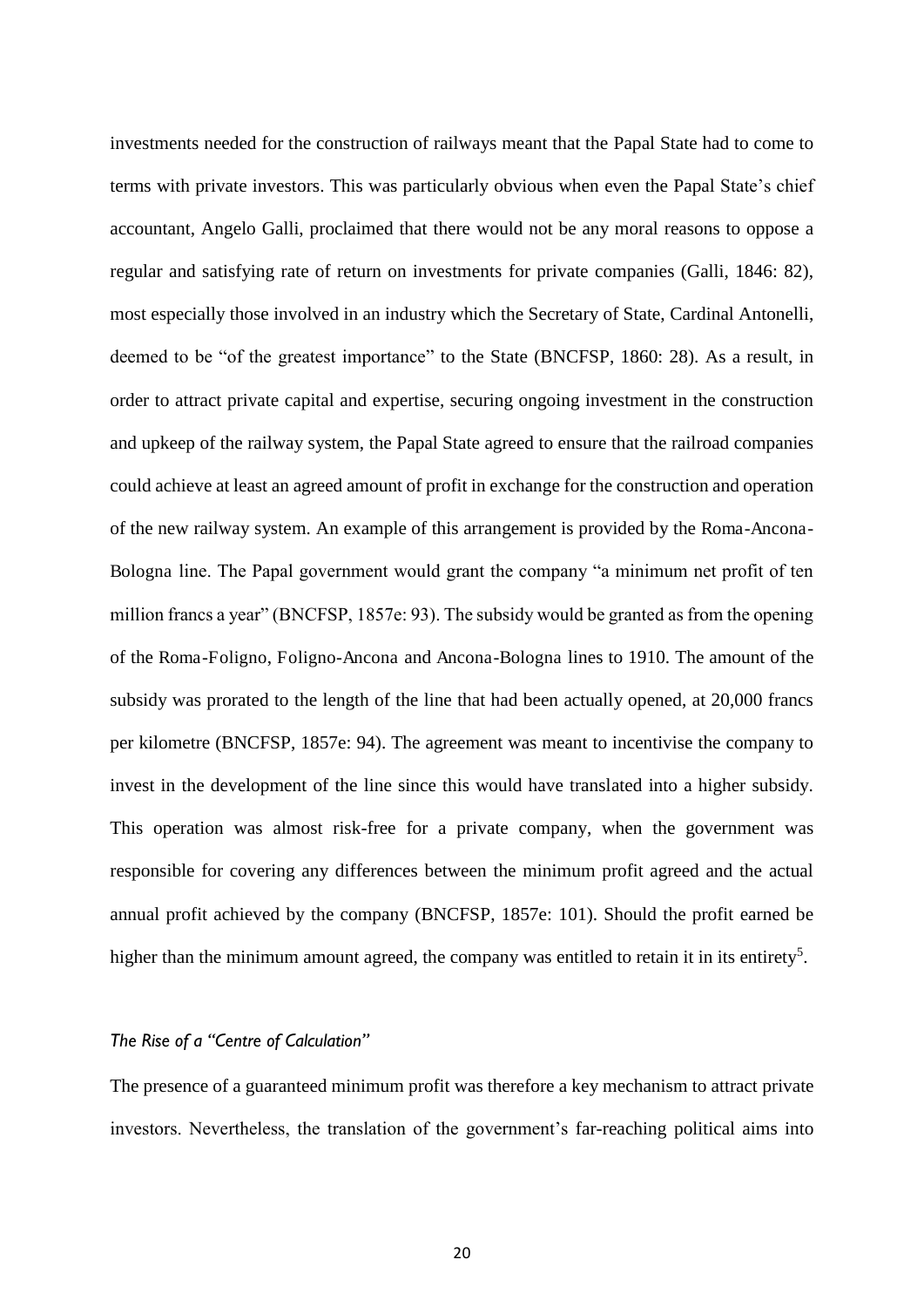practice, especially when these involved the presence of profit-seeking private concerns meant that the State had to control closely the operations of the railroad companies. Consistently, Cardinal Antonelli issued three edicts in which the general rules about the building, running and safety of the railroad system were set and which all private railway companies were expected to follow (BNCFSP, 1857a, 1857b, 1857c, 1864b). Moreover, the operations of each railroad company commissioned to build the lines and manage the traffic of passengers and goods were informed by the detailed terms set in a concession, which were specific to them (BNCFSP, 1857d, 1857e, 1857f, 1862a, 1863)<sup>6</sup>. Critically, in line with the key aims of government, through the concession the State set a 99-year price list for the transportation of passengers, luggage and goods which ensured ample access to the new facilities.

The enactment of the Papal State's programmes of government required "mechanisms that establish, constrain or empower certain agents" (Rose and Miller, 1992: 190) through the intervention of several governmental bodies, among which were the Ministry of Public Works, the Ministry of Finance, the Ministry of the Interior, public Inspectors and the Police (Figure 2). Nevertheless, the key agency mediating the relationship between the State and the service providers was the GCRI (BNCFSP, 1859, 1860; ASRCGFP, 1856).

#### **Insert Figure 2 here**

The operations of the GCRI<sup>7</sup> were first regulated in 1858 (BNCFSP, 1859: 3-12). Consistently, the GCRI was to "supervise and monitor the building, running and operation of all railroads, either licensed or to be licensed" (art. 1). The GCRI was in charge of "making the companies strictly and fully adhere to the terms and conditions of the concession, the articles of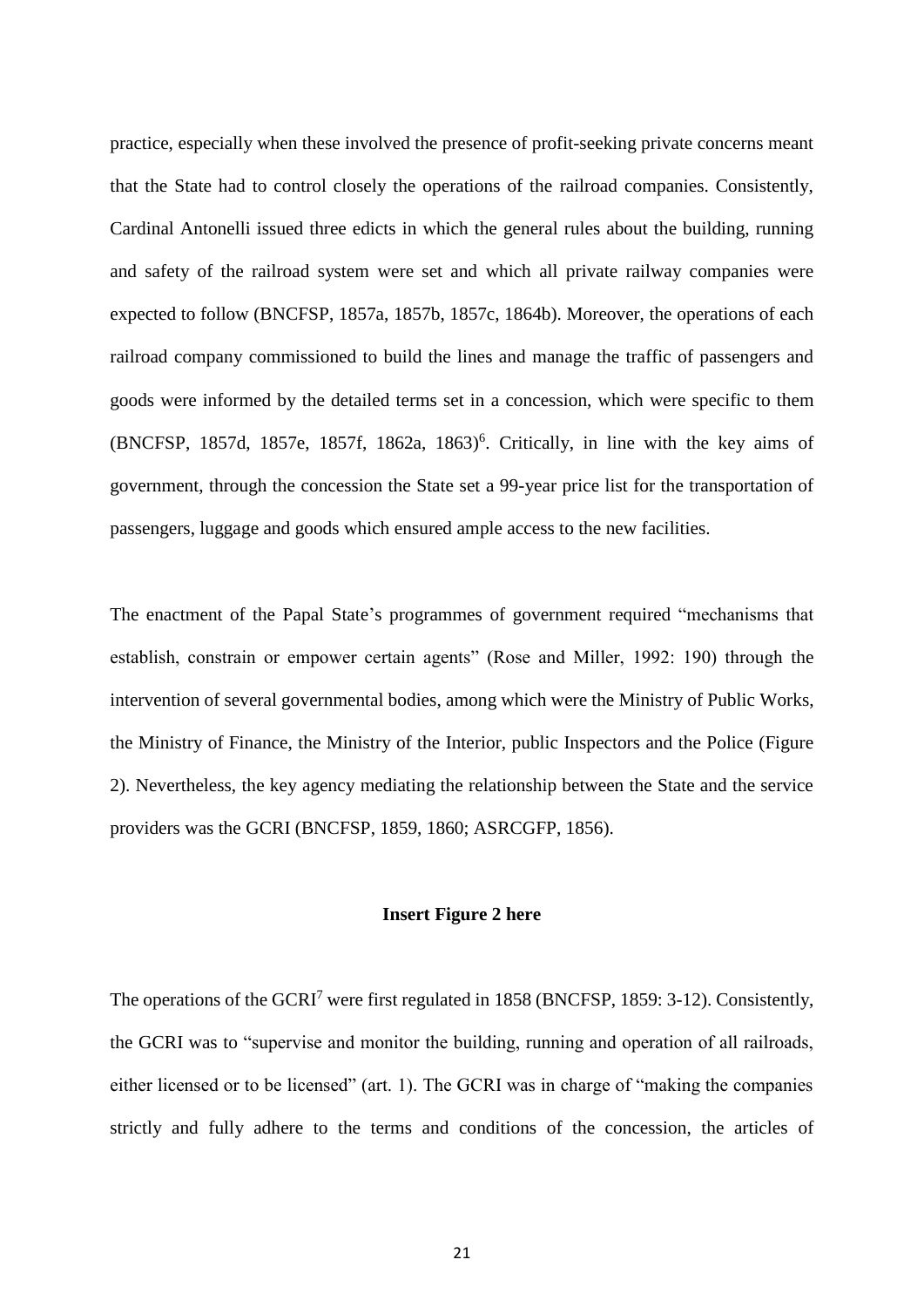incorporation, the laws and the regulations" (art. 5). It was understood that the powers of the GCRI were granted "in the interest of public safety and for the service to be commensurate to *people's requirements* as well as to make the company make decisions about its staff and services that will attract more users" (art. 25, emphasis added). The GCRI was therefore an essential implement of the State's programmes of government since it was entrusted with the duty to ensure the widespread use of the new means of transportation. This would have allowed the believers to enjoy an efficient way to reach Rome and the members of the clergy to move across the Papal State and Italy. Since the "construction and elaboration of governmental programmes are processes that often call upon the calculative practices of accounting to make their objectives operable" (Miller, 1990: 316), it became soon clear how the enactment of the GCRI's control depended upon the fundamental contributions of accounting practices. Consistently, the GCRI was entitled to "audit, through an auditor, the servicing and operating costs, as well as the application of the fares. To this end, the company shall keep the Commissioner informed of any cost entry or record. The Commissioner shall submit the yearly budgets to the Minister for approval" (art. 24). The records were needed for the Commissioner to decide "how the company should substantiate its yearly servicing and operating costs and revenues" (art. 28). With the revision of the GCRI's regulations in 1859, which aimed to provide a "more accurate description of the tasks of the Commissariat" (BNCFSP, 1860: 28), a set of accounting principles that the private companies were expected to follow was issued  $(BNCFSP, 1864a)^8$ .

The GCRI was replaced by the  $SRI^9$  in 1864 (BNCFSP, 1864a: 267; BNCFSP, 1864b: 40-51). The purpose of the reform was a "better coordination of the Government's supervision of the Papal railroads, in terms of building, maintenance, running as well as in terms of finance,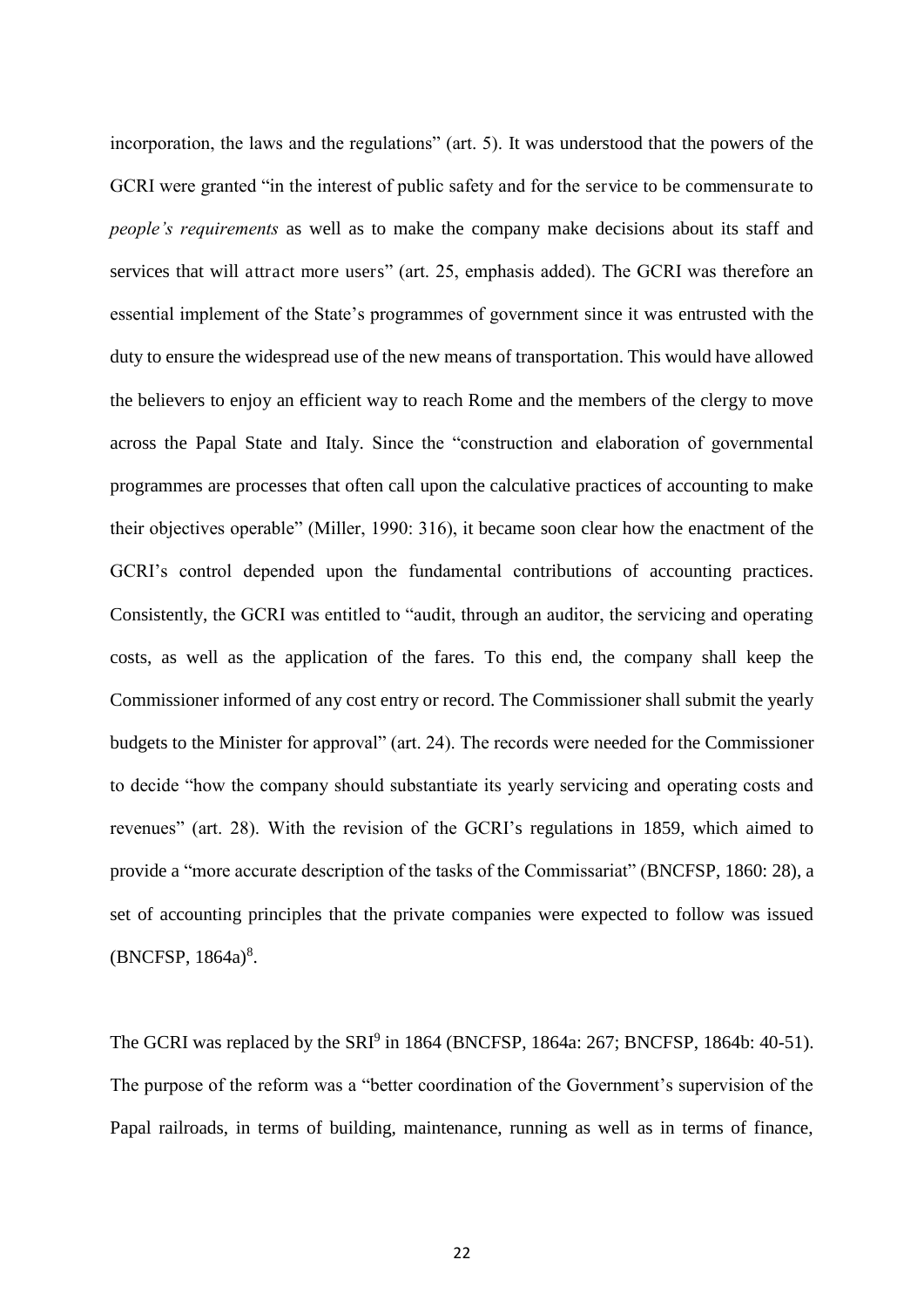whenever the Government provides a minimum profit" (BNCFSP, 1864b: 40). The tasks and powers of the SRI were even wider than those of the GCRI. The railroad companies were therefore reminded they were expected to "take measures, in terms of staff, services and expenses that will attract more users and increase profits" (article 22). The new regulations reinforced the pivotal aim to attract new users, consistent with the overarching programmes of government, but it was also shown how this also would have benefitted the companies through higher profits. The State was seeking to align the aim of the companies to those of its programmes of government (Miller and Power, 2013) to secure the companies' committed allegiance. At the same time, more attention was paid to the issue of keeping costs under control to ensure efficiency. The presence of a minimum profit guaranteed by the State should not have been an incentive to laxity, hence article 34 stated that "the companies shall prove they did all they could to keep their expenses consistently low". Not only would this have been translated into lower pressure on the State's budget, it would have enabled it to keep fares low and hence ensure widespread access to the new means of transportation. As a further measure to make the costs of a company visible and thus more easily controllable (Hopwood, 1987), the companies had to draw up a yearly operating and maintenance expenses budget (article 27).

These powers were then coupled with more penetrating controls, which took the form of audits carried out by a five-member Committee, which was to report to the directors of the SRI. Three of members of this Committee were appointed by the Minister of Finance and the remaining two were selected by the Minister of Public Works (BNCFSP, 1864b: art. 35). Critically, its president was a member of the clergy<sup>10</sup>, a further indication of the importance of controlling the railways as part of the Papal State's programmes of government. The subsidised companies had to let their premises, warehouses and accounts be inspected and audited (article 23), and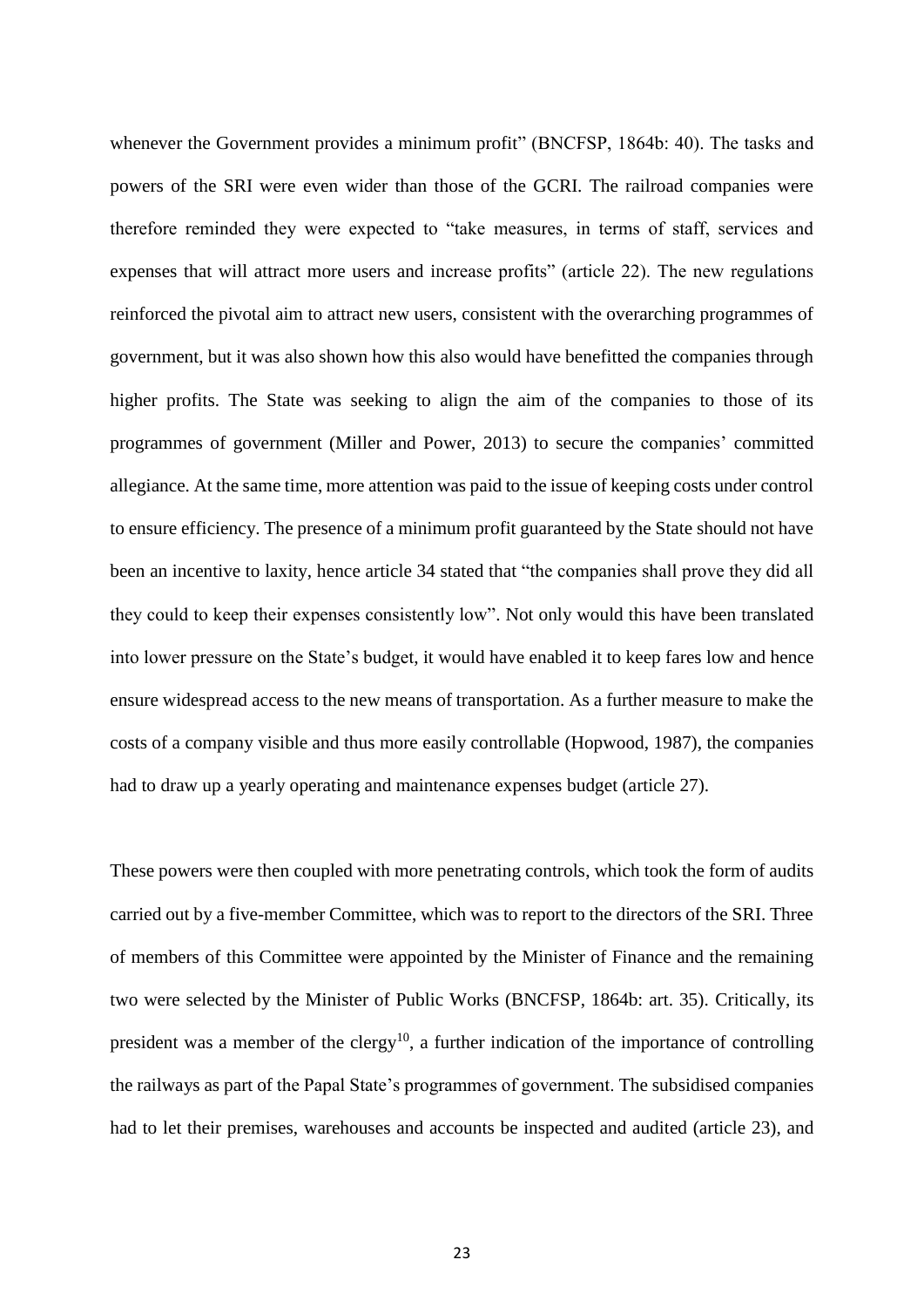new requirements in terms of justifying revenues and costs included in the company's financial statements were enforced to ease control. As a result, revenues had to be "supported by monthly reports listing the revenues from each station, based on the accounts and certified by the company's head accountant" (article 31). At the same time, maintenance costs had to be justified through supporting evidence and certified by a Ministry-appointed Inspector (article 32). Operating costs had to be supported by agreements, contracts, supplier receipts and inventories; staff costs had to tally with the employees' receipts and payrolls; any other cost had to be justified through a specific report (article 33).

The GCRI and SRI were a centre of calculation, a site where "information is accumulated about other places, processes, entities and activities that are distant" (Miller, 1990: 318) and where events can be "aggregated, compared, compiled and calculated about" (Rose, 1991: 676). The centre of calculation also took advantage of the work of experts such as auditors and engineers (Radcliffe, 1998) who were to ensure the rightfulness of the company's expenses and their commitment to the improvement of the network, without overburdening the travellers and hence ensuring ample access to the railways and hence to Rome. The GCRI/SRI was primarily engaged in collecting written information about the object of government – the railway system, its demand and supply, its prices and costs –, in calculating and comparing data and performance and finally in authorising subsidies. The directors of the GCRI/SRI received the financial statements, the budgets and the cost-accounting reports from the railroad companies together with the related documents (BNCFSP, 1859: 8; 1864b: 50). These were then sent, with comments, to the Minister of Public Works, which relayed them to the Minister of Finance, with further comments. Only when the Minister of Finance was satisfied with the achievements of the companies and with the reliability of their accounts could any subsidy be issued. The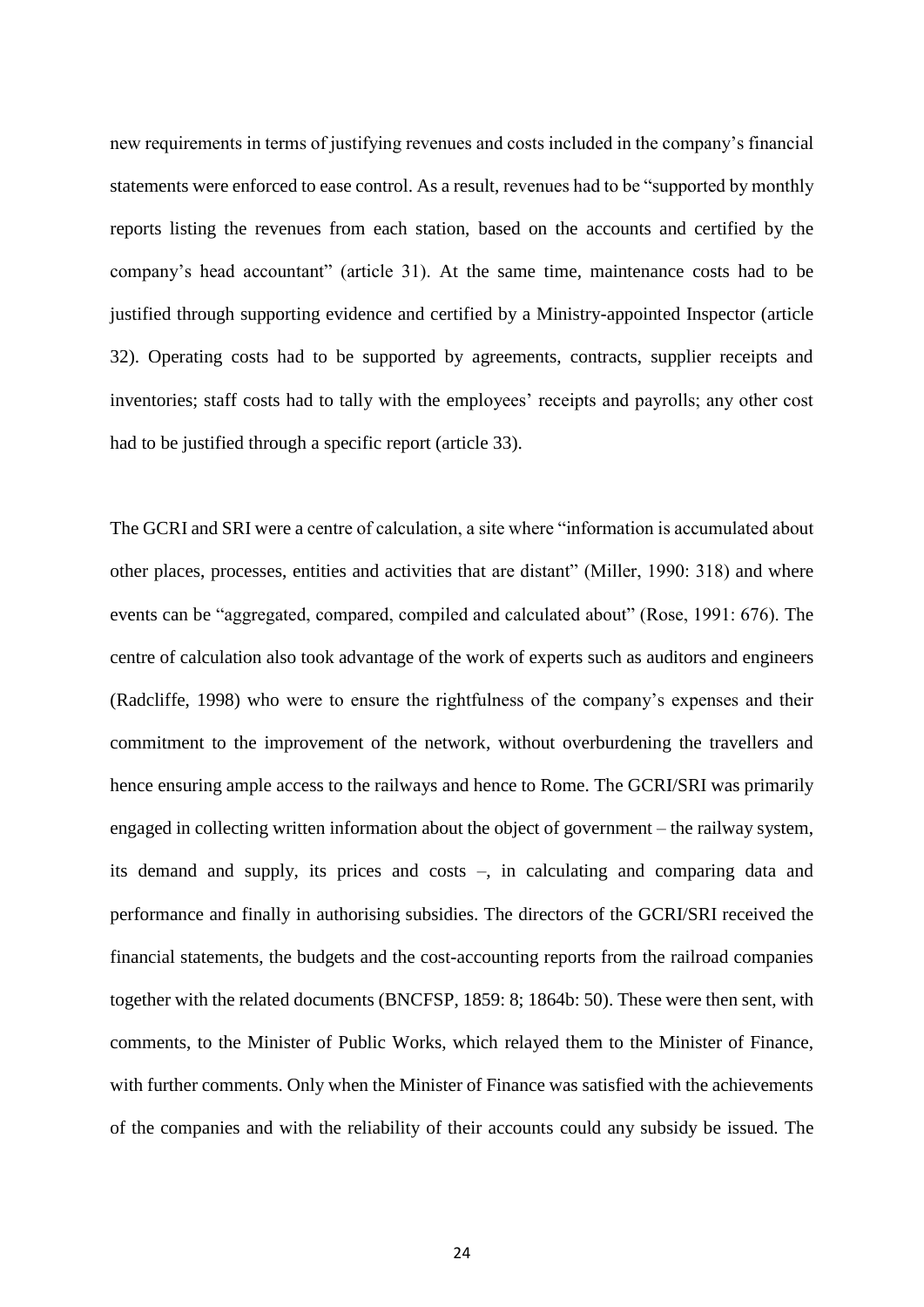railroad companies' financial statements were formally approved by the Papal government and when this happened the companies were entitled to receive the subsidy (ASRCGFP, 1867d: 74; ASRCGFP, 1870b: 89).

The presence of a specialised governmental body, which was supported by expert auditors, was essential to allow the government to control the railroad companies while keeping the agreement between them and the State mutually convenient, which ensured the enactment of the State's programmes of government. The presence of an authority involved in the development of accounting regulation and in the monitoring of fares has been also documented at the end of the nineteenth century in the US, where the Interstate Commerce Commission (ICC) operated (Miranti, 1989, 1990; Stone, 1991). Nevertheless, the GCRI and the SRI had the government as their primary reference point and its functions were not limited to providing guidance on the preparation of financial statements or the definition of maximum rates (Gilligan et al., 1989; Lindahl, 1935; Poole and Rosenthal, 1993, 1994). Moreover, the ICC, being part of a liberal State, had often to engage with other State authorities in the discharge of its duties, which could have meant limiting the reach of its action. This was exemplified by a ruling of the US Supreme Court which restricted its power to intervene in the determination of rates (Hooper, 1916). The wide-ranging powers enjoyed by the GCRI/SRI emanated directly from the uncontested, unlimited power of the government led by the Pope. As a result, there had to be no limit to the activity of the Commissariat when it performed its duties in the interest of the State. The use of "written techniques for the art of governing" (Miller and Rose, 1990: 5), among which accounting was critical, was essential to the functioning of the system envisaged by the government and to enable the latter to control it from a distance (Latour, 1987; Robson, 1992).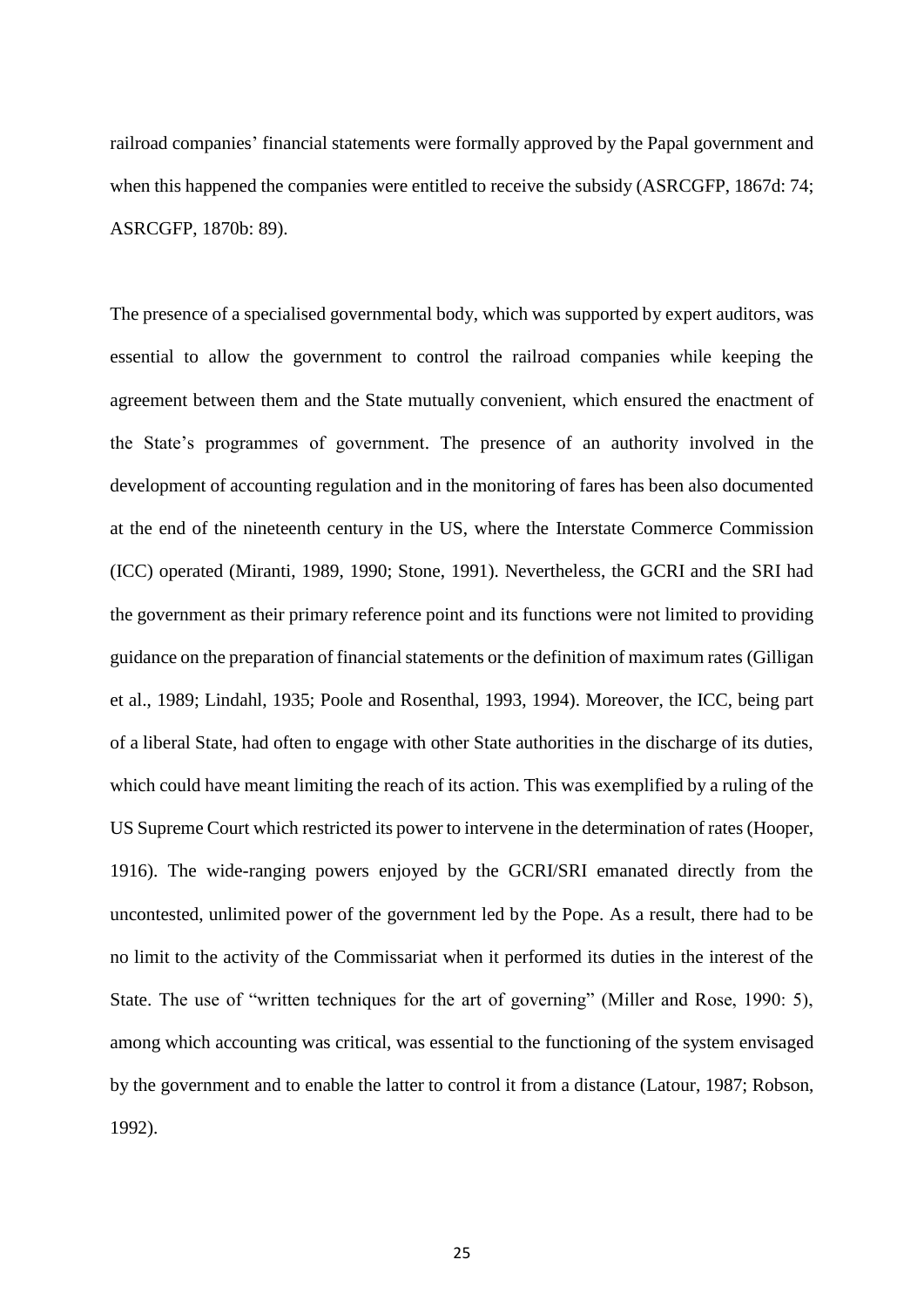#### **Calculative Devices in the Service of the Papal State's Programmes of Government**

#### *Accounting for the Papal State's Programmes of Government*

The proper functioning of the control system centred on the GCRI/SRI required the prompt circulation of written information (Sargiacomo, 2008). As a result, the Papal State sought to render the programme of government operable through the implementation of accounting techniques and procedures (Rose and Miller, 1992; Miller, 2001). The use of accounting tools allowed the State to control the connection between its own aspirations and the activities of the railroad companies and to verify if the programmes of government were translated into the domain of reality (Miller and Rose, 1990). For this reason, control of costs and revenues became a goal of the upmost importance. Consistently, the railroad companies had to adopt management accounting tools following the provisions of the concessions (BNCFSP, 1857d, 1857e, 1857f, 1862a, 1863) and of the articles of incorporation of the CGRI/SRI (BNCFSP, 1864b: 48). Such a detailed intervention on tools which were meant to guide managerial decisions would have been hardly achievable in contexts where the key belief was that individuals and businesses were to be left to act for themselves (McCartney and Arnold, 2002). Detailed information regarding revenues included, in particular, a report on income earned in each railway station which was to be sent to the government on a daily basis. This was then coupled with a thorough control of costs, which enabled the government, through the GCRI/SRI, to "regulate the level of fares" for each line, with the railway companies strictly forbidden to "offer their service at a price which is different form that set by the government" (BNCFSP, 1864b: 5-6). As a result, only if costs were kept under control would the low level of fares set by the government to ease access to the railways have been sustainable. The main tools to ensure the accurate measurement and management of costs were the budget and the cost-accounting system.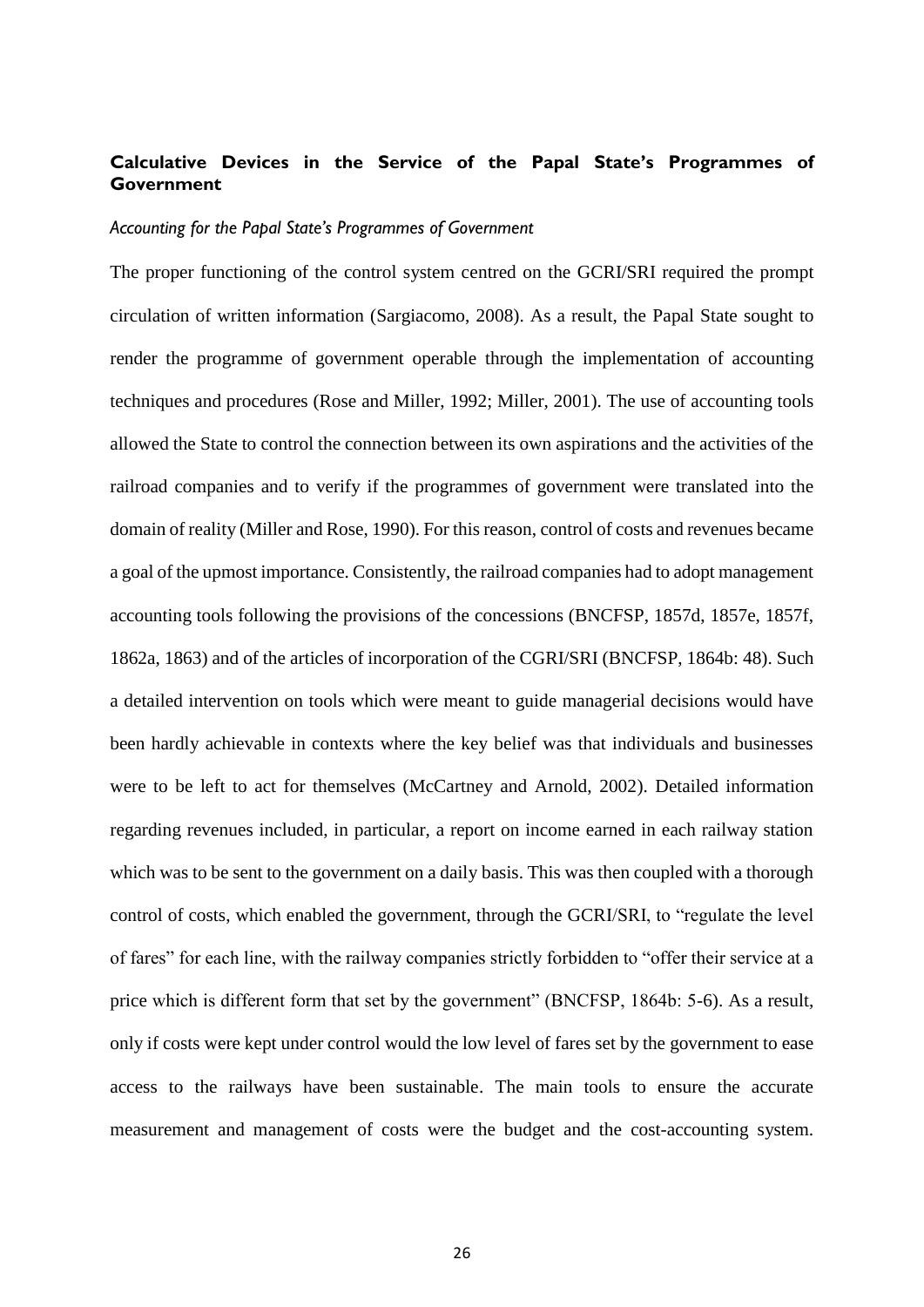Budgets and reports based on the cost-accounting system had to be regularly drawn up, according to a set format<sup>11</sup>, and timely submitted to the GCRI/SRI (BNCFSP, 1864b: 48). Following the replacement of the GCRI by the SRI, railroad companies operating under a concession were legally bound to submit a budget to the Secretariat every year by 1st December (BNCFSP, 1864b: 48). Figure 3 provides an example of these budgets.

#### **Insert Figure 3 here**

The document is made up of two sections. The left-hand section lists the staff costs and the replacement costs of the infrastructure and rolling stock. The right-hand section shows the revenues and the calculation of the net profit per km, the key indicator of the line's profitability, on which the subsidy was based. The budget for the next year was based on the previous year's average costs and revenues (ASRCGFP, 1867e). The budget had to be split into three sections: General expenses, to be shared between the company and the government; Operating expenses; Papal government's allowance (ASRCGFP, 1866a, 1867a, 1868). Maintenance and running costs had to be based on standards that were agreed upon with the Papal government (ASRCGFP, 1862a: 270). Budgets were used by the government to control the railroad companies from a distance and to seek to "re-orient the activities of managers and employees, who adjust their operations according to the 'visibilities' (representations) created by the accounting numbers and associated calculations" (Robson, 1994: 78). The budget, indeed, was a form of economic calculation (Miller, 2008) through which the government was able to monitor costs and revenues and to verify if the prescribed aim of pursuing efficiency was achieved and to control the allocation of resources. It also forced the railroad companies to plan ahead and allocate resources according to the aim of reducing their costs. The budget also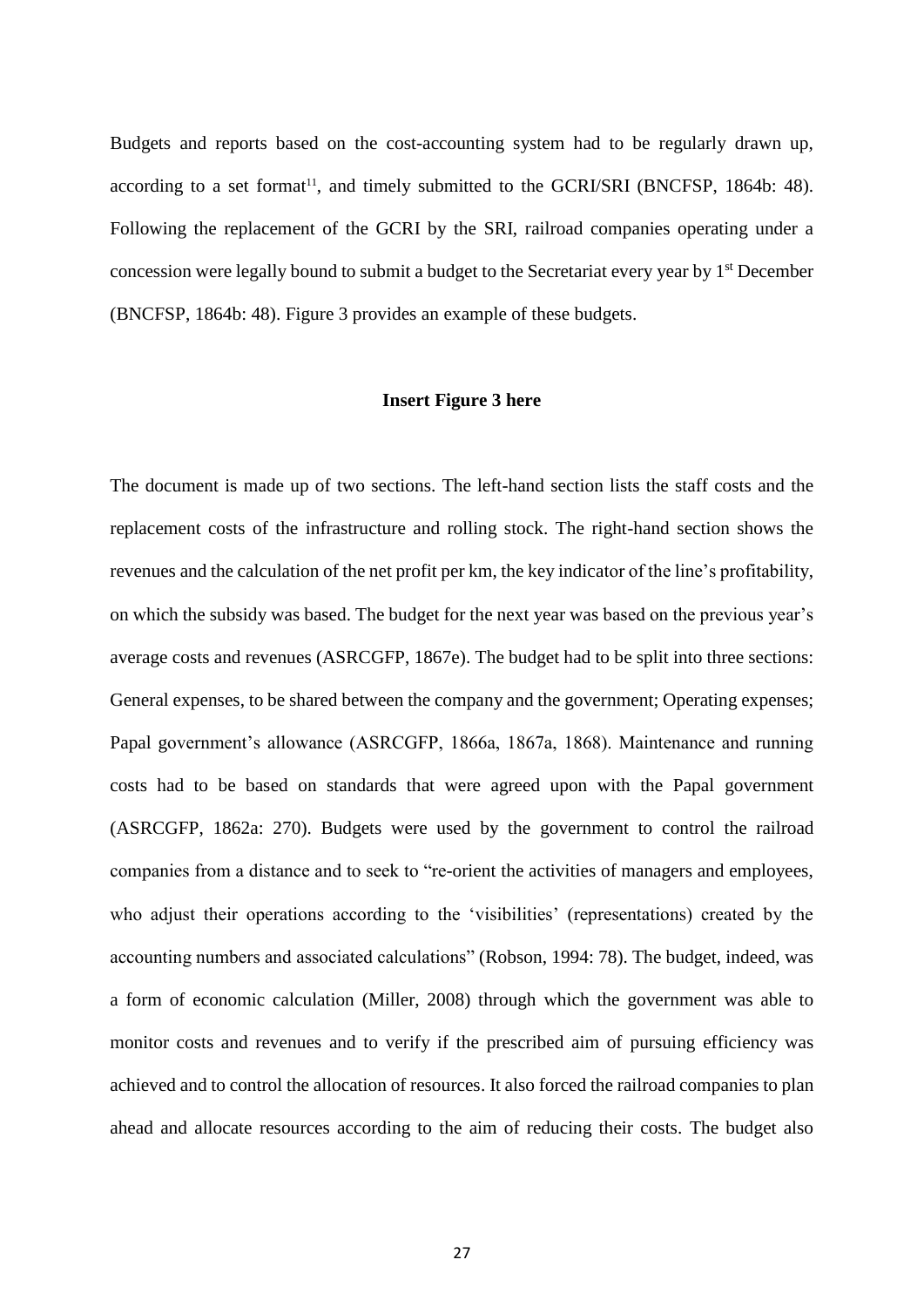enabled the government to monitor the highly sought investments in the improvement of the network, which were critical to the enactment of the State's programmes of government.

The effectiveness of the budget as a planning tool, for both the companies and the government, was based on the reliability of the estimates included therein. Therefore, a cost-accounting system was needed to accumulate detailed information on those aspects of the business which were more likely to impact on the outcome of the programmes of government (Mennicken and Miller, 2012). Relevant cost objects included personnel (ASRCGFP, 1867b, see also Figure 4), fuel (ASRCGFP, 1867c) and operation of railways (ASRCGFP, 1867b). Average costs were calculated to enable comparisons. Particularly important was the average cost per km of railway, which could have provided essential information on the level of efficiency achieved over time in an epoch in which the network was being expanded (ASRCGFP, 1867b). The accumulation of information (Robson, 1992) enabled the drawing up of diagrams, which included calculations of monthly fuel costs, staff costs, yearly railway costs, total average costs per km, and any difference between railway costs and planned/average costs (ASRCGFP, 1867a: 150-163). These diagrams allowed the SRI to ensure that each company was "constantly visible" (Foucault, 1979: 200), most especially its cost structure, and were used to render reality in a calculable form with the aim of comparing and evaluating performance (Miller and Rose, 1990; Rose and Miller 1992). By means of budgets and the cost-accounting system, the Papal State was therefore able to create a responsible and calculable organization (Miller, 2001).

#### **Insert Figure 4 here**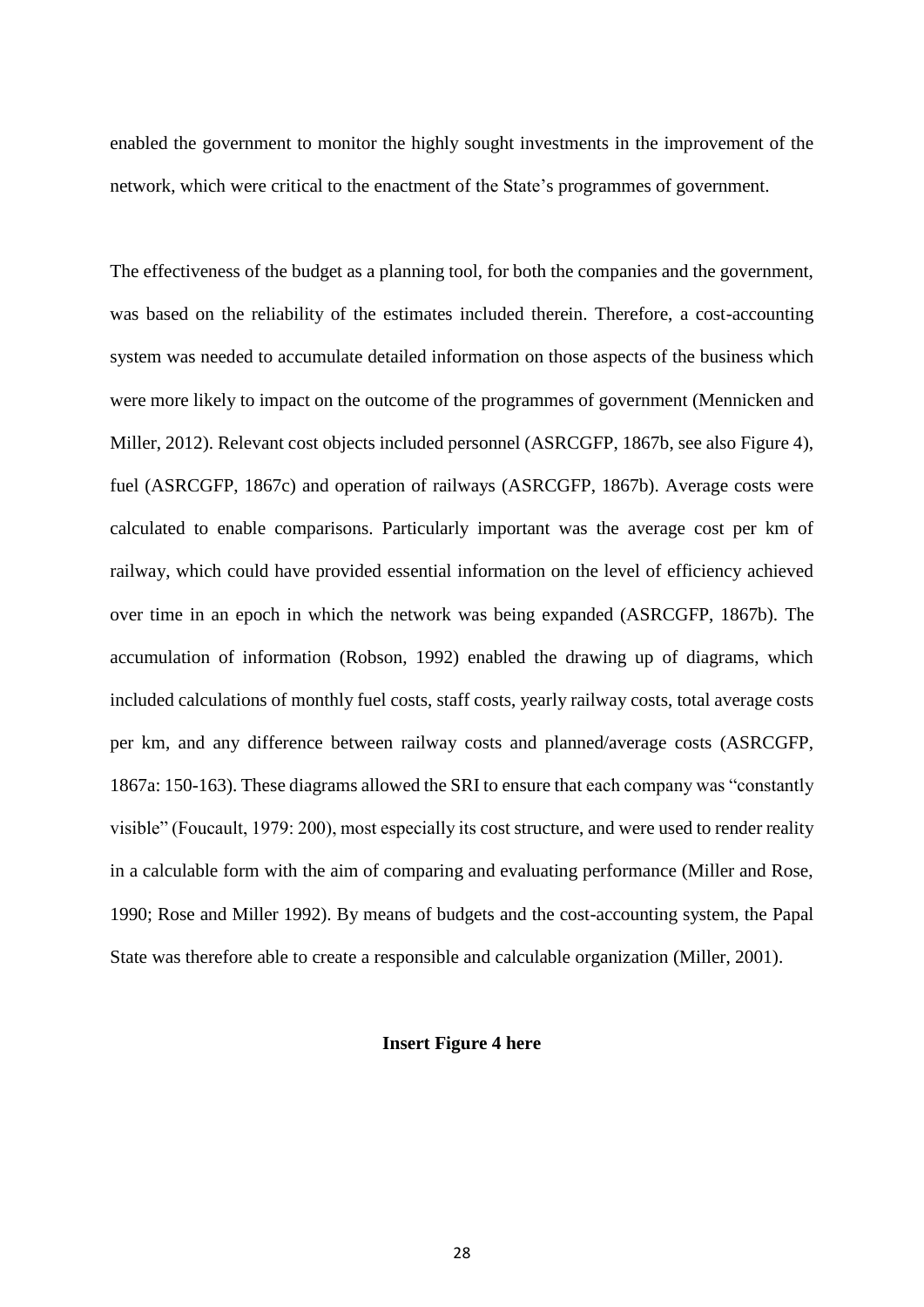#### *Auditing for the Papal State's Programmes of Government*

The introduction of planning tools and the focus on cost calculation were not the only tools in the service of the State's programmes of government. Financial and performance audits were equally important and were an essential means to assess how the railroad companies had operated over the last year. Particular attention was paid to the analysis of the year-end financial statements "to prove how much the government owed to the company" and hence to determine the amount of government funding needed to meet the guaranteed minimum profit (ASRCGFP, 1867a: 187). In contemporary liberal States the auditing function was performed by the directors of the company and aimed at safeguarding its assets and at providing suggestions for improving business performance (Flesher et al., 2003a). In stark contrast, in the Papal State penetrating audits performed by State-appointed auditors reflected the unchallenged authority of the government and were meant to ensure that the operations of the railway companies were consistent with the State's programmes of government.

Financial audits sought to assess the accuracy and reliability of the cost and revenue figures presented in the financial statements. The government had made very clear that each company had to provide proof of "costs through specific documented receipts, otherwise such costs would not be refunded" (ASRCGFP, 1864: 171). To this end, evidence such as tickets sold or invoices were carefully checked to ensure that revenue was not understated and costs overstated for this would have meant the payment of undue subsidies to the company (ASRCGFP, 1866a: 92; ASRCGFP, 1867a: 191; ASRCGFP, 1868: 35). Since the companies had to meet the "government's requirements […] in the calculation of the expenses to be deducted from the revenues to receive the guaranteed minimum income" (ASRCGFP, 1867a: 187), audits were also an occasion for the restatement of the costs of the railway lines when only certain categories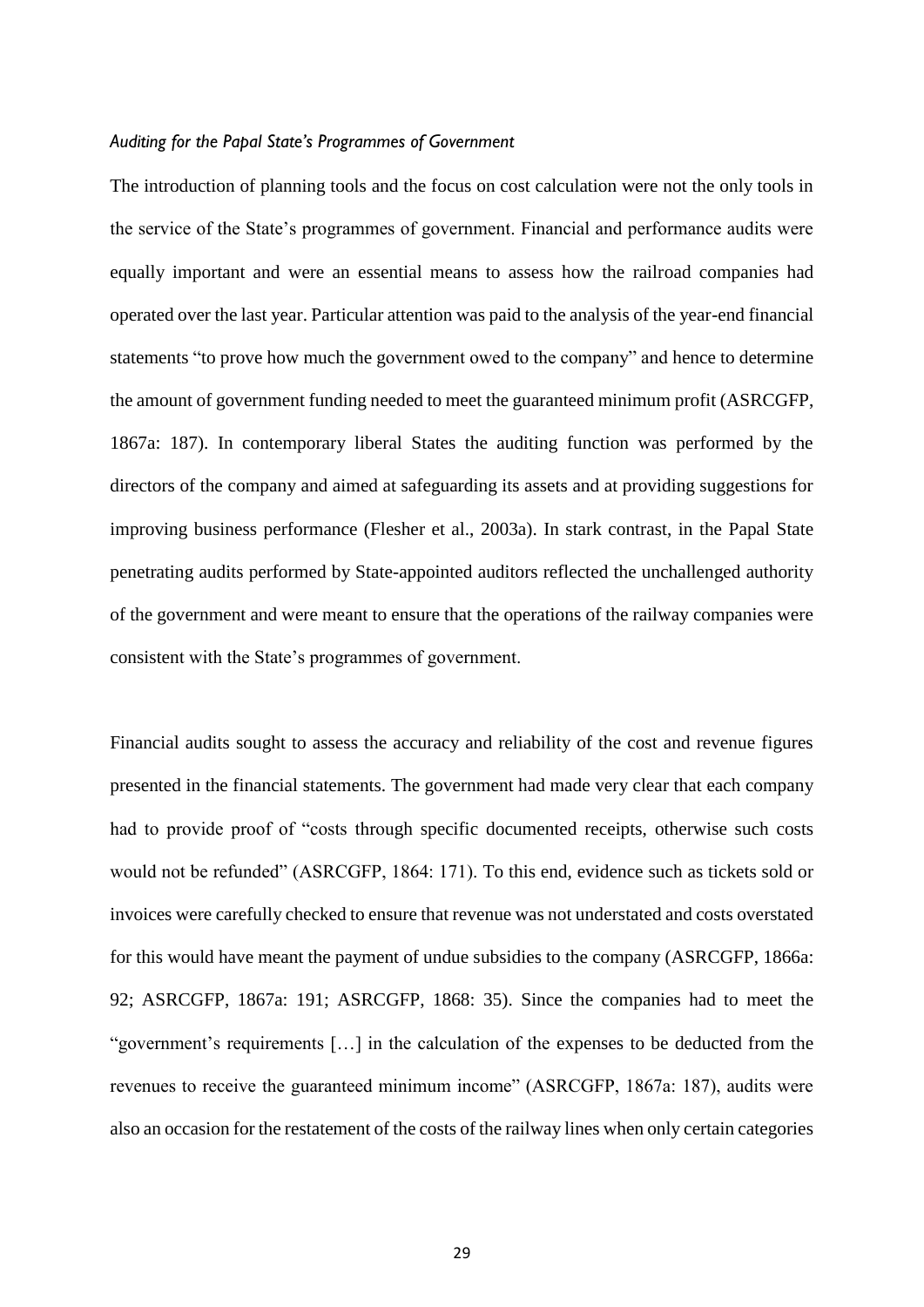of costs were allowed in the calculation of the minimum guaranteed profit (BNCFSP, 1859, article 3; ASRCGFP, 1870a: 6). Only costs that were essential to the operations of the railway network could have been included, this providing a further incentive to efficiency. These accounting practices and related audit procedures therefore did not simply aim at "achieving certain ends without introducing any change of [their] own" but were a means to take advantage of the "transformative effects" that these calculations brought about (Miller, 1990: 333). Consistently, in 1863 the Ministry of Finance stated that it did not want to factor in the wages paid to the employees that had been dismissed in the year as they could have been regarded as redundant and therefore unnecessary (ASRCGFP, 1863: 166). In this way the Papal State sought to 'teach' the railway companies how to align their conduct to the political objective of guaranteeing their efficiency and profitability (Miller and Rose, 1990).

The detailed calculations to determine the exact amount of the subsidy testify to the importance of the issue of promoting efficiency. The working papers drawn up by the CGRI/SRI were particularly insistent on the sharing of the common costs of the three railways: the Roma-Civitavecchia, the Roma-Frascati-Ceprano, and the Roma-Orte<sup>12</sup>. These overheads were allocated through a two-stage allocation method. The overhead costs reported by the company were divided into eight cost components and each was traced to a specific cost centre (see Table 2; ASRCGFP, 1867a: 193 ff.; ASRCGFP, 1868: 36 ff.).

#### **Insert Table 2 here**

Costs could have been left out of the calculation of profit for three reasons. Some categories of costs, such as entertainment expenses, were excluded because the accounting regulations did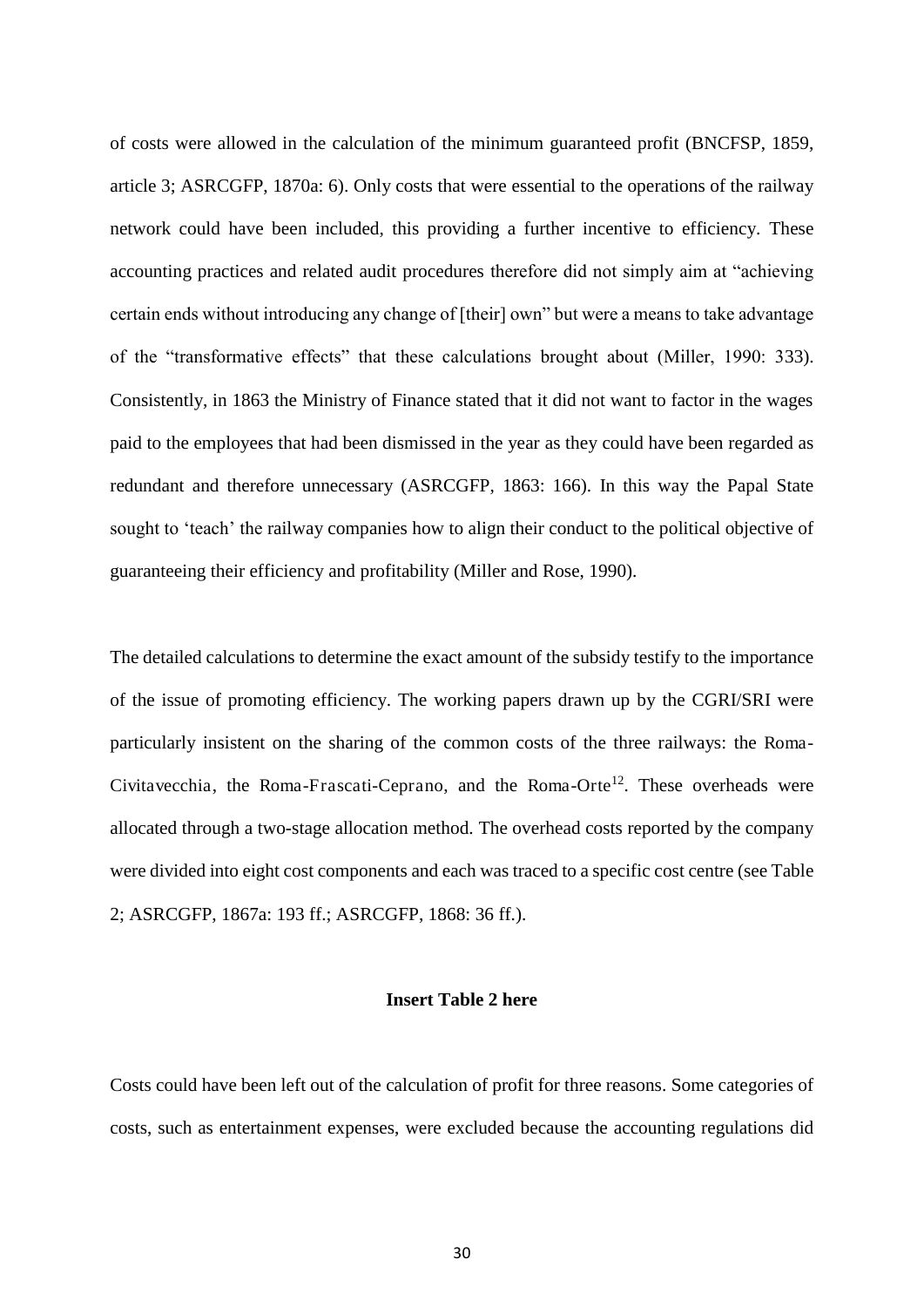not allow their inclusion for they were not strictly linked to the operation of railways. Other costs were left out because the company did not provide adequate proof of their existence or amount. Lastly, the common costs of the unsubsidised lines were not included (ASRCGFP, 1867a: 187). Then, for each cost component left, overheads were allocated among the lines (ASRCGFP, 1868a: 36). Such costs were allocated on the basis of the mileage covered by the standard, relief, special and optional trains operating on the subsidised lines or on the basis of the total length of the line (ASRCGFP, 1866a: 105; ASRCGFP, 1867a: 199). General costs per type were prorated to the total amount of the cost component (ASRCGFP, 1867a: 203) (Table 3).

#### **Insert Table 3 here**

All financial reports had to include a special book called "Left-out items" (ASRCGFP, 1867a) that summarised any cost that had not been included in the calculation of the minimum guaranteed profit. The book was kept by the five members of the Audit Committee and was submitted to the Ministry along with the financial reports. The book listed all the costs included in the eight classes of overheads that had been wrongly allocated to a line (ASRCGFP, 1866a, 1867a, 1868). Attached to each record were details on the way in which the amount of each cost had been calculated and the reasons why it had been left out. The book enabled the GCRI/SRI to keep track of the methodologies used in the restatement of costs and to ensure consistency. It also highlighted any miscalculation made by the company and hence showed, by means of comparisons over time, whether the company had aligned its conduct to what was expected of it. Careful audits of the financial statements and the restatement of costs were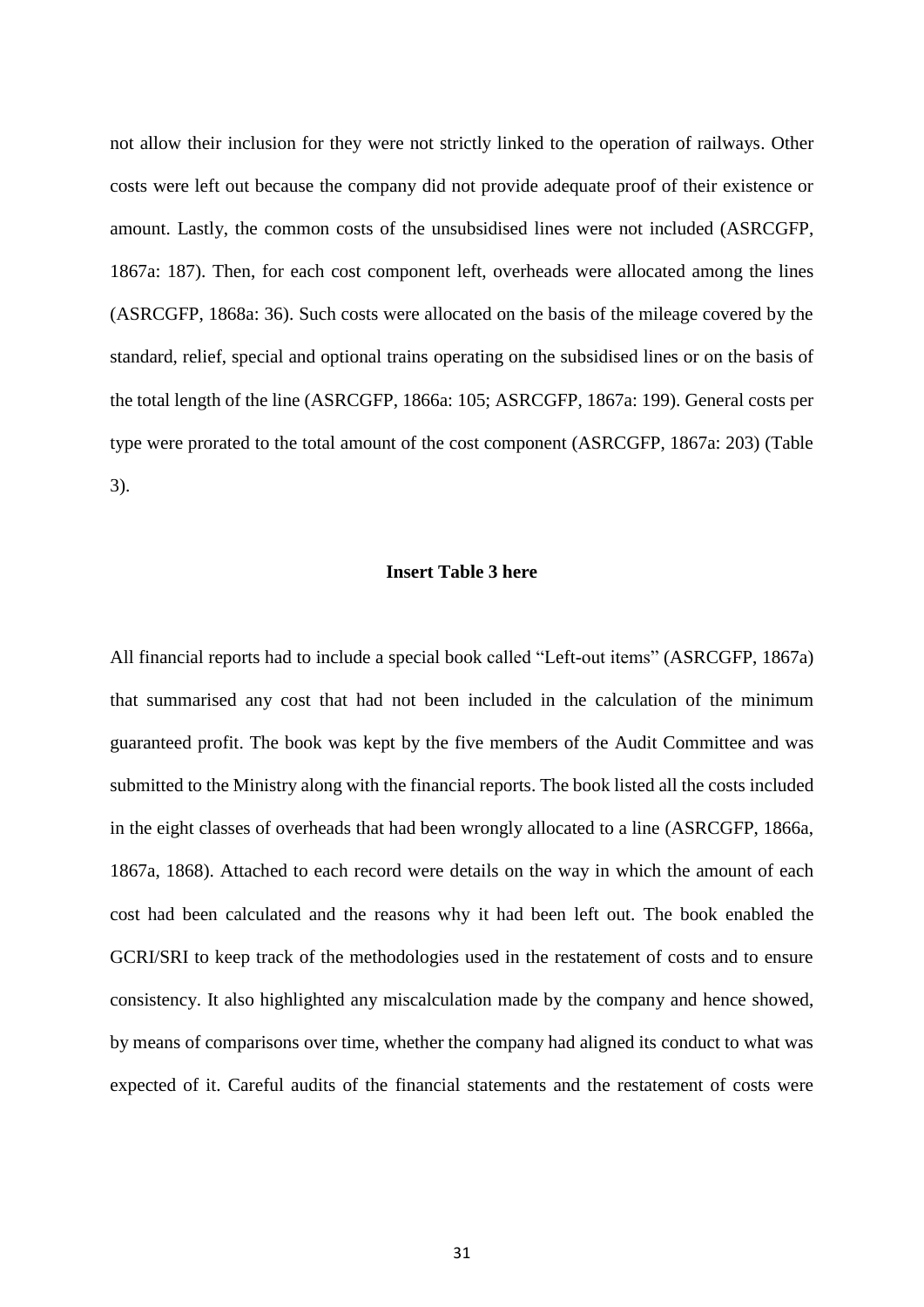therefore critical in "representing and intervening upon processes and activities" (Miller, 1990: 333).

Control of costs was certainly critical to the government's plan to promote efficiency and hence equity and affordability of the new means of transportation. Nevertheless, in order to control whether the railways were widely used by members of the clergy, believers and citizens performance audits were necessary. To this end, railroad companies were to draw up specific reports where statistics relating to the number of passengers on different lines and the application of fares were recorded (ASRCGFP, 1867c). Such statistics were essential in turning the railway industry into a field of "cognition, calculation, experimentation and evaluation" (Rose and Miller, 1992: 175). They provided detailed information on fares for the first and second class and on the number of passengers for each class in a certain period for each line (ASRCGFP, 1867c). These reports were to be sent to the GCRI/SRI, which enabled the 'centre of calculation' to appreciate if progress had been made in making railways widely popular. Moreover, since the determination of the daily timetable for each line was in the hands of the Ministry of Public Works, these statistics enabled informed action by the government, which could have increased the frequency of trains at busier times (BNCFSP, 1864b: 4). The use of these "techniques of political arithmetic" (Hoskin, 1994: 65) enabled the centre to couple financial information on the efficiency of each company with the results they had achieved. This made the performance of each company amenable to intervention and regulation (Miller and Rose, 1990; Rose and Miller, 1992; Mennicken and Miller, 2012).

#### **Conclusion**

Studies in the history of accounting practices in the railway industry have mostly focussed on Britain and the US and have paid particular attention to the State's attempt to regulate the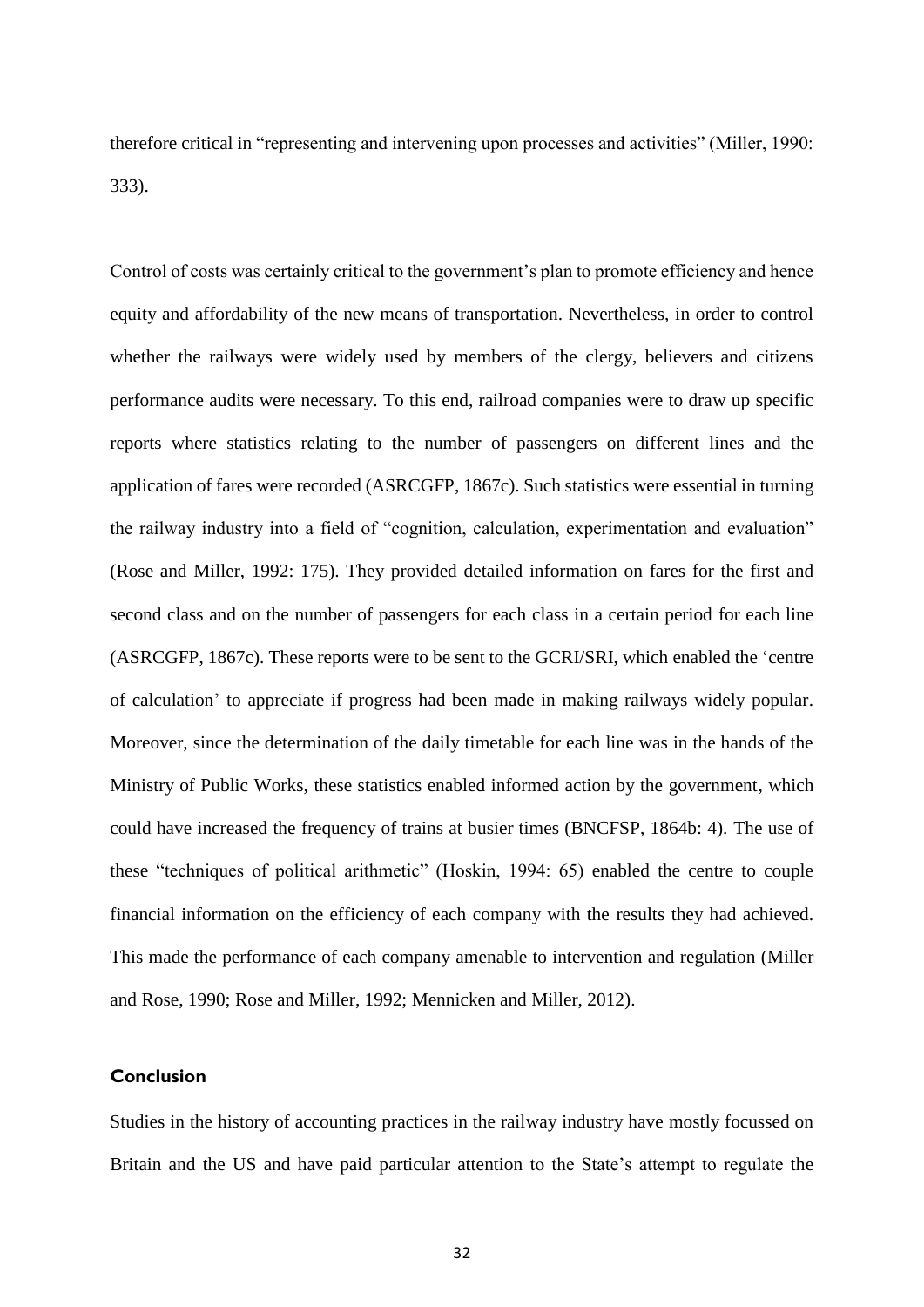industry consistent with the liberal priorities of giving impetus to business and promoting the development of free markets (Bryer, 1991; Flesher and Previts, 2009; McCartney and Arnold, 2002; Odlyzko, 2011; Jupe and Funnell, 2015, 2017). Much less is known of the role of accounting practices within far-reaching programmes of government aiming at intervening in the railway industry in the pursuit of goals which are not necessarily grounded in liberal values. Drawing on Foucault's concept of governmentality (Foucault, 1991, 2007, 2008), the work has investigated the forms of political rationality, programmes and technologies of government (Rose and Miller, 1992; Miller and Rose, 1990; 1995) in the non-liberal context of the nineteenth-century Papal State. The Papal State differed from most of contemporary modern States since its leader, the Pope, held both spiritual and political unlimited power. Unlike in liberal States, bureaucratic elites were not appointed on the basis of their technical expertise (Foucault, 2007) but were selected from the Roman Curia, which testified to the primacy of spiritual beliefs over 'secular' matters. Moreover, diffidence towards liberalism, capitalism and modernity in a broad sense were evident, most especially at the time of Pope Pius IX (Martina, 1974, 1986).

In contrast to liberal States, where the development of railways was primarily seen as a decisive incentive to the development of capital markets and a capitalist economy (Duran, 2013; Flesher and Previts, 2009; Heier, 2009), the Papal State was interested in the construction of a rail network to enable quick and safe communications between Rome and other cities (BNCFSP, 1847: 10). The key aim of Pius IX's programmes of government was to allow himself and his Curia to exercise their pastoral power in a more direct, penetrating way (Foucault, 2007). Moreover, it was important to strengthen the weakening links between citizens, believers and the centre of the State. This therefore required the achievement of equity and efficiency in the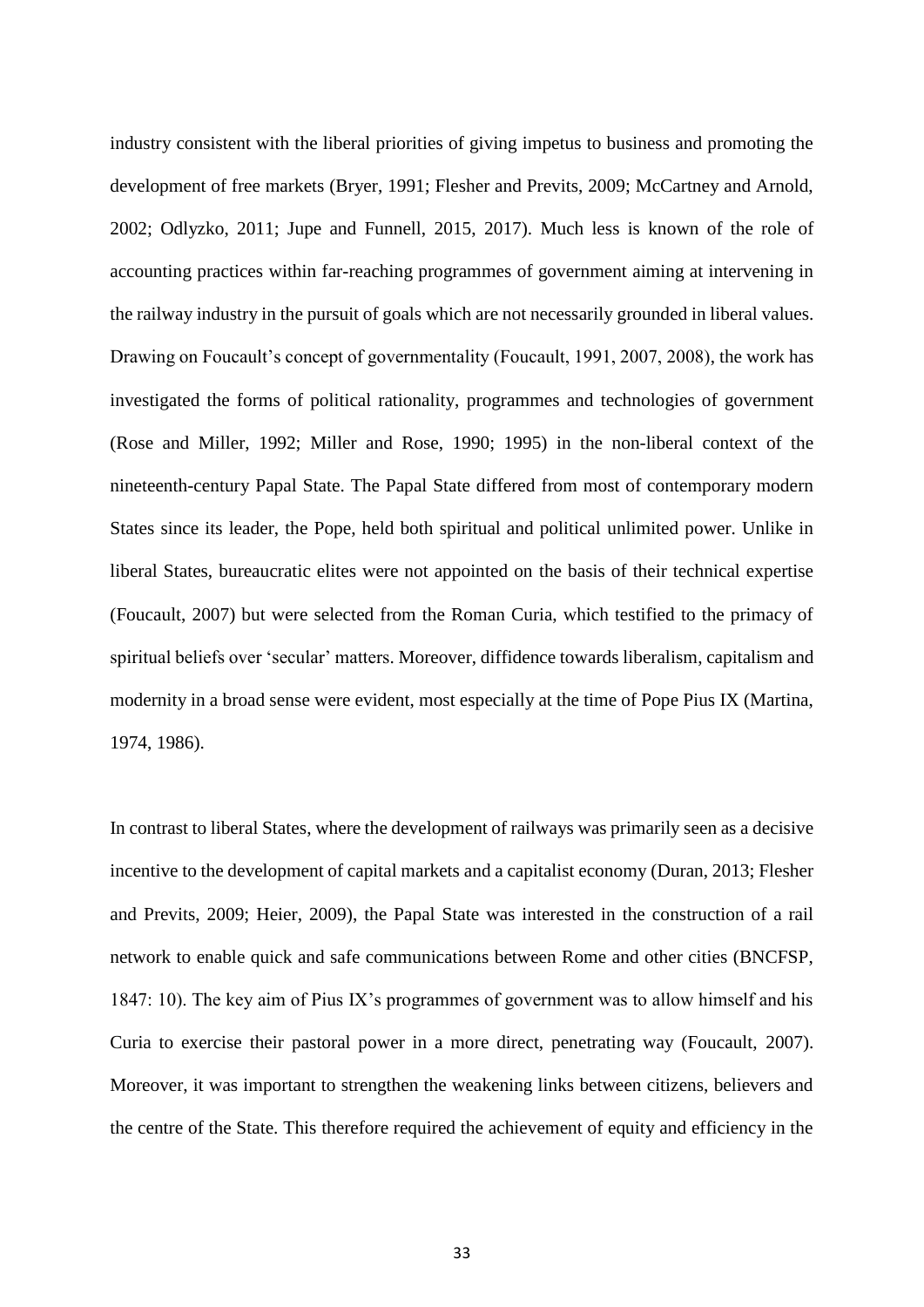management of the rail network so that all citizens could afford to travel by train. These conflicting aims translated into a different approach to regulating the industry.

In liberal States, regulation was limited and mostly aimed at supporting the development of railway companies by means of improved financial disclosure (Arnold and McCartney, 2002; Miranti, 1989; Hooper, 1916), whereas the governmental body created by the Papal State, the GCRI/SRI, was entrusted with the duty to exercise a penetrating control on the private companies which provided the transportation service. Confirming the importance of a clear distribution of tasks among government bodies in the exercise of governmental power (Dean, 2010), the GCRI/SRI soon started to act as a centre of calculation (Latour, 1987; Miller, 1990) where information on the railroad companies and the functioning of the network was accumulated, aggregated and relayed to the government (Rose, 1991). The Commissariat was responsible for monitoring the costs connected to the infrastructure and operations of the trains, as well as the fares. Its tasks included the dissemination of common formats through which information should have been sent to the GCRI/SRI. These all-encompassing powers were greater than those enjoyed by similar bodies, such as the ICC in the US (Poole and Rosenthal, 1993), which in the nineteenth century still "lacked the power to prescribe uniform accounting systems" (Miranti, 1990: 186) and whose prerogatives in the determination of rates would only be augmented in 1906. Nevertheless, the ICC could only set 'caps' and not determine fares, and was not involved in the monitoring and approval of the railway companies' financial information, which would have contradicted the US federal government's laisser faire policies. These, on the contrary, were not a priority of the Papal State.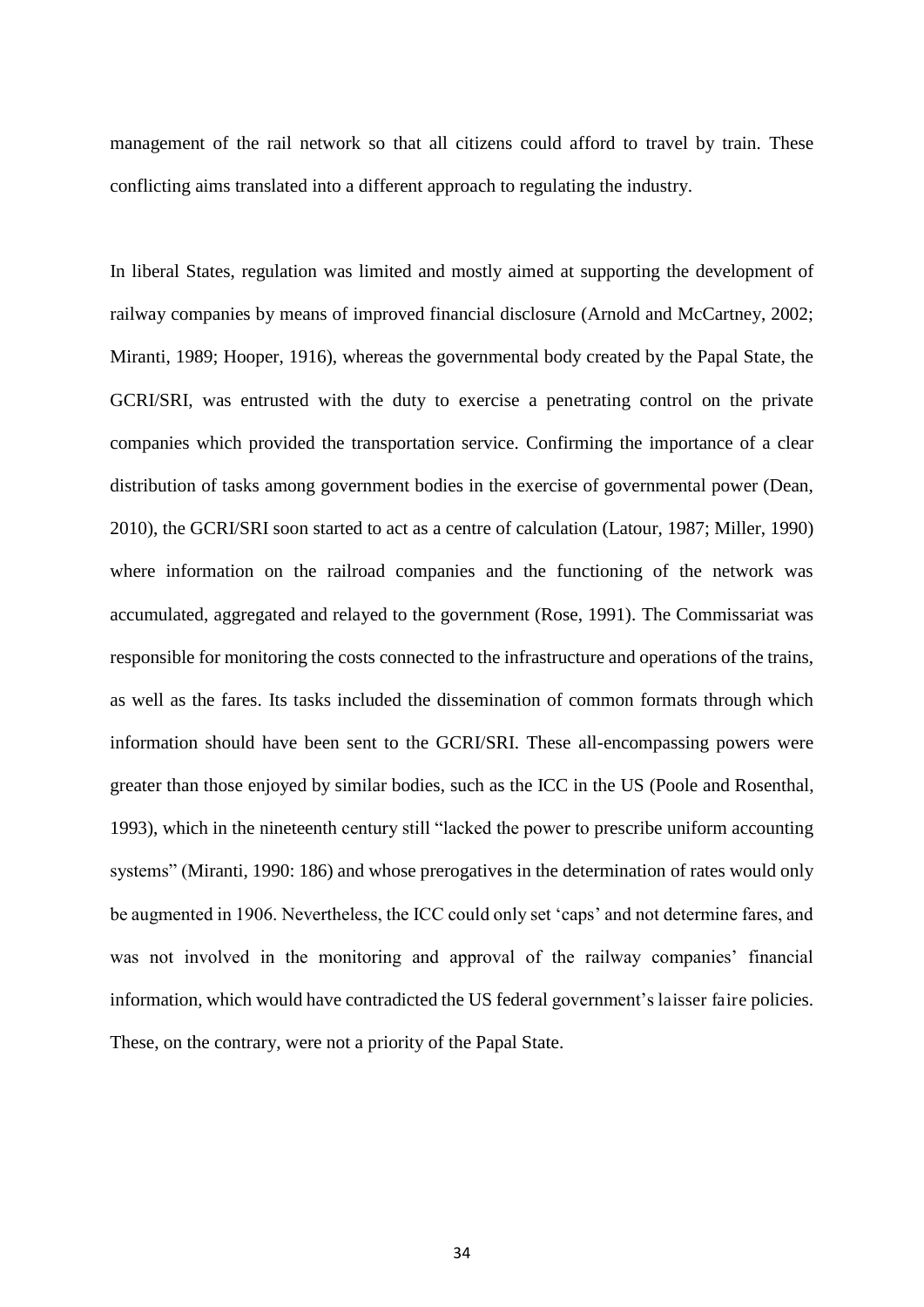In liberal States, the production of accounting information by railway companies was seen "as a way of encouraging capitalist development" (Baker and Quéré, 2014: 299). The main object of accounting soon became the preparation of detailed financial statements (Chatfield, 1974), which were instrumental to achieving ongoing, committed shareholder support. Accounting information was therefore to make sure that investors appreciated "that the company was prudently employing scarce resources" (Previts and Samson, 2000: 17). Consistently, the focus was placed on financial reporting (Flesher et al., 2003b), which also led to an evolution of the accounting techniques used in the preparation of financial statements (Edwards, 1985; Arnold and McCartney, 2002) to maintain investors' confidence in the railway companies and, ultimately, in the overarching liberal economic system. In stark contrast, in the Papal State the operations of the GCRI/SRI meant that accounting was used as a technology of government, one which would provide detailed information on every aspect of the activity of the railway companies. In the Papal State's attempt to control the development of railways, reliance on financial statements would have not been enough. Intervention on managerial information was therefore needed if a comprehensive understanding of the operations of the railway companies was to be achieved. In particular, it was essential to appreciate whether the companies were pursuing efficiency as expected of them. Hence, through the GCRI/SRI the State took a role in the production of compulsory budgets and in the construction of a cost accounting system. Accounting practices were essential to force railway companies to plan and cut their costs, and allowed the government to monitor the companies' costs, revenues and investments from a distance. In particular, in the calculation of the subsidy granted by the State, the method chosen by the GCRI/SRI had to be used, which gave specific visibility to selected cost objects (Hopwood, 1990).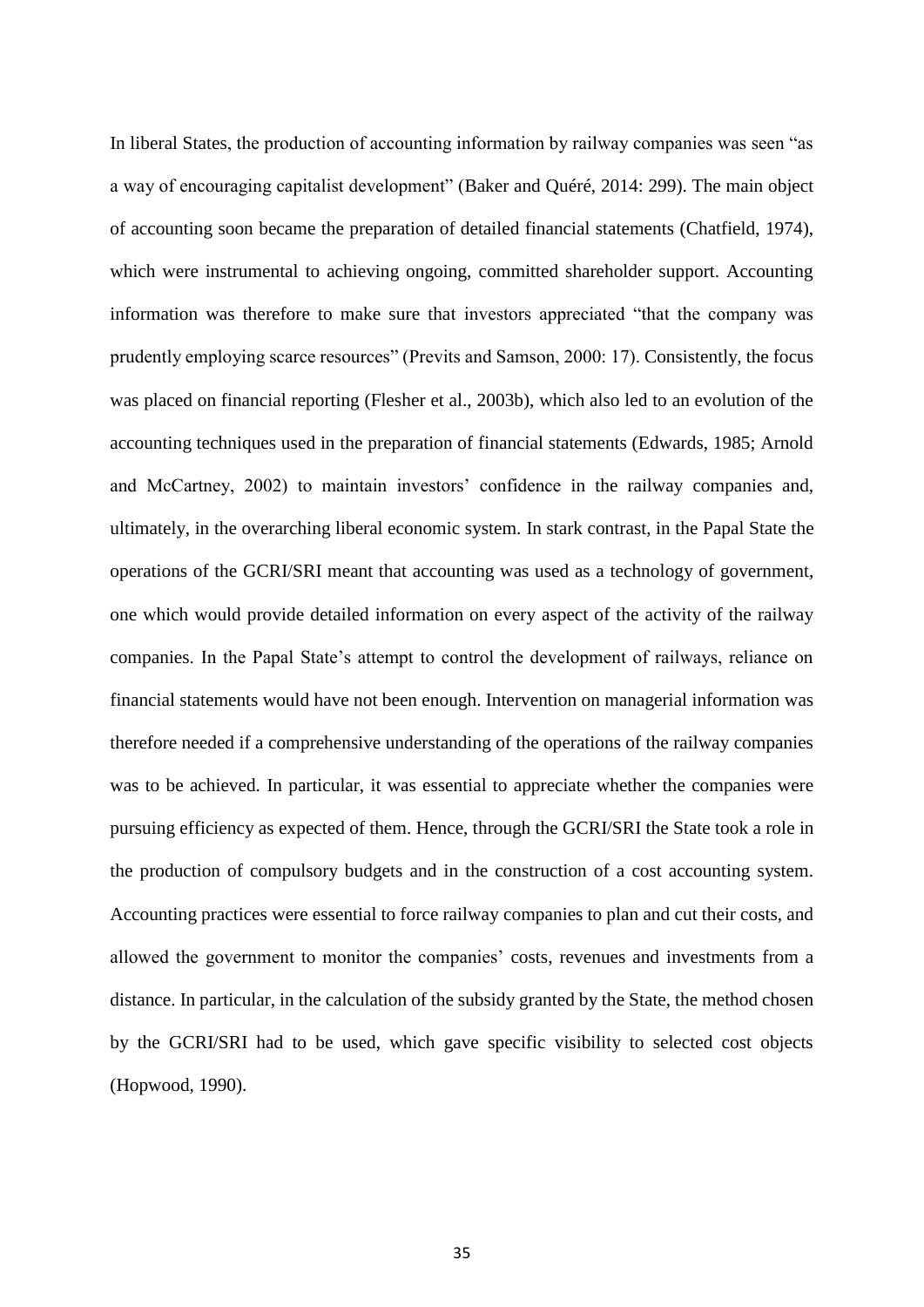The role played by accounting tools was sustained by auditing practices. Within the railway industry in nineteenth-century liberal States auditing was mostly an internal function of a business and was aiming at ensuring the smooth functioning of the company and the protection of its assets. It could also be a means to address operational and organisational issues (Flesher et al., 2003a). In the Papal States, external auditors appointed by the GCRI/SRI were an essential means to provide further incentive for the railroad companies to seek efficiency. The use of advanced cost accounting techniques, most of which were still fairly unknown to the Italian companies of the time (Antonelli et al., 2006, 2009), and the careful analysis of costs, most especially overheads, ensured that only those which were essential to the running of the infrastructure could have been included in the calculation of the subsidy paid by the State. Financial information was also coupled with non-financial information as the railway companies were required to prepare detailed statistics on passenger traffic, which were collected by the GCRI/SRI on behalf of the Ministry of Public Works. This enabled the State to understand whether the plan to grant ample access to the new infrastructure was bearing the expected fruits.

Although Foucault (1991; 2007; 2008) saw the nineteenth century as the epoch in which technologies of government were deployed in the construction of the governmentalised liberal State, the paper has shown how these technologies, among which accounting was critical, could have been used in the pursuit of non-liberal aims. In particular, accounting techniques can be seen as a 'toolbox' in the service of governing the economic and social life of a country under different political regimes (Miller, 1998, 2001, 2008). The paper has revealed the coherent articulation of ends and means (Miller, 1990) pursued by the Papal government with the aim to reinforce its hold on its territory. A political discourse was developed, knowledge of the field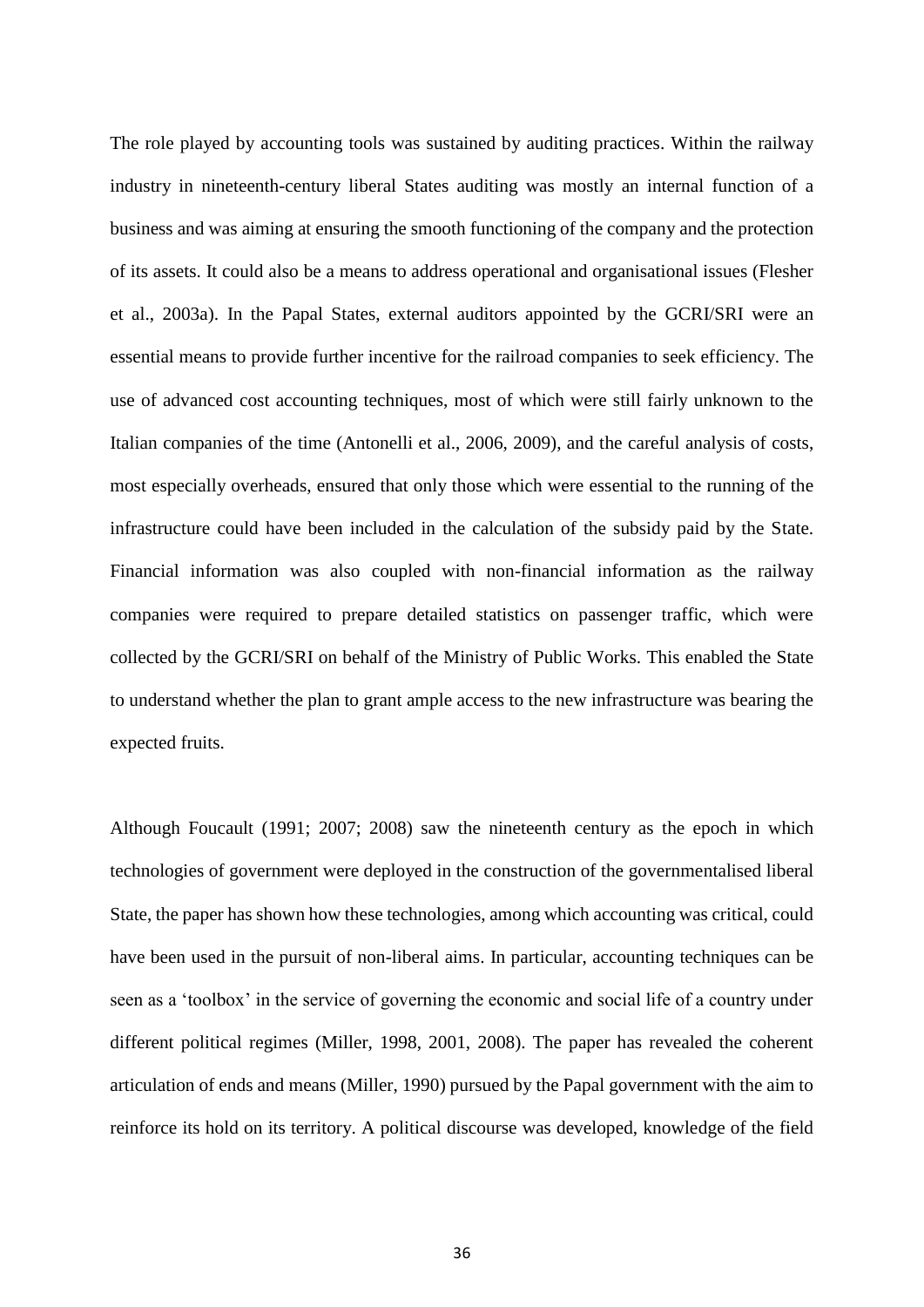to be governed was accumulated through a centre of calculation, accounting technologies of government rendered visible both the railway companies and the way the rail network was managed, hence, enabling control at a distance (Robson, 1992). Thus, from a Foucauldian perspective, the study also offers an extension of the governmentality framework (Miller, 1990; Miller and Rose, 1990; Baños et al., 2005; Sargiacomo, 2008; Lai et al., 2012; Servalli, 2013; Funnell et al., 2016)., which confirms that "what is really important for our modernity - that is, for our present - is not so much étatisation of society, as the 'governmentalization' of the state" (Foucault, 1991: 103).

The main limitation of the work is the focus on the official documents preserved by the National Library of Florence and by the State Archive of Rome, whilst some of the accounting records and letters sent by the railroad companies are not available to historians. It has also been challenging to understand how, from where and by whom the technical and accounting skills were brought into the bureaucratic apparatus of the Papal State. This study paves the way for future researches. It would be interesting to identify and analyse other 'agencies' involved in issuing accounting regulations and in auditing the accounts of private companies in Italy during the nineteenth century. It would be also most helpful to compare the auditing practices and regulations issued by government bodies before and after the Italian unification in the light of the institutional changes and pressure exerted by the Kingdom of Italy on the regional licensees' operating in the railroad industry. Finally, from the perspective of Comparative International Accounting History (Carnegie and Napier, 2002), a wide and systematic comparison could be made between calculative devices adopted in Italy and abroad during the nineteenth century, especially in the railroad industry.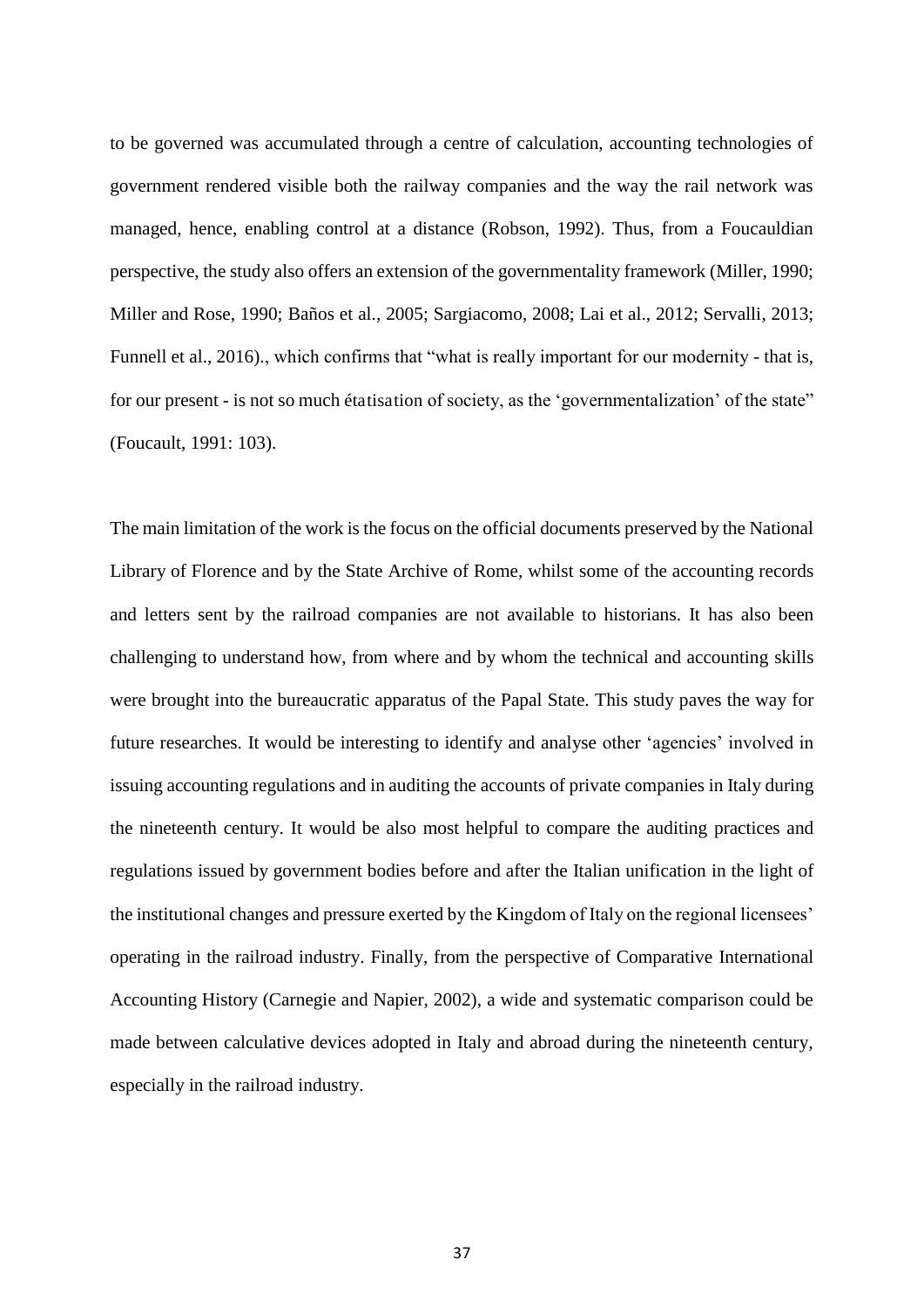#### **Primary sources**

#### *Biblioteca Nazionale Centrale di Firenze – Piazza dei Cavalleggeri, 1 – Firenze*

BNCFSP (1847) Raccolta delle leggi e delle disposizioni di Pubblica Amministrazione nello Stato Pontificio.

- BNCFSP (1849) Disposizioni riguardanti l'esecuzione delle strade ferrate nello Stato Pontificio, 7 novembre 1846. In Raccolta delle leggi e delle disposizioni di pubblica amministrazione nello Stato Pontificio. Roma: Tipografia RCA, pp. 81- 84.
- BNCFSP (1852) Convenzione tra la S. Sede e i governi di Austria, Modena, Parma e Toscana per la costruzione di una linea di strade ferrate da Piacenza per Parma a Reggio, e da Mantova a Reggio, Modena e Bologna a Pistoia o a Prato, 11 novembre 1851. In Raccolta delle leggi e delle disposizioni di pubblica amministrazione nello Stato Pontificio. Roma: Tipografia RCA, pp. 352-371.
- BNCFSP (1857a) Editto della Segreteria di Stato. Disposizioni sulle strade ferrate, 2 agosto 1856. In Raccolta delle leggi e delle disposizioni di pubblica amministrazione nello Stato Pontificio. Roma: Tipografia Belle Arti, pp. 215-224.
- BNCFSP (1857b) Regolamento del Ministero del Commercio e dei Lavori Pubblici sulla polizia, sicurezza ed esercizio delle strade ferrate. In Raccolta delle leggi e delle disposizioni di pubblica amministrazione nello Stato Pontificio. Roma: Tipografia RCA, pp. 244-264.
- BNCFSP (1857c) Editto della Segreteria di Stato col quale si stabiliscono leggi relative alle strade ferrate dello Stato Pontificio. In Atti del Sommo Pontefice Pio IX, felicemente regnante. Parte II. Volume II. Roma: Tipografia Belle Arti, pp. 338-345.
- BNCFSP (1857d) Concessione della ferrovia da Roma a Civitavecchia alla società Casavaldès e compagni, 23 aprile 1856. In Raccolta delle leggi e delle disposizioni di pubblica amministrazione nello Stato Pontificio. Roma: Tipografia RCA, pp. 39-75.
- BNCFSP (1857e) Concessione della strada ferrata da Roma ad Ancona e Bologna, 21 maggio 1856. In Raccolta delle leggi e delle disposizioni di pubblica amministrazione nello Stato Pontificio. Roma: Tipografia RCA, pp. 92-134.
- BNCFSP (1857f) Concessione del prolungamento della strada ferrata da Frascati fino alla frontiera di Napoli presso Ceprano. 11 giugno 1856. In Raccolta delle leggi e delle disposizioni di pubblica amministrazione nello Stato Pontificio. Roma: Tipografia RCA, pp. 184-201.
- BNCFSP (1859) Regolamento sulle attribuzioni del Commissario Generale delle Strade ferrate dello Stato Pontificio, 22 gennaio 1858. In Raccolta delle leggi e delle disposizioni di pubblica amministrazione nello Stato Pontificio. Roma: Tipografia RCA, pp. 3-12.
- BNCFSP (1860) Regolamento sulle attribuzioni del Commissario Generale delle ferrovie pontificie, 26 marzo 1859. In Raccolta delle leggi e delle disposizioni di pubblica amministrazione nello Stato Pontificio. Roma: Tipografia RCA, pp. 28-47.
- BNCFSP (1862a) Concessione alla società anonima della strada ferrata da Roma a Frascati di prolungare la linea ferrata fino alla frontiera di Napoli presso Ceprano con annesso capitolato approvato il 25 febbraio 1858, 3 marzo 1858. In Raccolta delle leggi e delle disposizioni di pubblica amministrazione nello Stato Pontificio. Roma: Tipografia RCA, pp. 65-104.
- BNCFSP (1862b) Statuti della società generale delle strade ferrate da Roma ad Ancona e Bologna e da Roma a Civitavecchia riunenti l'Adriatico al Mediterraneo, detta Pio-Centrale, 18 agosto 1856. In Raccolta delle leggi e delle disposizioni di pubblica amministrazione nello Stato Pontificio. Roma: Tipografia RCA, pp. 39-64.
- BNCFSP (1863) Concessione della strada ferrata da Civitavecchia al confine toscano presso Orbetello, e relativo capitolato, 10 ottobre 1863. In Raccolta delle leggi e delle disposizioni di pubblica amministrazione nello Stato Pontificio. Roma: Tipografia RCA, pp. 74-106.
- BNCFSP (1864a) Ragguaglio di quanto è stato operato dal 1859 al 1863 nella sezione delle Strade Ferrate. Governo Pontificio. In Ragguaglio delle cose operate dal Ministero del commercio, belle arti, industria, agricoltura e lavori pubblici. Roma: Tipografia RCA, pp. 263-281.
- BNCFSP (1864b) Regolamento delle attribuzioni dei Ministeri pei lavori pubblici, e per la finanza, non che per la Direzione generale di polizia relative alla costruzione delle vie ferrate, e del loro esercizio nello Stato Pontificio, 10 giugno 1864. In Raccolta delle leggi e delle disposizioni di pubblica amministrazione nello Stato Pontificio. Roma: Tipografia RCA, pp. 40-51.

SFR (1865) Strade Ferrate Romane. Atti organici della Società Anonima Strade Ferrate Romane. Firenze: Barbera.

SGSFR (1859) Società Generale delle Strade Ferrate Romane. Statuti. Roma: Tipografia Tiberina.

SPPL (1859) Società Privilegiata Pio-Latina delle strade ferrata da Roma a Frascati e da Roma al confine napoletano. Statuti. Roma: Tipografia Forense.

#### *State Archive of Rome – General Commissariat for the Railroad Industry: boxes 1, 7, 62, 63*

ASRCGFP (1856) Relazione alla Santità di Nostro Signore sulla istituzione del Commissariato per le Vie Ferrate. Busta 1, foglio 2.

ASRCGFP (1858) Assemblea generale annuale straordinaria. Linea Pio Centrale. 10 febbraio 1858.

ASRCGFP (1862a) Trattative a proposito del modo di giustificare le spese di manutenzione e di esercizio della ferrovia da Roma al confine di Napoli. Busta 63, Foglio 280 ff.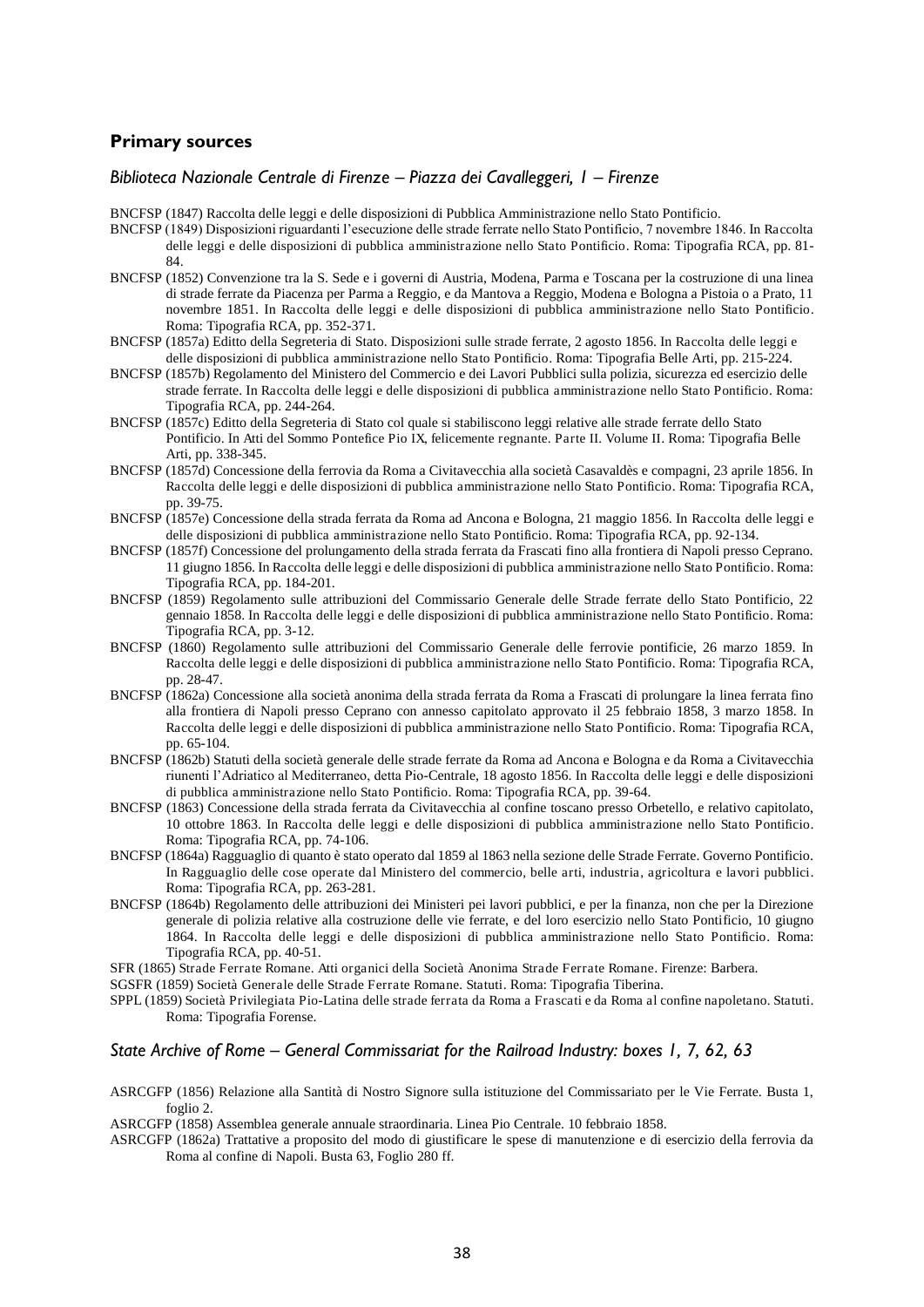ASRCGFP (1862b) Consiglio di Stato per le Finanze. Busta 63.

- ASRCGFP (1863) Decreto di liquidazione del bilancio. Busta 62, foglio 165.
- ASRCGFP (1864) Decreto di liquidazione del bilancio. Busta 62, foglio 169.
- ASRCGFP (1864b) Ministero delle finanze. Lettera 125372. 23 novembre 1864. Busta 60, foglio 2.
- ASRCGFP (1865) Premio di S. Santità ai componenti la commissione per l'esame dei bilanci della SGSFR. Busta 9, foglio 130.
- ASRCGFP (1866a) Relazione sul bilancio dell'anno 1866 delle SFR. Busta 62, foglio 91 ff.
- ASRCGFP (1866b) Quadro del personale fisso per la sorveglianza e il mantenimento della via. Busta 63 foglio 158 e 159.
- ASRCGFP (1867a) Relazione sul bilancio dell'anno 1867 delle SFR. Busta 62, foglio 187 ff.
- ASRCGFP (1867b) Stato comparativo delle spese per chilometri per il mantenimento delle linee da Roma a Ceprano-Frascati e da Roma a Orte negli anni 1866 e 1867. Busta 63, foglio 162.
- ASRCGFP (1867c) Rilievo statistico delle quantità e dei prodotti viaggiatori sulla linea di Civitavecchia nell'anno 1867. Busta 63, foglio 163.
- ASRCGFP (1867d) Ministero del Commercio e dei lavori pubblici. Sezione ferrovie. Busta 62, foglio 74.
- ASRCGFP (1867e) Evaluation approximative de la subvention par le Government. Busta 63, foglio 15
- ASRCGFP (1868) Relazione sul bilancio dell'anno 1868 delle SFR. Busta 62, foglio 34 ff.
- ASRCGFP (1870a) Relazione sul bilancio dell'anno 1870 delle SFR. Busta 62, foglio 6 ff.
- ASRCGFP (1870b) Governo Pontificio. Ministero delle Finanze. Segreteria generale. Busta 62, foglio 89.

#### **References**

- Anonymous (1847) Considerazioni sulle strade ferrate dello Stato Pontificio. Ancona: Cherubini.
- Anonymous (1850) Programma per la gran linea di via ferrata negli Stati Pontifici. Bologna: Tip.Bolognese.
- Anonymous (1861) *Annuario Pontificio per l'anno 1861*. Roma: RCA.
- Anonymous (1865) *Annuario Pontificio per l'anno 1865*. Roma: RCA.
- Anonymous (1867) *Annuario Pontificio per l'anno 1867*. Roma: RCA.
- Antonelli, V, Boyns, T, Cerbioni, F (2006) Multiple origins of accounting? An early Italian example of the development of accounting for managerial purposes. European Accounting Review 15(3): 367-401.
- Antonelli, V, Boyns , T, Cerbioni, F (2009) The development of cost accounting in Italy, c.1800 to c.1940. Accounting History 14(4): 465-507.
- Antonelli, V, D'Alessio, R , Cafaro, EM (2017) Auditing practices from a historical perspective: The case study of an Italian railroad company in the mid-19th century. Accounting Historians Journal 44(1): 17-34.
- Armstrong, P (1994) The influence of Michel Foucault on accounting research. Critical Perspectives on Accounting 5(1): 25- 55.
- Arnold, AJ, McCartney, S (2002) The beginnings of accounting for capital consumption: Disclosure practices in the British railway industry, 1830–55. Accounting and Business Research 32(4): 195–208.
- Baker, CR, Quéré, B (2014) The role of the state in corporate governance. Accounting History 19(3) 291–307.
- Baños, J, Gutierrez, F, Álvarez-Dardet, C, Carrasco, F (2005). Govern(mentality) and accounting: The influence of different Enlightenment discourses in two Spanish cases (1761-1777). Abacus 41(2): 181-210.
- Bigoni, M, Funnell, WN (2015) Ancestors of governmentality: Accounting and pastoral power in the 15th century. Critical Perspectives on Accounting 27: 160-176.
- Bigoni, M, Funnell, WN, Verona, R, Deidda Gagliardo, E (2018) Accounting and raison d'État in the Grand Duchy of Tuscany: Reopening the University of Pisa (1543–1609). Critical Perspectives on Accounting 56: 1-19.
- Blasi, B (1847) Sulle strade ferrate nello Stato Pontificio. Roma: Contedini.
- Bocci, P (1847) Progetto per la costruzione di una strada ferrata a doppie guide. Orvieto: Pompei.
- Branchetti, MG, Siniso, D (2003) La meravigliosa invenzione: Strade ferrate nel Lazio, 1846-1930. Roma: Gangemi.
- Brief, RP (1965) Nineteenth century accounting error. Journal of Accounting Research 3(1): 12–31.
- Brief, RP (1966) The origin and evolution of nineteenth-century asset accounting. Business History Review 40(1): 1-23.
- Bryer, RA (1991) Accounting for the 'railway mania' of 1845. A great railway swindle? Accounting, Organizations and Society 16(5/6): 439–486.
- Burns, G (1990) The politics of ideology: The papal struggle with liberalism. American Journal of Sociology 95(5): 1123-1152.
- Burns, G (1994) The frontiers of Catholicism: The politics of ideology in a liberal world. Berkeley: University of California Press.
- Carmona, S, Ezzamel, M, Gutiérrez, F (1997) Control and cost accounting practices in the Spanish Royal Tobacco Factory. Accounting, Organizations and Society 22(5): 411-446.
- Carmona, S, Ezzamel, M, Gutiérrez, F (2002) The relationship between accounting and spatial practices in the factory. Accounting, Organizations and Society 27(3): 239-274.
- Carnegie, GD, Napier, CJ (2002) Exploring comparative international accounting history. Accounting, Auditing & Accountability Journal 15(5): 689-718.
- Catchpowle, L, Cooper, C, Wright, A (2004) Capitalism, states and ac-counting. Critical Perspectives on Accounting 15(8): 1037-1058.
- Chandar, N, Miranti, PJ (2005) Information, institutions and agency: The crisis of railroad finance in the 1890s and the evolution of corporate oversight capabilities. Accounting History 10(2): 7-33.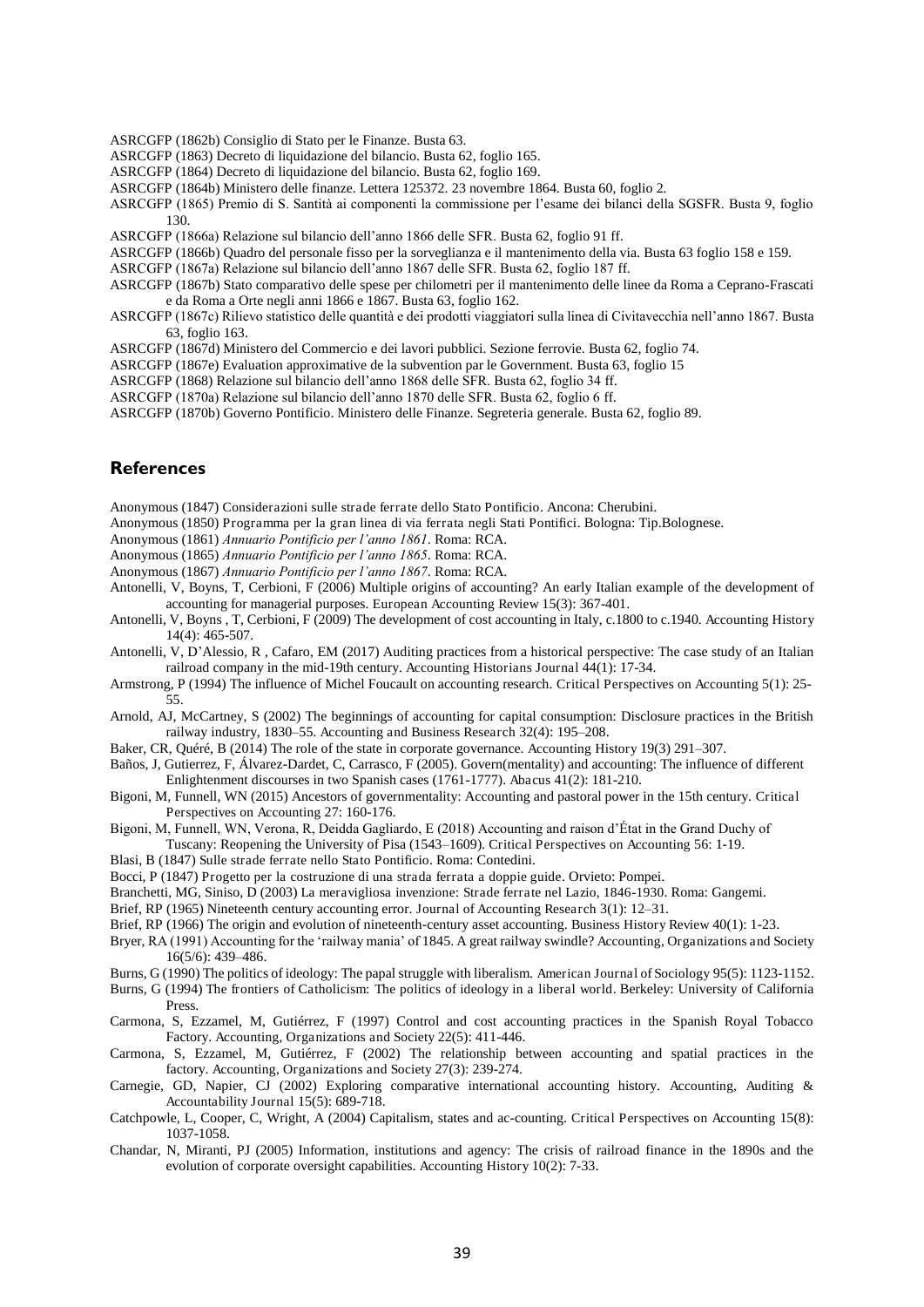Chatfield, M (1974) A history of accounting thought. Fort Worth: Dryden Press.

- Chiapello, E, Baker, CR (2011).The introduction of French theory into English language accounting research. Accounting, Auditing & Accountability Journal 24(2): 140-160.
- Ciardi, G (1850) Delle strade ferrate negli Stati Pontifici. Prato: Guasti.
- Collier, M (2003) Italian Unification, 1820-71. Oxford: HEP.
- Colquhoun, P, Parker, LD (2012) Accounting and the state. An introduction. Accounting History 17(3-4): 283-286.
- Coppa, FJ (1979) Pope Pius IX, Crusader in a secular age. New York: Macmillan.
- Coppa, FJ (2014) The papacy in the modern world: A political history. Padstow: Reaktion Books Ltd.
- Covaleski, MA, Dirsmith, MW, Samuel, S (1995) The use of accounting information in governmental regulation and public administration: The impact of John R. Commons and early institutional economists. The Accounting Historians Journal 22(1): 1-33.
- De Mattei, R (2004) Pius IX. Gloucester: ACT Ltd.
- Dean, M (2010) Governmentality: Power and rule in modern society. London: Sage.
- Di Benedetto, G, Rendina, C (2014) Storia di Roma moderna e contemporanea. Storia della Città Eterna dal 1528 ai giorni nostri. Roma: Newton Compton.
- Dobbin, F (1994) Forging industrial policy: The United States, Britain, and France in the railway age. Cambridge: Cambridge University Press.
- Duran, X (2013) The First US Transcontinental railroad: Expected profits and government intervention. Journal of Economic History 73(1): 177-200.
- Edwards, JR (1985) The origins and evolution of the double account system: an example of accounting evolution. Abacus 21(1): 19–43.
- Edwards, JR (1986) Depreciation and fixed asset valuation in British railway company accounts to 1911. Accounting and Business Research 16(63): 251–263.
- Elden, S (2007) Governmentality, calculation, territory. Environment and Planning: Society and Space 25(3): 562-580.
- Felisini, D (1988) Railways investments in Italy during the nineteenth century. In Roth, R, Dinhobl, G (eds) Across the borders: Financing the w*orld's* railways in the nineteenth and twentieth century. Aldershot: Ashgate Publishing Ltd, pp. 109- 128.
- Flesher, DL, Previts, GJ (2009) Railroads. In Edwards, JR, Walker, SP (eds.) The Routledge companion to accounting history. London: Routledge, pp. 390–407.
- Flesher, DL, Samson, WD, Previts, GJ (2003a) The origins of value-for-money auditing: The Baltimore and Ohio Railroad: 1827-1830. Managerial Auditing Journal 18(5): 374–386.
- Flesher, DL, Samson, WD, Previts, GJ (2003b) Accounting, economic development and financial reporting: The case of three pre-Civil War US railroads. Accounting History 8(2): 61-77.
- Foucault, M. (1979) Discipline and punish: The birth of the prison. New York: Vintage Books.
- Foucault, M (1982) The subject and power. Critical inquiry 8(4): 777-795.
- Foucault, M (1991) Governmentality. In Burchell, G, Gordon, C, Miller, P (eds) The Foucault effect: Studies in governmentality. Chicago: University of Chicago Press, Chicago, pp. 87-104.
- 
- Foucault, M (2007) Security, territory, population: Lectures at the Collège de France 1977-1978. New York: Picador. Foucault, M (2008) The birth of bio-politics: Lectures at the Collège de France 1978-1979. New York: Palgrave Macmillan.
- Fúnez, DR (2005) The interface of disciplinary practices and accounting: The case of the Royal Tobacco Factory of Sevilla, 1761-1790. Accounting History 10(1): 71-97.
- Funnell, WN, Antonelli, V, D'Alessio, R, Rossi, R (2017) Accounting for madness. The 'Real Casa dei Matti' of Palermo 1824-1860. Accounting, Auditing and Accountability Journal 30(5): 1111-1141.
- Funnell, WN, Antonelli, V, D'Alessio, R (2018) Accounting and psychiatric power in Italy: The royal insane hospital of Turin in the 19th century. Critical Perspectives on Accounting, https://doi.org/10.1016/j.cpa.2018.08.004.
- Funnell, WN, Maran, L, Bracci, E (2016) Accounting and the management of power: Napoleon's occupation of the Commune of Ferrara. Critical Perspectives on Accounting 34: 60-78.
- Galli, A (1840) Cenni economico-statistici sullo Stato Pontificio. Roma: Camerale.
- Galli, A (1846) Sulla opportunità delle strade ferrate nello Stato Pontificio. Roma. Menicanti.
- Gilligan, TW, Marshall, WJ, Weingast, BR (1989) Regulation and the theory of legislative choice: The Interstate Commerce Act of 1887. The Journal of Law & Economics 32(1): 35-61.
- Gilmary Shea, J (1877) Pope Pius IX. New York: Kelly.
- Giroux, G (2014) Accounting fraud: Maneuvering and manipulation past and present. New York: Business Expert Press.
- Glynn, JJ (1994) The development of British railway accounting: 1800–1911. In Parker, RH, Yamey, BS (eds) Accounting history: Some British contributions. Oxford: Oxford University Press, pp. 327-342.
- Gordon, C (1991) Governmental rationality: An introduction. In Burchell, G, Gordon, C, Miller, P (eds) The Foucault effect: Studies in governmentality: with two lectures by and an interview with Michel Foucault. Chicago: University of Chicago Press, pp. 1-52.
- Heier, JR (2000) The foundations of modern cost management: The life and work of Albert Fink. Accounting, Business & Financial History 10(2): 213-243.
- Heier, JR (2009) Building the Union Pacific Railroad: a study of mid-nineteenth-century railroad construction accounting and reporting practices. Accounting, Business & Financial History 19(3): 327-351.
- Heier, JR (2010) Accounting for the ravages of war: Corporate reporting at a troubled American railroad during the Civil War. Accounting History 15(2): 199-228.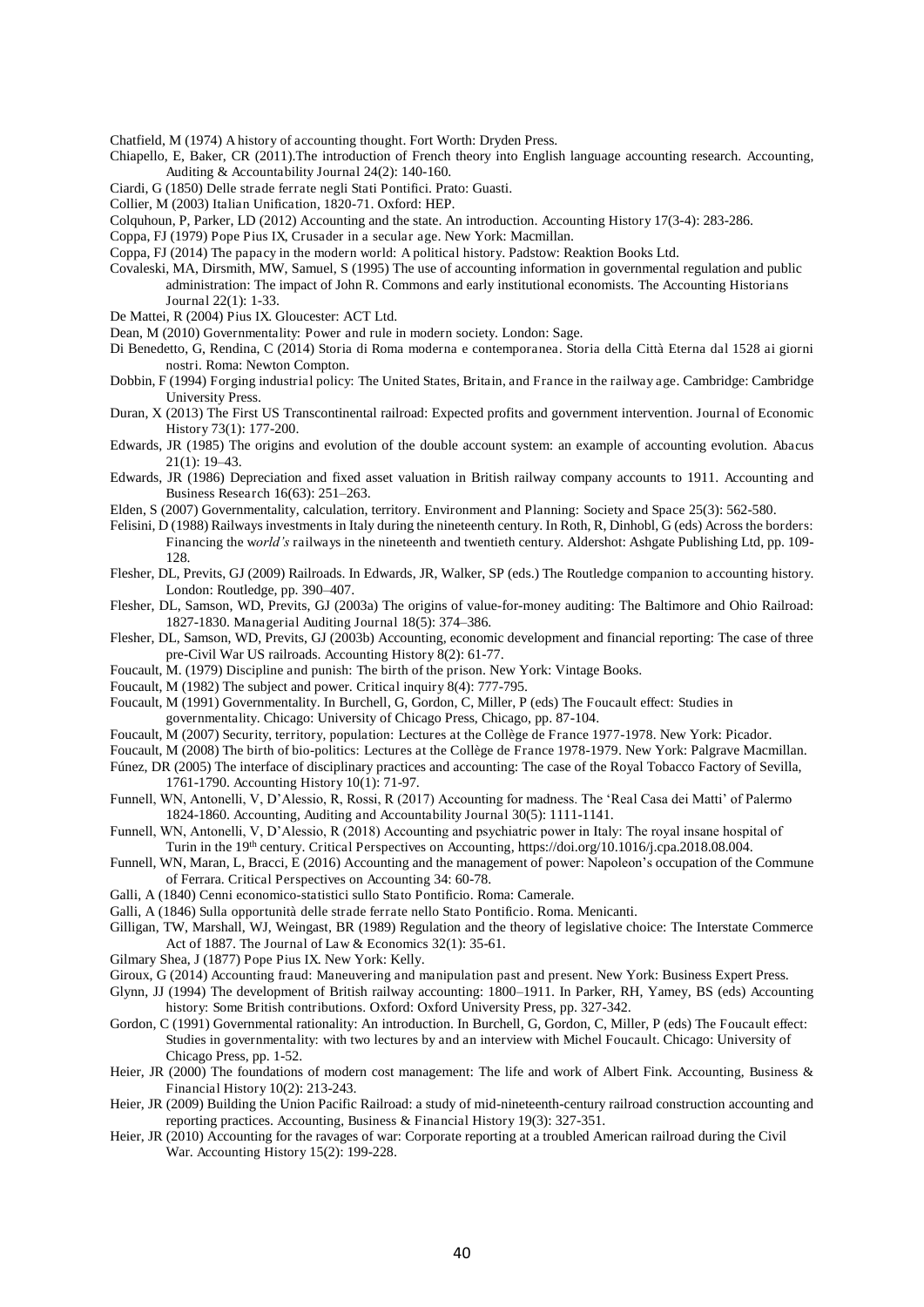Hooper, WE (1916) The accounting system prescribed for railroads by the Interstate Commerce Commission. The Annals of the American Academy of Political and Social Science 63: 222-231.

Hopwood, A (1987). The archaeology of accounting systems. Accounting, Organizations and Society 12(3): 207-234.

Hopwood, A (1990). Accounting and organisation change. Accounting Auditing & Accountability Journal 3(1): 7-17.

- Hoskin, KW (1994) Boxing clever: for, against and beyond Foucault in the battle for accounting theory. Critical Perspectives on Accounting 5(1); 57-85.
- Hoskin, KW, Macve, RH (1986) Accounting and the examination: A genealogy of disciplinary power. Accounting, Organizations and Society: 11(1): 105-136.
- Hoskin, KW, Macve, RH (1988) The genesis of accountability: The West Point connections. Accounting, Organizations and Society 13(1): 37-73.
- Houghton, G (2002) The Transcontinental Railroad: A Primary *Source History of America's First Coast*-to Coast Railroad. New York: Rosen Publishing Group.
- Jupe, R, Funnell, WN (2015).Neoliberalism, consultants and the privatisation of public policy formulation: The case of Britain's rail industry. Critical Perspectives on Accounting, 29:65-85
- Jupe, R, Funnell, WN (2017) A highly successful model? The rail franchising business in Britain. Business History, 59(6): 844- 876.
- Kanazawa, MT, Noll, RG (1994) The origins of state railroad regulation: The Illinois constitution of 1870. In Goldin, C, Libecap, GD (eds) The regulated economy: A historical approach to political economy. Chicago: University Press, pp. 13-54.
- Kolko, G (2015) Railroads and regulations, 1877-1916. Princeton: University Press.
- Kostal, RW (1994) Law and English railway capitalism, 1825-1875. Oxford: Clarendon Press.
- Latour, B (1987) Science in action. Cambridge (Mass.): Harvard University Press.
- Lai, A, Leoni, G, Stacchezzini, R (2012) Governmentality rationales and calculative devices: The rejection of a seventeenthcentury territorial barter proposed by the king of Spain. Accounting History 17(3-4): 369-392.
- Lee, GA (1975) The concept of profit in British accounting, 1760–1900. Business History Review 49(1): 6-36.
- Lindahl, ML (1935) Cooperation between the Interstate Commerce Commission and the state commissions in railroad regulation. Michigan Law Review 33(3): 338-397.
- Liverani, F (1861) *Il papato, l'impero e il regno d'Italia: memoria*. Firenze: Barbera.
- Mack Smith, D (1997) Modern Italy: A political history. Ann Arbor: University of Michigan Press.
- Martina, G (1974) Pio IX (1846-1850). Roma: UGE.
- Martina, G (1986) Pio IX (1851-1866). Roma: EPUG.
- Martina, G (1990) Pio IX (1867-1878). Roma: EPUG.
- McCartney, S, Arnold, AJ (2002) Financial reporting in the context of crisis: Reconsidering the impact of the 'mania' on early railway accounting. European Accounting Review 11(2): 401–17.
- McKinlay, A, Pezet, E (2010) Accounting for Foucault. Critical Perspectives on Accounting 21(6): 486-495.
- Mennicken, A, Miller, P (2012) Accounting, territorialization and power. Foucault Studies 13: 4-24.
- Mercer, LJ (1982) Railroads and land grant policy. A study in government intervention. New York: Academic Press.
- Miller, P (1990) On the interrelations between accounting and the state. Accounting, Organizations and Society 15(4): 315-338.
- Miller, P (1998) The margins of accounting. European Accounting Review 7(4): 605-621.
- Miller, P (2001) Governing by numbers: Why calculative practices matter. Social research 68(2): 379-396.
- Miller, P (2008) Calculating economic life. Journal of cultural economy 1(1): 51-64.
- Miller, P, Power, M (2013) Accounting, organizing, and economizing: Connecting accounting research and organization theory. Academy of Management Annals 7(1): 557-605.
- Miller, P, Rose, N (1990) Governing economic life. Economy and society 19(1): 1-31.
- Miller P, Rose, N (1995) Political thought and the limits of orthodoxy: A response to Curtis. The British Journal of Sociology 46(4): 590-597.
- Miranti, PJ (1989) The Mind's Eye of Reform: The ICC bureau of statistics and accounts and a vision of regulation, 1887- 1940. Business History Review 63: 469-509.
- Miranti, PJ (1990) Measurement and organizational effectiveness: The ICC and accounting-based regulation, 1887- 1940. Business and Economic History 19: 183-192.
- Monsagrati, G (2014) Roma senza il Papa. La Repubblica romana del 1849. Bari: Laterza.
- Mori, R (1967) Il tramonto del potere temporale 1866-1870. Roma: Storia Letteratura.
- Moroni, G (1860) Via Ferrata. In Dizionario di erudizione storico-ecclesiastica. Venezia: Emiliana, pp. 14-23.
- Napier, CJ (2006) Accounts of change: 30 years of historical accounting research. Accounting, Organizations and Society 31(4- 5): 445-507.
- Negri, P (1967) Le ferrovie nello Stato Pontificio (1844-1870). Roma: AEUI.
- Negri, P (1976) *L'archivio del* Commissariato Generale delle Ferrovie Pontificie. Roma: ASR.
- Nikidehaghani, N, Hui, F (2017) Accounting and accountability for disability benefits in Australia, 1909–1961. Accounting History 22(3): 348-369.
- Odlyzko, A (2011) The collapse of the Railway Mania, the development of capital markets, and the forgotten role of Robert Lucas Nash. Accounting History Review 21(3): 309-345.
- Panconesi, M (2005) Le ferrovie di Pio IX: nascita, sviluppo e tramonto delle strade ferrate dello Stato Pontificio, 1846- 1870. Roma: Calosci.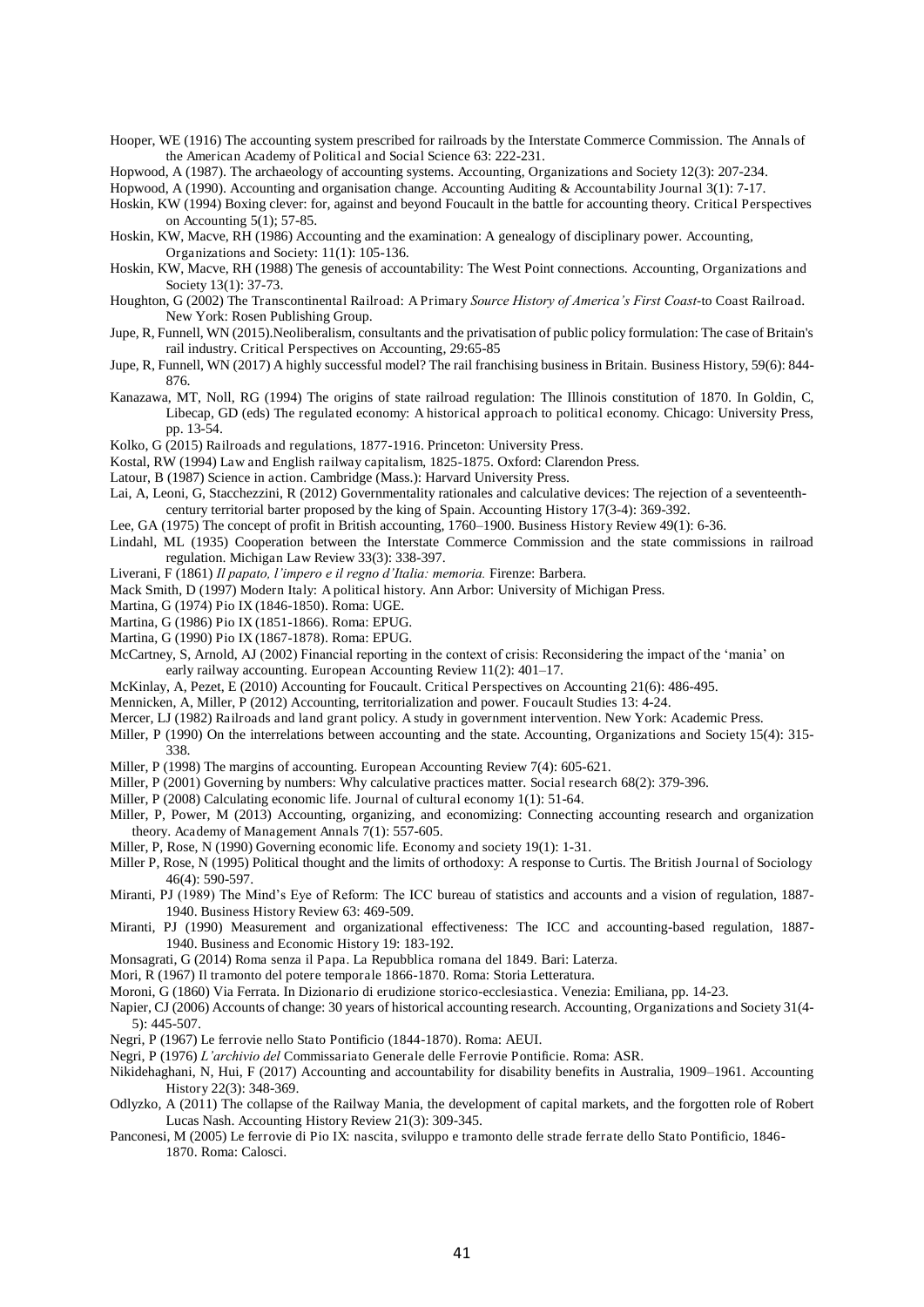Papi, L, Bigoni, M, Deidda Gagliardo, E, Funnell, WN (2018) Accounting for power and resistance: The University of Ferrara under the Fascist regime in Italy. Critical Perspectives on Accounting, https://doi.org/10.1016/j.cpa.2018.11.001.

Parker, RH (1990). Regulating British corporate financial reporting in the late nineteenth century. Accounting, Business & Financial History, 1(1), 51-71.

Pollins, H (1956) Aspects of railway accounting before 1858. In Littleton, AC, Yamey, BS (eds) Studies in the History of Accounting. Homewood (Ill): Irwin, pp. 332-355.

Poole, KT, Rosenthal, H (1993) The enduring nineteenth-century battle for economic regulation: The Interstate Commerce Act revisited. Journal of Law & Economics 36(2): 837-860.

Poole, KT, Rosenthal, H (1994) Congress and railroad regulation: 1874 to 1887. In Goldin, C, Libecap, GD (eds) The regulated economy: A historical approach to political economy. Chicago: University Press, pp. 81-120.

Preston, AM (1992) The birth of clinical accounting: A study of the emergence and transformations of discourses on costs and practices of accounting in US hospitals. Accounting, Organisations and Society:17(l): 63-100.

Previts, GJ, Samson, WD (2000) Exploring the contents of the Baltimore and Ohio railroad annual reports: 1827-1856. Accounting Historians Journal 27(1): 1–42.

Radcliffe, VS (1998) Efficiency audit: An assembly of rationalities and programmes. Accounting, Organizations and Society, 23(4), 377-410.

Recchi, G (1846) Sulle strade ferrate pontificie. Ferrara: Taddei.

l

Renehan, EJ (2007) The transcontinental railroad. The gateway to the west. New York: Infobase Publishing.

- Robson, K (1992) Accounting numbers as "inscription": Action at a distance and the development of accounting. Accounting, Organizations and Society 17(7): 685-708.
- Robson, K (1994) Inflation accounting and action at a distance: the Sandilands episode. Accounting, Organizations and Society 19(1): 45-82.

Rose, N (1991) Governing by numbers: Figuring out democracy. Accounting, Organizations and Society 16(7): 673-92.

Rose, N (1993) Government, authority and expertise in advanced liberalism. Economy and society 22(3): 283-99.

- Rose, N, Miller, P (1992) Political power beyond the state: Problematics of government. British Journal of Sociology 43(2): 173-205.
- Rose N, O'Malley, P, Valverde, M (2006) Governmentality. Annual Review of Law and Social Science 2:83-104.

Sargiacomo, M (2008) Accounting and the 'art of government': Margaret of Austria in Abruzzo (1539–86). European Accounting Review 17(4): 667-95.

Sargiacomo, M (2009) Accounting for the "good administration of justice": The Farnese State of Abruzzo in the sixteenth century. Accounting History 14(3): 235-267.

Scaggiante, L (2014) *Le strade ferrate: l'Italia preunitaria e gli elementi dell'identità na*zionale. Venezia: Cà Foscari.

Schram, A (1997) Railways and the formation of the Italian State in the Nineteenth Century. Cambridge: Cambridge University Press.

- Servalli, S (2013) The interface of power and charity in the government of poor: A case from the Italian context in the sixteenthseventeenth centuries. Accounting, Auditing & Accountability Journal 26(8): 1306-1341.
- Sivakumar, K, Waymire, G (2003) Enforceable accounting rules and income measurement by early  $20<sup>th</sup>$  century railroads. Journal of Accounting Research 41(2): 397-432.
- Spada, G (1869) Storia della rivoluzione di Roma e della restaurazione del governo pontificio dal 1 giugno 1846 al 15 luglio 1849. Firenze: Pellas.

Stanley, R (1993) Dimensions of law in the service of order: Origins of the federal income tax, 1861-1913. Oxford: University Press.

Stevenson-Clarke, P, Bowden, B (2018) Difference of purpose: The usage of railway accounts in Victoria and Queensland (1880–1900), a comparative study. Accounting History 23(1-2): 231-251.

Stone, RD (1991) The Interstate Commerce Commission and the railroad industry. New York: Praeger Publishing.

Thompson, JE (2013) Railroad investing and the importance of financial accounting information in 1880s America. The Accounting Historians Journal 40(2): 55-89.

Walker, SP (2010) Child accounting and 'the handling of human souls'. Accounting, Organizations and Society: 35(6): 628- 657.

Yayla, HE (2011) Operating regimes of the government: Accounting and accountability changes in the Sultan Süleyman Waqf of the Ottoman Empire (the 1826 experience). Accounting History 16(1): 5-34.

<sup>&</sup>lt;sup>1</sup> In its first years the ICC could only take companies to court when it was believed that fares were unreasonable (Thompson, 2013). Following reforms in 1906 it could not determine rates but gained the power to set maximum rates (Flesher and Previts, 2009).

<sup>&</sup>lt;sup>2</sup> In the State Archive of Rome a special section is entirely devoted to the General Commissariat for the Railroad Industry. It consists of 63 cases, numbered progressively, and 649 files. The records date back to the period 1856-1871 (Negri, 1976: 25).

<sup>&</sup>lt;sup>3</sup> Giovanni Maria Mastai Ferretti, 1792-1878, was elected Pope in the Conclave held in June 1846. Pius IX was beatified on 3<sup>rd</sup> September 2000.

<sup>&</sup>lt;sup>4</sup> To this purpose, the Pope was donated a three-carriage train, with facilities that included a bedroom, a bathroom, a meeting room, a chapel and a balcony for giving blessing.

<sup>&</sup>lt;sup>5</sup> At first, such subsidies did not apply to the concession for the Roma-Civitavecchia to the Pio-Centrale (BNCFSP, 1857d) or for the Roma-Frascati-Ceprano to the Pio-Latina (BNCFSP, 1857f). Under the Pope's edict of March 7<sup>th</sup> 1860, a guaranteed